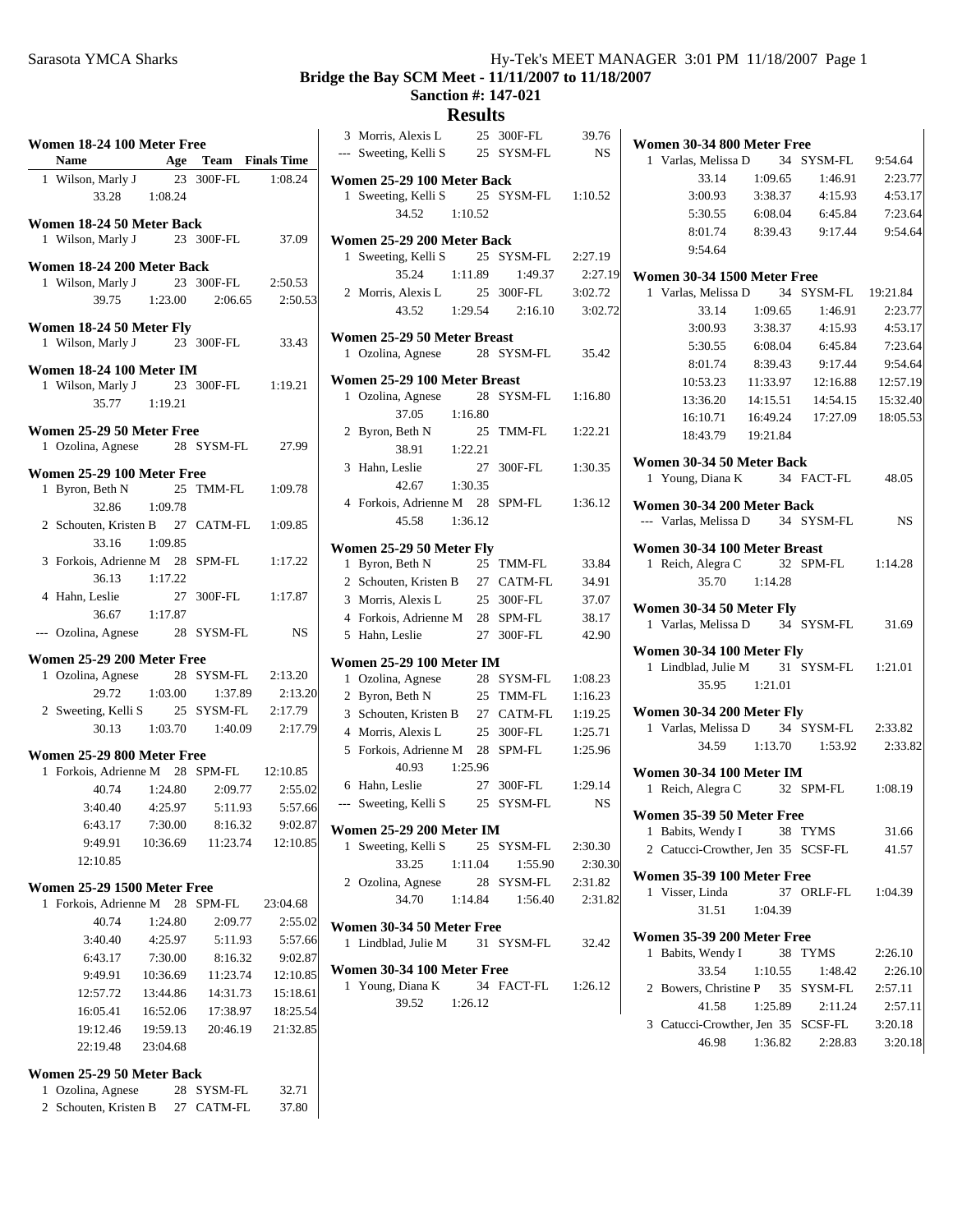## Sarasota YMCA Sharks Hy-Tek's MEET MANAGER 3:01 PM 11/18/2007 Page 2 **Bridge the Bay SCM Meet - 11/11/2007 to 11/18/2007 Sanction #: 147-021 Results**  $\mathbf{I}$

|   | Women 35-39 400 Meter Free                        |         |                       |           |
|---|---------------------------------------------------|---------|-----------------------|-----------|
|   | 1 Babits, Wendy I 38<br>34.87 1:13.62             |         | TYMS                  | 5:08.54   |
|   |                                                   |         | 1:52.90               | 2:32.25   |
|   | $3:11.91$ $3:51.78$ $4:30.73$                     |         |                       | 5:08.54   |
|   | 2 Catucci-Crowther, Jen 35 SCSF-FL 6:51.16        |         |                       |           |
|   | 47.75 1:37.76                                     |         | 2:29.35               | 3:21.81   |
|   | 4:14.55 5:08.78 6:01.69 6:51.16                   |         |                       |           |
|   | Women 35-39 50 Meter Back                         |         |                       |           |
|   | 1 Visser, Linda                                   |         | 37 ORLF-FL 34.58      |           |
|   | Women 35-39 100 Meter Back                        |         |                       |           |
|   | 1 Babits, Wendy I                                 |         | 38 TYMS               | 1:19.42   |
|   | 38.45                                             | 1:19.42 |                       |           |
|   | 2 Bowers, Christine P 35 SYSM-FL 1:38.15          |         |                       |           |
|   | 46.76                                             | 1:38.15 |                       |           |
|   | 3 Catucci-Crowther, Jen 35 SCSF-FL 1:43.19        |         |                       |           |
|   | 51.54 1:43.19                                     |         |                       |           |
|   |                                                   |         |                       |           |
|   | Women 35-39 100 Meter Breast<br>1 Visser, Linda   |         | 37 ORLF-FL 1:21.17    |           |
|   | $38.90 \qquad 1:21.17$                            |         |                       |           |
|   |                                                   |         |                       |           |
|   | Women 35-39 200 Meter Breast                      |         |                       |           |
|   | --- Babits, Wendy I 38 TYMS                       |         |                       | <b>NS</b> |
|   | Women 35-39 50 Meter Fly                          |         |                       |           |
|   | 1 Visser, Linda                                   |         | 37 ORLF-FL            | 31.82     |
|   | <b>Women 35-39 100 Meter IM</b>                   |         |                       |           |
|   | 1 Visser, Linda                                   |         | 37 ORLF-FL 1:12.23    |           |
|   |                                                   |         |                       |           |
|   | <b>Women 35-39 200 Meter IM</b>                   |         |                       |           |
|   | 1 Bowers, Christine P 35 SYSM-FL                  |         |                       | 3:23.48   |
|   |                                                   |         | 44.59 1:39.63 2:38.76 | 3:23.48   |
|   | <b>Women 35-39 400 Meter IM</b>                   |         |                       |           |
|   | 1 Catucci-Crowther, Jen 35 SCSF-FL 7:54.02        |         |                       |           |
|   | $1:00.26$ $2:06.11$                               |         | 3:03.96               | 4:01.77   |
|   | 5:05.96 6:12.13 7:04.30 7:54.02                   |         |                       |           |
|   | Women 40-44 50 Meter Free                         |         |                       |           |
|   | 1 Petersen, Charlotte                             |         | 43 SPM-FL             | 29.47     |
|   | 2 Carmichael, Larissa 40 SYSM-FL                  |         |                       | 29.75     |
|   | 3 Repassy, Lisa N 41 SYSM-FL                      |         |                       | 33.69     |
|   | 4 Blankenship, Georgia 42 SYSM-FL                 |         |                       | 38.30     |
| 5 | Lent, Mary M                                      |         | 43 UNAF-FL            | 42.39     |
|   |                                                   |         |                       |           |
|   | Women 40-44 100 Meter Free<br>Petersen, Charlotte | 43      | SPM-FL                |           |
| 1 | 30.98                                             |         |                       | 1:03.40   |
|   | 2 Carmichael, Larissa 40 SYSM-FL                  | 1:03.40 |                       |           |
|   |                                                   |         |                       | 1:04.51   |
|   | 31.40<br>Bennett, Ellen K                         | 1:04.51 | 44 SYSM-FL            |           |
| 3 |                                                   |         |                       | 1:07.53   |
|   | 32.65                                             | 1:07.53 |                       |           |
| 4 | Lent, Mary M<br>44.46                             | 1:32.81 | 43 UNAF-FL            | 1:32.81   |
|   |                                                   |         |                       |           |

|   | Women 40-44 200 Meter Free                                                                                   |                    |                                        |                    |
|---|--------------------------------------------------------------------------------------------------------------|--------------------|----------------------------------------|--------------------|
| 1 | Petersen, Charlotte 43 SPM-FL                                                                                |                    |                                        | 2:14.60            |
|   | 31.44                                                                                                        |                    | 1:05.10 1:39.72                        | 2:14.60            |
|   | 2 Carmichael, Larissa 40 SYSM-FL 2:20.58                                                                     |                    |                                        |                    |
|   |                                                                                                              |                    | 31.75 1:06.69 1:43.31                  | 2:20.58            |
|   | 3 Howle, Stacey E 41 SYSM-FL 2:41.67<br>37.78 1:17.81 1:59.23 2:41.6<br>4 Repassy, Lisa N 41 SYSM-FL 2:43.64 |                    |                                        |                    |
|   |                                                                                                              |                    |                                        | 2:41.67            |
|   | 4 Repassy, Lisa N 41<br>37.52 1:18.56                                                                        |                    |                                        |                    |
|   |                                                                                                              |                    | 2:01.23                                | 2:43.64            |
|   | 5 Lent, Mary M                                                                                               |                    | 43 UNAF-FL 3:37.70                     |                    |
|   |                                                                                                              |                    | $46.50$ 1:41.66 2:40.09                | 3:37.70            |
|   | Women 40-44 400 Meter Free                                                                                   |                    |                                        |                    |
|   | 1 Petersen, Charlotte 43 SPM-FL 4:43.14                                                                      |                    |                                        |                    |
|   | 32.70                                                                                                        |                    | 1:07.86 1:43.63                        | 2:19.54            |
|   |                                                                                                              |                    | $2:55.73$ $3:32.13$ $4:08.20$          | 4:43.14            |
|   |                                                                                                              |                    |                                        |                    |
|   | 2 Howle, Stacey E 41 SYSM-FL 5:30.25<br>38.81 1:19.44 2:00.69 2:42.35                                        |                    |                                        | 2:42.35            |
|   |                                                                                                              |                    | $3:24.40$ $4:06.72$ $4:49.14$          | 5:30.25            |
|   | 3 Lent, Mary M                                                                                               |                    | 43 UNAF-FL 7:51.63                     |                    |
|   | 50.29                                                                                                        |                    |                                        |                    |
|   |                                                                                                              |                    | 4:48.90   5:50.26   6:52.32   7:51.63  |                    |
|   | --- Repassy, Lisa N 41 SYSM-FL SCR                                                                           |                    |                                        |                    |
|   | --- Carmichael, Larissa 40 SYSM-FL SCR                                                                       |                    |                                        |                    |
|   | --- Bennett, Ellen K 44 SYSM-FL SCR                                                                          |                    |                                        |                    |
|   | --- Hamel, Laura 43 SYSM-FL SCR                                                                              |                    |                                        |                    |
|   | Women 40-44 800 Meter Free                                                                                   |                    |                                        |                    |
|   | 1 Petersen, Charlotte 43 SPM-FL 9:49.21                                                                      |                    |                                        |                    |
|   | 33.96                                                                                                        | 1:09.81            | 1:46.43                                | 2:23.24            |
|   |                                                                                                              |                    | 2:59.99 3:37.12 4:14.29 4:51.28        |                    |
|   |                                                                                                              |                    | 5:28.47 6:05.85 6:42.89 7:20.07        |                    |
|   |                                                                                                              |                    | 7:57.26 8:34.50 9:11.78 9:49.21        |                    |
|   | 9:49.21                                                                                                      |                    |                                        |                    |
|   | 2 Carmichael, Larissa 40 SYSM-FL 10:30.40                                                                    |                    |                                        |                    |
|   |                                                                                                              |                    | 35.43 1:13.32 1:52.56 2:31.58          |                    |
|   | 3:11.37                                                                                                      | 3:51.50            |                                        | 4:31.08 5:10.90    |
|   | 5:50.81 6:30.66                                                                                              |                    | 7:10.53                                | 7:50.13            |
|   | 8:30.00                                                                                                      |                    | 9:10.04  9:49.90  10:30.40             |                    |
|   | 10:30.40                                                                                                     |                    |                                        |                    |
|   | 3 Bennett, Ellen K 44 SYSM-FL 10:31.64                                                                       |                    |                                        |                    |
|   | 35.71                                                                                                        | 1:15.13            | 1:55.13                                | 2:34.95            |
|   | 3:14.90                                                                                                      | 3:55.24            | 4:34.98                                | 5:14.73            |
|   | 5:54.92                                                                                                      | 6:35.04            | 7:14.54                                | 7:53.84            |
|   | 8:32.99                                                                                                      | 9:12.50            |                                        | 9:52.13 10:31.64   |
|   | 10:31.64                                                                                                     |                    |                                        |                    |
|   |                                                                                                              |                    |                                        |                    |
|   | Women 40-44 1500 Meter Free                                                                                  |                    |                                        |                    |
| 1 | Petersen, Charlotte 43 SPM-FL                                                                                |                    |                                        | 18:30.26           |
|   | 33.96<br>2:59.99                                                                                             | 1:09.81<br>3:37.12 | 1:46.43<br>4:14.29                     | 2:23.24            |
|   | 5:28.47                                                                                                      | 6:05.85            | 6:42.89                                | 4:51.28<br>7:20.07 |
|   | 7:57.26                                                                                                      | 8:34.50            | 9:11.78                                | 9:49.21            |
|   |                                                                                                              |                    | 10:26.62  11:04.11  11:41.60  12:19.16 |                    |
|   |                                                                                                              |                    |                                        |                    |

12:56.62 13:33.79 14:11.31 14:48.69 15:26.31 16:03.73 16:40.91 17:18.19

17:55.25 18:30.26

| 2 Carmichael, Larissa 40 SYSM-FL                      |               |                              | 19:46.04           |
|-------------------------------------------------------|---------------|------------------------------|--------------------|
| 35.43                                                 | 1:13.32       | 1:52.56                      | 2:31.58            |
| 3:11.37                                               | 3:51.50       | 4:31.08                      | 5:10.90            |
| 5:50.81                                               | 6:30.66       | 7:10.53                      | 7:50.13            |
| 8:30.00                                               | 9:10.04       | 9:49.90                      | 10:30.40           |
| 11:10.41                                              | 11:50.70      | 12:31.13                     | 13:11.20           |
| 13:50.43 14:29.84                                     |               | 15:09.97                     | 15:49.76           |
| 16:29.88 17:09.74                                     |               | 17:49.83                     | 18:29.58           |
| 19:09.51 19:46.04                                     |               |                              |                    |
| 3 Bennett, Ellen K 44                                 |               | SYSM-FL                      | 19:48.21           |
| 35.71                                                 | 1:15.13       | 1:55.13                      | 2:34.95            |
| 3:14.90                                               | 3:55.24       | 4:34.98                      | 5:14.73            |
| 5:54.92                                               | 6:35.04       | 7:14.54                      | 7:53.84            |
| 8:32.99                                               | 9:12.50       | 9:52.13                      | 10:31.64           |
| 11:11.12                                              | 11:50.53      | 12:30.25                     | 13:10.67           |
| 13:50.64                                              | 14:30.78      | 15:10.45                     | 15:49.94           |
|                                                       |               | 16:29.42  17:08.84  17:48.56 | 18:28.09           |
| 19:08.22 19:48.21                                     |               |                              |                    |
| Women 40-44 100 Meter Back                            |               |                              |                    |
| Howle, Stacey E 41 SYSM-FL 1:32.11<br>1               |               |                              |                    |
|                                                       | 45.71 1:32.11 |                              |                    |
| Women 40-44 200 Meter Back                            |               |                              |                    |
| 1 Petersen, Charlotte 43 SPM-FL                       |               |                              | 2:35.26            |
| 37.67                                                 |               | $1:16.74$ $1:56.65$          | 2:35.26            |
| Women 40-44 50 Meter Breast                           |               |                              |                    |
| Hamel, Laura<br>1                                     |               | 43 SYSM-FL                   | 40.68              |
| 2 Lent, Mary M                                        |               | 43 UNAF-FL                   | 53.42              |
|                                                       |               |                              |                    |
| Women 40-44 100 Meter Breast<br>Bennett, Ellen K<br>1 |               | 44 SYSM-FL                   | 1:27.36            |
| 41.76                                                 | 1:27.36       |                              |                    |
| 2 Hamel, Laura                                        | 43            | SYSM-FL                      | 1:29.27            |
| 42.15                                                 | 1:29.27       |                              |                    |
| 3 Lent, Mary M                                        | 43            | UNAF-FL 1:54.33              |                    |
| 54.50                                                 | 1:54.33       |                              |                    |
| --- Whatmore, Gillian C 43 SYSM-FL                    |               |                              | <b>NS</b>          |
|                                                       |               |                              |                    |
| Women 40-44 200 Meter Breast                          |               | 44 SYSM-FL                   |                    |
| 1 Bennett, Ellen K<br>42.36                           | 1:30.44       | 2:19.36                      | 3:08.70<br>3:08.70 |
| Hamel, Laura<br>$\mathbf{2}$                          | 43            | SYSM-FL                      | 3:14.72            |
| 45.78                                                 | 1:35.62       | 2:25.59                      | 3:14.72            |
| 3 Lent, Mary M                                        | 43            | UNAF-FL                      | 4:14.18            |
| 57.39                                                 | 2:02.79       | 3:09.68                      | 4:14.18            |
|                                                       |               |                              |                    |
| Women 40-44 50 Meter Fly                              |               |                              |                    |
| 1 Lent, Mary M                                        |               | 43 UNAF-FL                   | 52.38              |
| Women 40-44 100 Meter IM                              |               |                              |                    |
| Petersen, Charlotte<br>1                              | 43            | SPM-FL                       | 1:13.77            |
| 2 Hamel, Laura                                        | 43            | SYSM-FL                      | 1:23.39            |
| 39.14                                                 | 1:23.39       |                              |                    |
| Lent, Mary M<br>3                                     | 43            | UNAF-FL                      | 1:46.14            |
| 52.21                                                 | 1:46.14       |                              |                    |
|                                                       |               |                              |                    |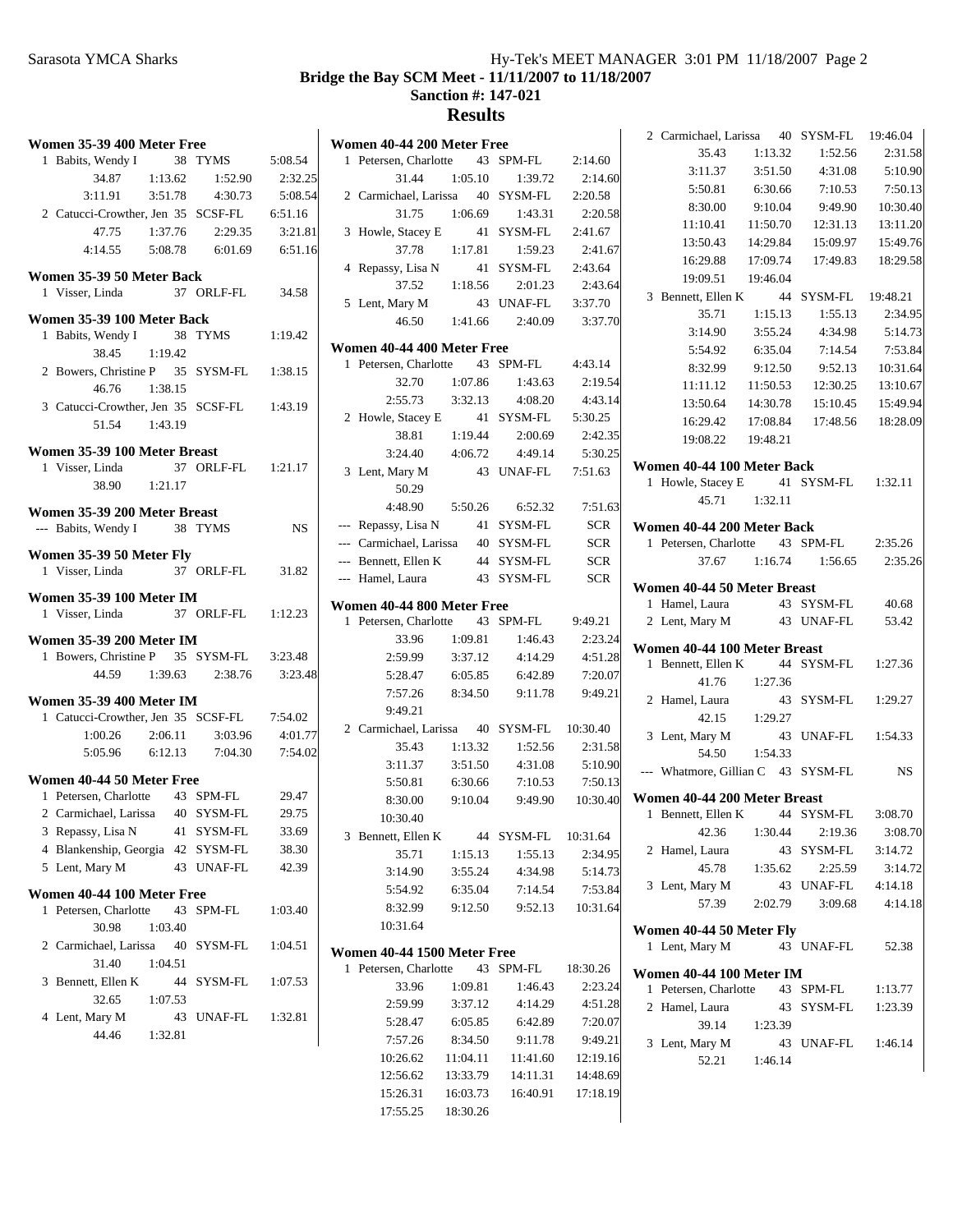# Sarasota YMCA Sharks Hy-Tek's MEET MANAGER 3:01 PM 11/18/2007 Page 3 **Bridge the Bay SCM Meet - 11/11/2007 to 11/18/2007 Sanction #: 147-021**

| Women 40-44 200 Meter IM           |          |                     |                     | Women 45-49 1500 Meter Free                         |          |            |          | Won                 |
|------------------------------------|----------|---------------------|---------------------|-----------------------------------------------------|----------|------------|----------|---------------------|
| 1 Bennett, Ellen K                 |          | 44 SYSM-FL          | 2:52.48             | 1 Steinmann, Sharon B 49 SPM-FL                     |          |            | 21:50.63 | $\mathbf{1}$        |
| 37.35                              | 1:22.48  | 2:12.72             | 2:52.48             | 39.43                                               | 1:21.65  | 2:04.84    | 2:48.16  |                     |
| --- Petersen, Charlotte            |          | 43 SPM-FL           | NS.                 | 3:31.71                                             | 4:15.53  | 4:59.52    | 5:43.36  | $\sqrt{2}$          |
|                                    |          |                     |                     | 6:27.42                                             | 7:11.39  | 7:55.32    | 8:39.36  |                     |
| Women 40-44 400 Meter IM           |          |                     |                     | 9:23.40                                             | 10:07.21 | 10:51.09   | 11:35.03 | 3                   |
| 1 Bennett, Ellen K                 |          | 44 SYSM-FL          | 5:57.33             | 12:19.07                                            | 13:03.82 | 13:48.72   | 14:32.69 |                     |
| 37.04                              | 1:19.81  | 2:06.14             | 2:51.79             | 15:16.61                                            | 16:00.64 | 16:44.51   | 17:28.23 | $---$               |
| 3:44.59                            | 4:36.02  | 5:17.75             | 5:57.33             | 18:11.99                                            | 18:55.91 | 19:39.34   | 20:23.29 |                     |
| Women 45-49 50 Meter Free          |          |                     |                     | 21:07.40                                            | 21:50.63 |            |          | Won                 |
| 1 Fedako, Cathy A                  |          | 46 SYSM-FL          | 29.76               | 2 LaFrance, Danette                                 |          | 47 SYSM-FL | 25:28.54 | 1                   |
| 2 Doyle-Vallery, Deann: 49 SYSM-FL |          |                     | 34.21               | 43.52                                               | 1:31.52  | 2:20.96    | 3:10.37  |                     |
| Women 45-49 100 Meter Free         |          |                     |                     | 3:59.90                                             | 4:51.09  | 5:42.47    | 6:33.40  | Won                 |
| 1 Fedako, Cathy A                  |          | 46 SYSM-FL          | 1:06.95             | 7:24.41                                             | 8:15.51  | 9:05.54    | 9:56.47  | $\mathbf{1}$        |
| 32.46                              | 1:06.95  |                     |                     | 10:48.24                                            | 11:38.98 | 12:30.56   | 13:22.50 |                     |
| 2 Doyle-Vallery, Deann: 49 SYSM-FL |          |                     | 1:11.39             | 14:14.15                                            | 15:05.84 | 15:57.31   | 16:49.59 |                     |
| 34.43                              | 1:11.39  |                     |                     | 17:41.13                                            | 18:32.70 | 19:24.42   | 20:16.65 | Won<br>$\mathbf{1}$ |
| 3 Henne, Jean M                    |          | 49 WIN-FL           | 1:12.74             | 21:09.95                                            | 22:01.30 | 22:54.33   | 23:46.51 |                     |
| 35.31                              | 1:12.74  |                     |                     | 24:38.37                                            | 25:28.54 |            |          | 2                   |
| 4 LaFrance, Danette                |          | 47 SYSM-FL          | 1:22.88             | 3 Moucha, Sue A                                     |          | 49 BLUE-FL | 40:53.42 |                     |
| 39.74                              | 1:22.88  |                     |                     | 1:16.56                                             | 2:35.94  | 3:56.68    | 5:16.94  | 3                   |
|                                    |          |                     |                     | 6:36.91                                             | 7:57.48  | 9:18.54    | 10:39.93 |                     |
| Women 45-49 200 Meter Free         |          |                     |                     | 11:59.87                                            | 13:20.64 | 14:41.95   | 16:04.56 |                     |
| --- Fedako, Cathy A                |          | 46 SYSM-FL          | NS                  | 17:27.35                                            | 18:49.22 | 20:11.11   | 21:33.13 |                     |
| Women 45-49 400 Meter Free         |          |                     |                     | 22:56.66                                            | 24:18.67 | 25:40.67   | 27:04.57 | Won                 |
| 1 Fedako, Cathy A                  |          | 46 SYSM-FL          | 5:11.20             | 28:28.68                                            | 29:52.19 | 31:14.16   | 32:36.65 | $\mathbf{1}$        |
| 35.61                              | 1:14.65  | 1:54.59             | 2:34.81             | 33:59.61                                            | 35:23.34 | 36:47.94   | 38:11.47 |                     |
| 3:14.42                            | 3:53.65  | 4:33.03             | 5:11.20             | 39:33.42                                            | 40:53.42 |            |          |                     |
| 2 Moucha, Sue A                    |          | 49 BLUE-FL          | 10:15.37            |                                                     |          |            |          |                     |
| 1:13.95                            | 2:31.13  | 3:48.14             | 5:05.22             | Women 45-49 50 Meter Back                           |          |            |          | Won                 |
| 6:22.20                            | 7:39.82  | 8:58.35             | 10:15.37            | 1 Doyle-Vallery, Deann: 49 SYSM-FL                  |          |            | 37.30    | $\mathbf{1}$        |
|                                    |          |                     |                     | 2 Fedako, Cathy A                                   |          | 46 SYSM-FL | 37.70    |                     |
| Women 45-49 800 Meter Free         |          |                     |                     | 3 Moucha, Sue A                                     |          | 49 BLUE-FL | 1:08.28  |                     |
| 1 Steinmann, Sharon B 49 SPM-FL    |          |                     | 11:35.03            | Women 45-49 100 Meter Back                          |          |            |          |                     |
| 39.43                              | 1:21.65  | 2:04.84             | 2:48.16             | 1 Doyle-Vallery, Deann: 49 SYSM-FL                  |          |            | 1:21.44  |                     |
| 3:31.71                            | 4:15.53  | 4:59.52             | 5:43.36             | 39.63                                               | 1:21.44  |            |          |                     |
| 6:27.42                            | 7:11.39  | 7:55.32             | 8:39.36             | 2 Moucha, Sue A                                     |          | 49 BLUE-FL | 2:26.20  |                     |
| 9:23.40                            | 10:07.21 | 10:51.09            | 11:35.03            | 1:11.82                                             | 2:26.20  |            |          | Won                 |
| 11:35.03                           |          |                     |                     |                                                     |          |            |          | $\mathbf{1}$        |
| 2 LaFrance, Danette                |          | 47 SYSM-FL          | 13:22.50            | Women 45-49 200 Meter Back<br>1 Steinmann, Sharon B |          | 49 SPM-FL  | 3:11.44  |                     |
| 43.52                              | 1:31.52  | 2:20.96             | 3:10.37             | 45.26                                               | 1:33.61  | 2:22.81    | 3:11.44  |                     |
| 3:59.90                            | 4:51.09  | 5:42.47             | 6:33.40             | 2 Moucha, Sue A                                     |          | 49 BLUE-FL | 5:01.87  |                     |
| 7:24.41<br>10:48.24                | 8:15.51  | 9:05.54<br>12:30.56 | 9:56.47             | 1:13.69                                             | 2:29.22  | 3:46.41    | 5:01.87  |                     |
|                                    | 11:38.98 |                     | 13:22.50            |                                                     |          |            |          |                     |
| 13:22.50<br>3 Moucha, Sue A        |          |                     |                     | Women 45-49 50 Meter Breast                         |          |            |          |                     |
| 1:16.56                            | 2:35.94  | 49 BLUE-FL          | 21:33.13<br>5:16.94 | 1 Moucha, Sue A                                     |          | 49 BLUE-FL | 1:14.74  |                     |
|                                    |          | 3:56.68             | 10:39.93            | Women 45-49 100 Meter Breast                        |          |            |          |                     |
| 6:36.91                            | 7:57.48  | 9:18.54             |                     | 1 Moucha, Sue A                                     |          | 49 BLUE-FL | 2:37.20  | Won                 |
| 11:59.87                           | 13:20.64 | 14:41.95            | 16:04.56            | 1:15.73                                             | 2:37.20  |            |          | $\mathbf{1}$        |
| 17:27.35                           | 18:49.22 | 20:11.11            | 21:33.13            |                                                     |          |            |          | Won                 |
| 21:33.13                           |          |                     |                     | Women 45-49 200 Meter Breast                        |          |            |          | $\mathbf{1}$        |
|                                    |          |                     |                     | 1 Moucha, Sue A                                     |          | 49 BLUE-FL | 5:22.59  |                     |
|                                    |          |                     |                     | 1:16.10                                             | 2:38.75  | 4:00.95    | 5:22.59  |                     |
|                                    |          |                     |                     | Women 45-49 50 Meter Fly                            |          |            |          |                     |
|                                    |          |                     |                     | 1 Fedako, Cathy A                                   |          | 46 SYSM-FL | 36.63    |                     |

| Women 45-49 100 Meter IM                 |               |                                       |           |
|------------------------------------------|---------------|---------------------------------------|-----------|
| Henne, Jean M<br>$\mathbf{1}$            |               | 49 WIN-FL 1:23.76                     |           |
| 39.33                                    | 1:23.76       |                                       |           |
| 2 Steinmann, Sharon B 49 SPM-FL 1:28.58  |               |                                       |           |
|                                          | 42.93 1:28.58 |                                       |           |
| 3 Moucha, Sue A                          |               | 49 BLUE-FL 2:30.74                    |           |
| $1:15.71$ $2:30.74$                      |               |                                       |           |
| --- LaFrance, Danette 47 SYSM-FL         |               |                                       | <b>NS</b> |
|                                          |               |                                       |           |
| <b>Women 45-49 200 Meter IM</b>          |               |                                       |           |
| 1 Moucha, Sue A                          |               | 49 BLUE-FL 5:15.28                    |           |
|                                          |               | 1:17.57  2:35.37  3:56.38  5:15.28    |           |
| Women 50-54 50 Meter Free                |               |                                       |           |
| 1 Metzger, Carol S                       |               | 51 SYSM-FL 39.10                      |           |
| --- Reed, Marie F 52 SUNF-FL             |               |                                       | <b>NS</b> |
|                                          |               |                                       |           |
| Women 50-54 200 Meter Free               |               |                                       |           |
| 1 Metzger, Carol S 51 SYSM-FL 3:21.25    |               |                                       | 3:21.25   |
|                                          |               | 42.29 1:34.66 2:28.03                 |           |
| 2 Rose, Julia                            |               | 52 SYSM-FL 3:37.59                    |           |
|                                          |               | 51.48 1:49.41 2:46.27                 | 3:37.59   |
| 3 Showalter, Linda J 51 SYSM-FL 4:08.45  |               |                                       |           |
|                                          |               | 56.12  1:59.53  3:05.19  4:08.45      |           |
| --- Reed, Marie F 52 SUNF-FL             |               |                                       | NS        |
| Women 50-54 400 Meter Free               |               |                                       |           |
| 1 Harrelson, Jo Ann A 51 SPM-FL 5:06.95  |               |                                       |           |
|                                          |               | 39.73 1:23.29 2:07.09 2:51.39         |           |
|                                          |               | 3:36.23 4:21.43 5:06.95 5:06.95       |           |
| --- Reed, Marie F 52 SUNF-FL SCR         |               |                                       |           |
| Women 50-54 800 Meter Free               |               |                                       |           |
| 1 Harrelson, Jo Ann A 51 SPM-FL 11:56.98 |               |                                       |           |
| 41.10                                    | 1:25.37       | 2:09.63                               | 2:54.00   |
| 3:38.89                                  | 4:23.83       | 5:08.72                               | 5:54.12   |
| 6:39.38                                  | 7:24.41       | 8:09.45                               | 8:54.58   |
|                                          |               | 9:40.21  10:25.73  11:11.52  11:56.98 |           |
| 11:56.98                                 |               |                                       |           |
|                                          |               |                                       |           |
| Women 50-54 1500 Meter Free              |               |                                       |           |
| 1 Harrelson, Jo Ann A 51 SPM-FL 22:48.31 |               |                                       |           |
| 41.10                                    |               | 1:25.37 2:09.63 2:54.00               |           |
| 3:38.89                                  | 4:23.83       | 5:08.72                               | 5:54.12   |
| 6:39.38                                  | 7:24.41       | 8:09.45                               | 8:54.58   |
| 9:40.21                                  | 10:25.73      | 11:11.52                              | 11:56.98  |
| 12:42.63                                 | 13:28.49      | 14:14.49                              | 15:00.80  |
| 15:47.35                                 | 16:33.83      | 17:20.00                              | 18:06.42  |
| 18:53.87                                 | 19:40.74      | 20:27.59                              | 21:14.83  |
| 22:01.71 22:48.31                        |               |                                       |           |
| Women 50-54 50 Meter Back                |               |                                       |           |
| Sargeant, Pat A<br>1                     |               | 54 UNAF-FL                            | 38.02     |
| Women 50-54 200 Meter Back               |               |                                       |           |
| 1 Sargeant, Pat A                        |               | 54 UNAF-FL                            | 2:55.44   |
| 41.14                                    | 1:25.18       | 2:10.81                               | 2:55.44   |
| Harrelson, Jo Ann A 51 SPM-FL<br>$---$   |               |                                       | NS        |
|                                          |               |                                       |           |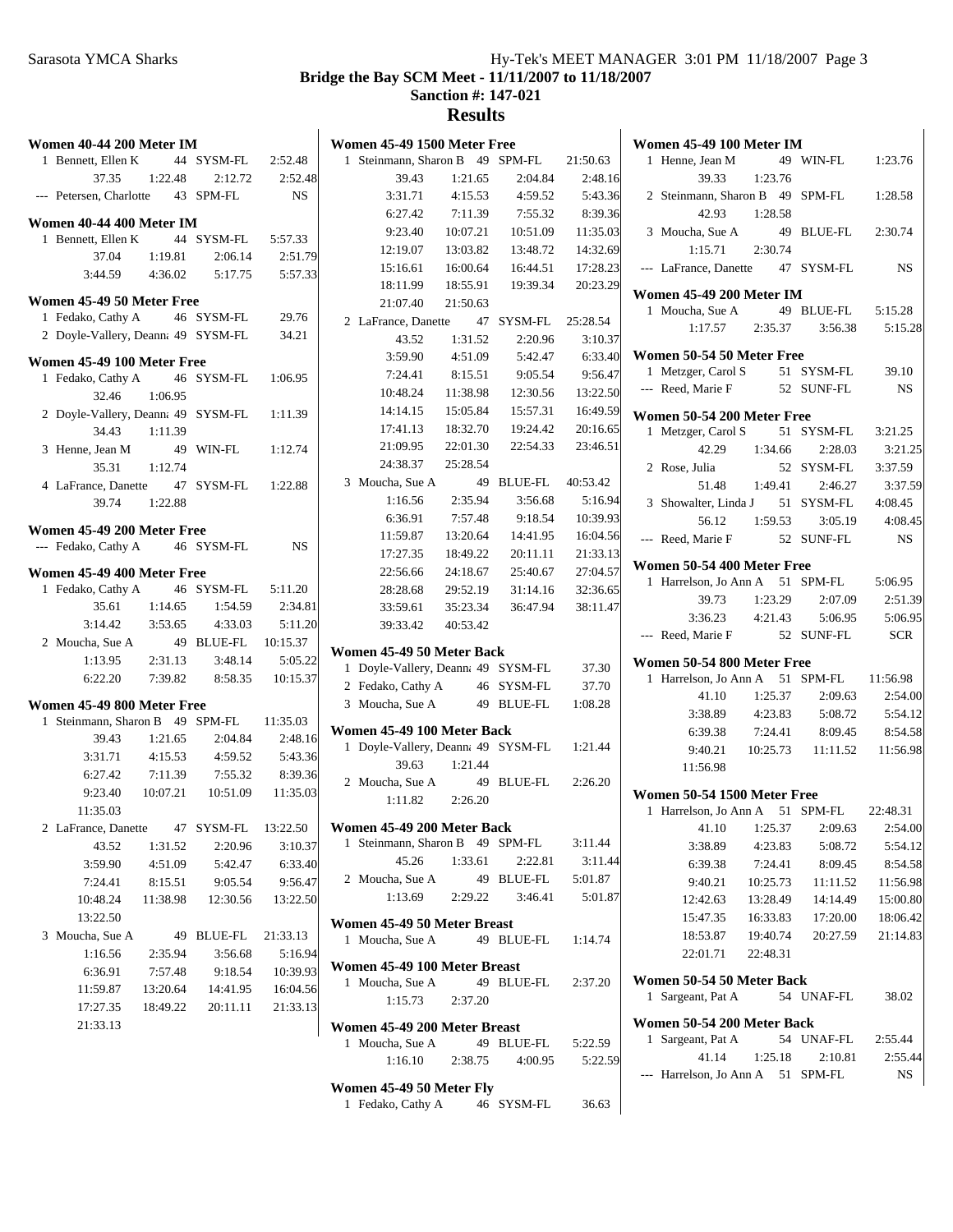**Bridge the Bay SCM Meet - 11/11/2007 to 11/18/2007**

**Sanction #: 147-021**

| Women 50-54 50 Meter Breast                   |           |            |           | 3 Amesbury, Eileen H<br>57 SYSM-FL | 3:23.38    |
|-----------------------------------------------|-----------|------------|-----------|------------------------------------|------------|
| 1 Harrelson, Jo Ann A                         | 51 SPM-FL |            | 47.02     | 44.51<br>1:35.93<br>2:30.34        | 3:23.3     |
| 2 Metzger, Carol S                            |           | 51 SYSM-FL | 51.04     | Women 55-59 400 Meter Free         |            |
| --- Rose, Julia                               |           | 52 SYSM-FL | <b>NS</b> | 1 Geiger, Pam<br>55 SPM-FL         | 6:07.13    |
|                                               |           |            |           | 40.68<br>1:25.68<br>2:11.90        | 2:58.4     |
| Women 50-54 100 Meter Breast                  |           |            |           | 3:45.66<br>4:33.00<br>5:20.18      | 6:07.1     |
| --- Harrelson, Jo Ann A                       |           | 51 SPM-FL  | NS        | 2 Amesbury, Eileen H<br>57 SYSM-FL | 7:07.81    |
| Women 50-54 200 Meter Breast                  |           |            |           | 46.64<br>1:39.79<br>2:34.48        | 3:29.8     |
| 1 Harrelson, Jo Ann A                         |           | 51 SPM-FL  | 3:28.42   | 4:25.07<br>5:20.97<br>6:16.22      | 7:07.8     |
| 49.09                                         | 1:43.08   | 2:37.29    | 3:28.42   | --- Walker, Deb W<br>56 SARF-FL    | <b>SCR</b> |
| 2 Rose, Julia                                 |           | 52 SYSM-FL | 4:13.41   |                                    |            |
| 57.20                                         | 2:02.70   | 3:09.02    | 4:13.41   | Women 55-59 50 Meter Back          |            |
|                                               |           |            |           | 1 Humbarger, Judy K<br>57 SPM-FL   | 37.55      |
| Women 50-54 50 Meter Fly<br>1 Sargeant, Pat A |           | 54 UNAF-FL | 35.02     | 2 Walker, Deb W<br>56 SARF-FL      | 39.65      |
|                                               |           |            |           | 3 Amesbury, Eileen H<br>57 SYSM-FL | 48.32      |
| Women 50-54 100 Meter Fly                     |           |            |           | 4 Wilson, Meegan J<br>59 300F-FL   | 50.39      |
| 1 Metzger, Carol S                            |           | 51 SYSM-FL | 1:46.75   | --- Tyler, A. Susan<br>59 SNM-PC   | <b>NS</b>  |
| 48.70                                         | 1:46.75   |            |           | Women 55-59 100 Meter Back         |            |
| Women 50-54 200 Meter Fly                     |           |            |           | 1 Humbarger, Judy K<br>57 SPM-FL   | 1:24.06    |
| 1 Harrelson, Jo Ann A                         |           | 51 SPM-FL  | 3:32.49   | 40.78<br>1:24.06                   |            |
| 48.83                                         | 1:43.49   | 2:38.23    | 3:32.49   | 2 Geiger, Pam<br>55 SPM-FL         | 1:38.35    |
|                                               |           |            |           | 48.57<br>1:38.35                   |            |
| Women 50-54 100 Meter IM                      |           |            |           |                                    |            |
| --- Harrelson, Jo Ann A 51 SPM-FL             |           |            | <b>NS</b> | Women 55-59 200 Meter Back         |            |
| Women 50-54 200 Meter IM                      |           |            |           | 1 Humbarger, Judy K<br>57 SPM-FL   | 2:58.14    |
| 1 Harrelson, Jo Ann A                         |           | 51 SPM-FL  | 3:11.84   | 41.96<br>1:27.33<br>2:13.20        | 2:58.1     |
| 45.63                                         | 1:35.97   | 2:27.38    | 3:11.84   | 2 Walker, Deb W<br>56 SARF-FL      | 3:01.68    |
| 2 Metzger, Carol S                            |           | 51 SYSM-FL | 3:45.33   | 1:28.26<br>42.55<br>2:15.13        | 3:01.6     |
| 53.33                                         | 1:54.21   | 2:56.86    | 3:45.33   | --- Amesbury, Eileen H 57 SYSM-FL  | <b>NS</b>  |
|                                               |           |            |           | Women 55-59 50 Meter Breast        |            |
| Women 50-54 400 Meter IM                      |           |            |           | 1 Walker, Deb W<br>56 SARF-FL      | 40.29      |
| 1 Harrelson, Jo Ann A                         |           | 51 SPM-FL  | 6:43.98   | 55 SYSM-FL<br>2 Trainor, Suzette   | 43.27      |
| 46.12                                         | 1:40.79   | 2:34.21    | 3:26.14   | 59 300F-FL<br>3 Wilson, Meegan J   | 44.45      |
| 4:19.53                                       | 5:13.90   | 5:57.56    | 6:43.98   | Women 55-59 100 Meter Breast       |            |
| Women 55-59 50 Meter Free                     |           |            |           | 1 Walker, Deb W<br>56 SARF-FL      | 1:28.19    |
| 1 Trainor, Suzette                            |           | 55 SYSM-FL | 33.60     | 42.19<br>1:28.19                   |            |
| 2 Geiger, Pam                                 |           | 55 SPM-FL  | 36.40     | 2 Wilson, Meegan J<br>59 300F-FL   | 1:35.98    |
| 3 Wilson, Meegan J                            |           | 59 300F-FL | 37.35     | 46.56<br>1:35.98                   |            |
| 4 Amesbury, Eileen H                          |           | 57 SYSM-FL | 40.21     | 3 Tyler, A. Susan<br>59 SNM-PC     | 1:58.45    |
| --- Walker, Deb W                             |           | 56 SARF-FL | NS        | 57.55<br>1:58.45                   |            |
| Women 55-59 100 Meter Free                    |           |            |           |                                    |            |
| 1 Humbarger, Judy K                           |           | 57 SPM-FL  | 1:16.56   | Women 55-59 200 Meter Breast       |            |
| 36.73                                         | 1:16.56   |            |           | 1 Walker, Deb W<br>56 SARF-FL      | 3:12.90    |
| 2 Wilson, Meegan J                            | 59        |            |           | 44.66<br>1:32.92<br>2:21.60        | 3:12.9     |
| 39.64                                         | 1:22.08   | 300F-FL    | 1:22.08   | 2 Wilson, Meegan J<br>59 300F-FL   | 3:30.36    |
| 3 Amesbury, Eileen H                          |           | 57 SYSM-FL | 1:30.40   | 49.95<br>1:43.19<br>2:37.46        | 3:30.3     |
|                                               |           |            |           | Women 55-59 50 Meter Fly           |            |
| 42.80                                         | 1:30.40   |            |           | 1 Humbarger, Judy K<br>57 SPM-FL   | 36.89      |
| Women 55-59 200 Meter Free                    |           |            |           | 2 Tyler, A. Susan<br>59 SNM-PC     | 37.18      |
| 1 Geiger, Pam                                 |           | 55 SPM-FL  | 2:49.67   | --- Wilson, Meegan J<br>59 300F-FL | DQ         |
| 39.36                                         | 1:21.67   | 2:05.46    | 2:49.67   |                                    |            |
| 2 Humbarger, Judy K                           | 57        | SPM-FL     | 2:50.01   | Women 55-59 100 Meter Fly          |            |
| 38.55                                         | 1:21.60   | 2:06.56    | 2:50.01   | 1 Humbarger, Judy K<br>57 SPM-FL   | 1:26.68    |
|                                               |           |            |           | 39.50<br>1:26.68                   |            |

|                                        |         | y, Eileen H 57 SYSM-FL | 3:23.38    | 2 Wilson, Meegan J                 |          | 59 300F-FL | 1:37.47    |
|----------------------------------------|---------|------------------------|------------|------------------------------------|----------|------------|------------|
| 4.51                                   | 1:35.93 | 2:30.34                | 3:23.38    | 45.87                              | 1:37.47  |            |            |
| <b>59 400 Meter Free</b>               |         |                        |            | <b>Women 55-59 100 Meter IM</b>    |          |            |            |
| 'am                                    |         | 55 SPM-FL              | 6:07.13    | 1 Humbarger, Judy K                |          | 57 SPM-FL  | 1:27.65    |
| 0.68                                   | 1:25.68 | 2:11.90                | 2:58.47    | 39.67                              | 1:27.65  |            |            |
| 5.66                                   | 4:33.00 | 5:20.18                | 6:07.13    | 2 Tyler, A. Susan                  |          | 59 SNM-PC  | 1:32.01    |
| y, Eileen H                            |         | 57 SYSM-FL             | 7:07.81    | 41.69                              | 1:32.01  |            |            |
| 5.64                                   | 1:39.79 | 2:34.48                | 3:29.80    | 3 Wilson, Meegan J                 |          | 59 300F-FL | 1:35.11    |
| 5.07                                   | 5:20.97 | 6:16.22                | 7:07.81    | 46.86                              | 1:35.11  |            |            |
| Deb W                                  |         | 56 SARF-FL             | <b>SCR</b> | 4 Amesbury, Eileen H               |          | 57 SYSM-FL | 1:46.10    |
| 59 50 Meter Back                       |         |                        |            | 49.58                              | 1:46.10  |            |            |
| er, Judy K                             |         | 57 SPM-FL              | 37.55      | <b>Women 55-59 200 Meter IM</b>    |          |            |            |
| Deb W                                  |         | 56 SARF-FL             | 39.65      | 1 Humbarger, Judy K                |          | 57 SPM-FL  | 3:05.92    |
| y, Eileen H                            |         | 57 SYSM-FL             | 48.32      | 38.86                              | 1:25.57  | 2:21.88    | 3:05.92    |
| Meegan J                               |         | 59 300F-FL             | 50.39      | 2 Geiger, Pam                      |          | 55 SPM-FL  | 3:26.97    |
| Susan                                  |         | 59 SNM-PC              | <b>NS</b>  | 45.54                              | 1:37.53  | 2:39.08    | 3:26.97    |
|                                        |         |                        |            | 3 Wilson, Meegan J                 |          | 59 300F-FL | 3:27.40    |
| <b>59 100 Meter Back</b><br>er, Judy K |         | 57 SPM-FL              | 1:24.06    | 46.73                              | 1:46.19  | 2:41.90    | 3:27.40    |
| 0.78                                   | 1:24.06 |                        |            | <b>Women 55-59 400 Meter IM</b>    |          |            |            |
| 'am                                    |         | 55 SPM-FL              | 1:38.35    | --- Humbarger, Judy K              |          | 57 SPM-FL  | NS.        |
| 3.57                                   | 1:38.35 |                        |            |                                    |          |            |            |
|                                        |         |                        |            | Women 60-64 50 Meter Free          |          |            |            |
| <b>59 200 Meter Back</b>               |         |                        |            | 1 Kuna, Marney E                   |          | 63 SYSM-FL | 46.06      |
| er, Judy K                             |         | 57 SPM-FL              | 2:58.14    | 2 Riley, Linda M                   |          | 60 SYSM-FL | 52.06      |
| 1.96                                   | 1:27.33 | 2:13.20                | 2:58.14    | 3 Carroll, Theo                    |          | 64 SYSM-FL | 54.83      |
| Deb W                                  |         | 56 SARF-FL             | 3:01.68    | --- Bradley, Marianne E            |          | 64 SUNF-FL | NS.        |
| 2.55                                   | 1:28.26 | 2:15.13                | 3:01.68    | Women 60-64 100 Meter Free         |          |            |            |
|                                        |         | y, Eileen H 57 SYSM-FL | <b>NS</b>  | 1 Tyler, Sarah L                   |          | 62 SNM-PC  | 1:28.66    |
| 59 50 Meter Breast                     |         |                        |            | 41.87                              | 1:28.66  |            |            |
| Deb W                                  |         | 56 SARF-FL             | 40.29      | --- Delaney, Florence              |          | 63 SUNF-FL | NS.        |
| Suzette                                |         | 55 SYSM-FL             | 43.27      | --- Bradley, Marianne E            |          | 64 SUNF-FL | <b>NS</b>  |
| Meegan J                               |         | 59 300F-FL             | 44.45      | Women 60-64 200 Meter Free         |          |            |            |
| 59 100 Meter Breast                    |         |                        |            | 1 Kuna, Marney E                   |          | 63 SYSM-FL | 3:56.53    |
| Deb W                                  |         | 56 SARF-FL             | 1:28.19    | 50.86                              | 1:49.61  | 2:53.58    | 3:56.53    |
| 2.19                                   | 1:28.19 |                        |            | 2 Riley, Linda M                   |          | 60 SYSM-FL | 4:20.64    |
| Meegan J                               |         | 59 300F-FL             | 1:35.98    | 52.32                              | 2:00.13  | 3:12.50    | 4:20.64    |
| 5.56                                   | 1:35.98 |                        |            |                                    |          |            |            |
| Susan                                  |         | 59 SNM-PC              | 1:58.45    | Women 60-64 400 Meter Free         |          |            |            |
| 7.55                                   | 1:58.45 |                        |            | --- Bradley, Marianne E 64 SUNF-FL |          |            | <b>SCR</b> |
|                                        |         |                        |            | Women 60-64 800 Meter Free         |          |            |            |
| 59 200 Meter Breast                    |         |                        |            | 1 Tyler, Sarah L                   |          | 62 SNM-PC  | 14:11.69   |
| Deb W                                  | 1:32.92 | 56 SARF-FL             | 3:12.90    | 49.31                              | 1:40.81  | 2:33.86    | 3:27.01    |
| 4.66                                   |         | 2:21.60                | 3:12.90    | 4:20.24                            | 5:13.45  | 6:07.19    | 7:00.82    |
| Meegan J                               |         | 59 300F-FL             | 3:30.36    | 7:54.38                            | 8:48.32  | 9:42.31    | 10:35.70   |
| 9.95                                   | 1:43.19 | 2:37.46                | 3:30.36    | 11:29.42                           | 12:23.03 | 13:17.22   | 14:11.69   |
| 59 50 Meter Fly                        |         |                        |            | 14:11.69                           |          |            |            |
| er, Judy K                             |         | 57 SPM-FL              | 36.89      | --- Delaney, Florence              |          | 63 SUNF-FL | NS         |
| Susan                                  | 59      | SNM-PC                 | 37.18      |                                    |          |            |            |
| Meegan J                               |         | 59 300F-FL             | DQ         |                                    |          |            |            |
|                                        |         |                        |            |                                    |          |            |            |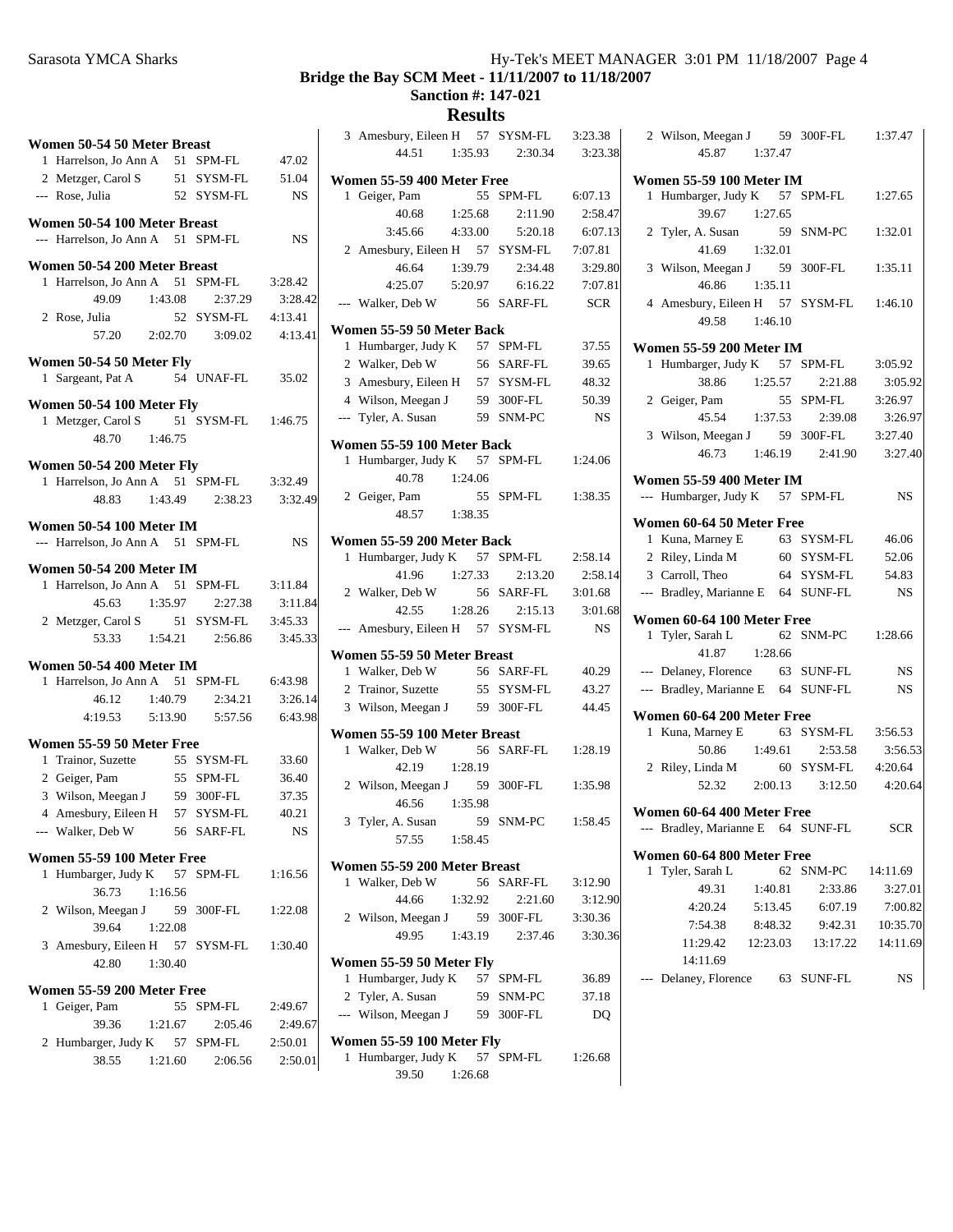#### **Bridge the Bay SCM Meet - 11/11/2007 to 11/18/2007 Sanction #: 147-021**

| Women 60-64 1500 Meter Free          |               |                                 |                   |  |  |  |  |
|--------------------------------------|---------------|---------------------------------|-------------------|--|--|--|--|
| 1 Tyler, Sarah L                     |               | 62 SNM-PC 26:52.09              |                   |  |  |  |  |
| 49.31                                | 1:40.81       | 2:33.86                         | 3:27.01           |  |  |  |  |
| 4:20.24                              |               | 5:13.45 6:07.19                 | 7:00.82           |  |  |  |  |
| 7:54.38                              | 8:48.32       | 9:42.31                         | 10:35.70          |  |  |  |  |
| 11:29.42                             | 12:23.03      | 13:17.22                        | 14:11.69          |  |  |  |  |
| 15:06.24                             | 15:59.97      | 16:53.93                        | 17:48.57          |  |  |  |  |
| 18:42.82                             | 19:36.82      | 20:31.09                        | 21:25.45          |  |  |  |  |
| 22:19.93                             | 23:14.85      |                                 | 24:09.09 25:03.63 |  |  |  |  |
| 25:58.56                             | 26:52.09      |                                 |                   |  |  |  |  |
| --- Delaney, Florence 63 SUNF-FL     |               |                                 | <b>NS</b>         |  |  |  |  |
| Women 60-64 50 Meter Back            |               |                                 |                   |  |  |  |  |
| --- Delaney, Florence 63 SUNF-FL     |               |                                 | NS                |  |  |  |  |
| --- Bradley, Marianne E 64 SUNF-FL   |               |                                 | NS                |  |  |  |  |
|                                      |               |                                 |                   |  |  |  |  |
| Women 60-64 100 Meter Back           |               | 64 SYSM-FL 2:10.40              |                   |  |  |  |  |
| 1 Carroll, Theo<br>$1:03.96$ 2:10.40 |               |                                 |                   |  |  |  |  |
|                                      |               |                                 |                   |  |  |  |  |
| Women 60-64 200 Meter Back           |               |                                 |                   |  |  |  |  |
| --- Tyler, Sarah L 62 SNM-PC         |               |                                 | <b>NS</b>         |  |  |  |  |
| Women 60-64 50 Meter Breast          |               |                                 |                   |  |  |  |  |
| 1 Carroll, Theo                      |               | 64 SYSM-FL 1:01.70              |                   |  |  |  |  |
|                                      |               |                                 |                   |  |  |  |  |
| Women 60-64 200 Meter Breast         |               |                                 |                   |  |  |  |  |
| 1 Carroll, Theo                      |               | 64 SYSM-FL 4:52.17              |                   |  |  |  |  |
|                                      |               | 1:05.54 2:19.13 3:35.68 4:52.17 |                   |  |  |  |  |
| Women 60-64 50 Meter Fly             |               |                                 |                   |  |  |  |  |
| --- Bradley, Marianne E 64 SUNF-FL   |               |                                 | <b>NS</b>         |  |  |  |  |
| --- Tyler, Sarah L 62 SNM-PC         |               |                                 | <b>NS</b>         |  |  |  |  |
| Women 60-64 200 Meter Fly            |               |                                 |                   |  |  |  |  |
| --- Bradley, Marianne E 64 SUNF-FL   |               |                                 | <b>NS</b>         |  |  |  |  |
|                                      |               |                                 |                   |  |  |  |  |
| Women 60-64 100 Meter IM             |               |                                 |                   |  |  |  |  |
| 1 Tyler, Sarah L                     | 54.45 1:53.02 | 62 SNM-PC 1:53.02               |                   |  |  |  |  |
|                                      |               |                                 | <b>NS</b>         |  |  |  |  |
| --- Bradley, Marianne E 64 SUNF-FL   |               |                                 |                   |  |  |  |  |
| Women 60-64 200 Meter IM             |               |                                 |                   |  |  |  |  |
| --- Bradley, Marianne E 64 SUNF-FL   |               |                                 | <b>NS</b>         |  |  |  |  |
| Women 65-69 50 Meter Free            |               |                                 |                   |  |  |  |  |
| Steer, Sandy L<br>1                  |               | 68 SPM-FL                       | 53.08             |  |  |  |  |
| 2 Allen, Jean M                      |               | 67 FMM-FL                       | 57.38             |  |  |  |  |
| --- Melling, Josephine               |               | 67 SYSM-FL                      | <b>NS</b>         |  |  |  |  |
| --- Holtzer, Eva M                   |               | 68 SYSM-FL                      | NS                |  |  |  |  |
|                                      |               |                                 |                   |  |  |  |  |
| Women 65-69 100 Meter Free           |               |                                 |                   |  |  |  |  |
| Steer, Sandy L<br>1                  | 68            | SPM-FL                          | 1:56.11           |  |  |  |  |
| 56.01                                | 1:56.11       |                                 |                   |  |  |  |  |
| 2 Hutinger, Margie<br>1:04.12        | 67            | FMM-FL                          | 2:18.48           |  |  |  |  |
|                                      | 2:18.48       |                                 |                   |  |  |  |  |
| Women 65-69 200 Meter Free           |               |                                 |                   |  |  |  |  |
| Steer, Sandy L<br>1                  | 68            | SPM-FL                          | 4:09.83           |  |  |  |  |
| 59.07                                | 2:02.20       | 3:06.89                         | 4:09.83           |  |  |  |  |
|                                      |               |                                 |                   |  |  |  |  |

|   | 2 Hutinger, Margie 67 FMM-FL        |          |                         | 4:49.80  |
|---|-------------------------------------|----------|-------------------------|----------|
|   | $1:06.16$ $2:20.69$                 |          | 3:35.72                 | 4:49.80  |
|   | Women 65-69 400 Meter Free          |          |                         |          |
| 1 | Steer, Sandy L                      |          | 68 SPM-FL               | 8:40.00  |
|   | 1:00.42                             | 2:06.15  | 3:12.60                 | 4:18.79  |
|   | 5:25.07                             | 6:30.64  | 7:36.37                 | 8:40.00  |
|   | 2 Hutinger, Margie 67 FMM-FL        |          |                         | 9:55.82  |
|   | $1:07.84$ $2:22.43$                 |          | 3:36.92                 | 4:53.61  |
|   |                                     |          | 6:11.39 7:25.79 8:42.19 | 9:55.82  |
|   | Women 65-69 800 Meter Free          |          |                         |          |
| 1 | Hutinger, Margie 67 FMM-FL 20:49.07 |          |                         |          |
|   | 1:11.04                             | 2:25.96  | 3:42.87                 | 4:59.52  |
|   | 6:17.04                             | 7:35.64  | 8:53.40                 | 10:11.19 |
|   | 11:30.01                            | 12:49.58 | 14:09.67                | 15:28.96 |
|   | 16:48.25                            | 18:07.75 | 19:27.96                | 20:49.07 |
|   | 20:49.07                            |          |                         |          |
|   | Women 65-69 1500 Meter Free         |          |                         |          |
| 1 | Hutinger, Margie 67                 |          | FMM-FL                  | 39:35.68 |
|   | 1:11.04                             | 2:25.96  | 3:42.87                 | 4:59.52  |
|   | 6:17.04                             | 7:35.64  | 8:53.40                 | 10:11.19 |
|   | 11:30.01                            | 12:49.58 | 14:09.67                | 15:28.96 |
|   | 16:48.25                            | 18:07.75 | 19:27.96                | 20:49.07 |
|   | 22:09.90                            | 23:30.98 | 24:51.34                | 26:12.43 |
|   | 27:32.11                            |          | 28:52.98 30:15.48       | 31:36.85 |
|   | 32:57.52                            | 34:19.14 | 35:39.41                | 36:59.99 |
|   | 38:19.51                            | 39:35.68 |                         |          |
|   | Women 65-69 50 Meter Back           |          |                         |          |
|   | 1 Williams, Diane S 66 SPM-FL       |          |                         | 47.89    |
|   | 2 Allen, Jean M                     |          | 67 FMM-FL               | 1:03.92  |
|   | 3 Hutinger, Margie                  |          | 67 FMM-FL               | 1:07.58  |
|   | 4 Steer, Sandy L                    |          | 68 SPM-FL               | 1:23.02  |
|   | Women 65-69 100 Meter Back          |          |                         |          |
|   | 1 Allen. Jean M                     |          | 67 FMM-FL               | 2:27.97  |
|   | 1:09.90 2:27.97                     |          |                         |          |
|   | 2 Hutinger, Margie                  |          | 67 FMM-FL               | 2:33.90  |
|   | 1:11.32                             | 2:33.90  |                         |          |
|   | --- Holtzer, Eva M                  | 68       | SYSM-FL                 | DO       |
|   | 1:29.18                             | DQ       |                         |          |
|   | Women 65-69 50 Meter Breast         |          |                         |          |
|   | 1 Allen, Jean M                     | 67       | <b>FMM-FL</b>           | 58.63    |
|   | 2 Steer, Sandy L                    |          | 68 SPM-FL               | 1:02.54  |
|   | Women 65-69 100 Meter Breast        |          |                         |          |
| 1 | Allen, Jean M                       | 67       | FMM-FL                  | 2:07.52  |
|   | 1:00.28                             | 2:07.52  |                         |          |
|   | 2 Steer, Sandy L                    |          | 68 SPM-FL               | 2:17.42  |
|   | 1:07.65                             | 2:17.42  |                         |          |
|   | Women 65-69 200 Meter Breast        |          |                         |          |
| 1 | Allen, Jean M                       | 67       | FMM-FL                  | 4:31.37  |
|   | 1:01.12                             | 2:10.41  | 3:21.36                 | 4:31.37  |
|   | 2 Steer, Sandy L                    | 68       | SPM-FL                  | 4:48.98  |
|   | 1:06.26                             |          | $2:19.61$ $3:34.04$     | 4:48.98  |

| <b>Women 65-69 100 Meter IM</b>                           |          |    |                                         |          |
|-----------------------------------------------------------|----------|----|-----------------------------------------|----------|
| 1 Williams, Diane S 66 SPM-FL 1:47.37                     |          |    |                                         |          |
| 50.34 1:47.37                                             |          |    |                                         |          |
| 2 Allen, Jean M                                           |          |    | 67 FMM-FL                               | 2:06.76  |
| 59.96 2:06.76                                             |          |    |                                         |          |
| 3 Steer, Sandy L                                          |          |    | 68 SPM-FL 2:24.63                       |          |
| $1:17.32$ $2:24.63$                                       |          |    |                                         |          |
| Women 65-69 200 Meter IM                                  |          |    |                                         |          |
| 1 Holtzer, Eva M                                          |          |    | 68 SYSM-FL 6:25.50                      |          |
|                                                           |          |    | 1:38.39 3:14.17 4:57.35 6:25.50         |          |
| Women 70-74 50 Meter Free                                 |          |    |                                         |          |
| 1 Tullman, Patricia A 70 FMM-FL 42.71                     |          |    |                                         |          |
|                                                           |          |    |                                         |          |
| Women 70-74 100 Meter Free                                |          |    |                                         |          |
| 1 Knight-Perry, Kate A 72 SPM-FL 1:54.48<br>54.45 1:54.48 |          |    |                                         |          |
|                                                           |          |    |                                         |          |
| 2 Tucker, Beverley J 72 SUNF-FL 2:06.18<br>59.37 2:06.18  |          |    |                                         |          |
| 3 Vijil, Rosie                                            |          |    | 73 FMM-FL 2:35.92                       |          |
| $1:14.05$ $2:35.92$                                       |          |    |                                         |          |
|                                                           |          |    |                                         |          |
| Women 70-74 200 Meter Free                                |          |    |                                         |          |
| 1 Tullman, Patricia A 70 FMM-FL 3:27.68                   |          |    |                                         |          |
|                                                           |          |    | 48.23 1:39.96 2:34.78 3:27.68           |          |
| 2 Tucker, Beverley J 72 SUNF-FL 4:41.24                   |          |    |                                         |          |
|                                                           |          |    | $1:04.22$ $2:20.50$ $3:32.50$ $4:41.24$ |          |
| Women 70-74 400 Meter Free                                |          |    |                                         |          |
| 1 Tullman, Patricia A 70 FMM-FL 7:42.34                   |          |    |                                         |          |
|                                                           |          |    | 52.35 1:48.48 2:47.51 3:45.17           |          |
|                                                           |          |    | 4:44.79   5:44.52   6:44.98   7:42.34   |          |
| --- Tucker, Beverley J 72 SUNF-FL NS                      |          |    |                                         |          |
| Women 70-74 800 Meter Free                                |          |    |                                         |          |
| 1 Knight-Perry, Kate A 72 SPM-FL 17:28.49                 |          |    |                                         |          |
|                                                           |          |    | $1:00.40$ $2:05.24$ $3:11.03$           | 4:17.03  |
|                                                           |          |    | 5:21.78   6:26.74   7:31.69   8:40.52   |          |
|                                                           |          |    | 9:45.38  10:52.02  11:58.22  13:05.08   |          |
|                                                           |          |    | 14:11.42  15:16.82  16:23.29  17:28.49  |          |
| 17:28.49                                                  |          |    |                                         |          |
| 2 Prokopi, Doris C 72 FMM-FL 18:10.04                     |          |    | 57.27 2:03.01 3:10.10                   | 4:18.99  |
| 5:27.89 6:37.25                                           |          |    | 7:45.80                                 | 8:55.24  |
|                                                           |          |    | 10:04.41  11:13.18  12:22.68            | 13:33.55 |
| 14:42.71                                                  |          |    | 15:51.89 17:02.06                       | 18:10.04 |
| 18:10.04                                                  |          |    |                                         |          |
| 3 Vijil, Rosie                                            |          | 73 | FMM-FL                                  | 23:27.38 |
| 1:13.62                                                   | 2:39.28  |    | 4:07.08                                 | 5:37.42  |
| 7:06.24                                                   | 8:34.11  |    | 10:02.51                                | 11:31.09 |
| 13:00.39                                                  | 14:29.82 |    | 15:58.81                                | 17:27.32 |
| 18:58.39                                                  | 20:28.60 |    | 21:57.92                                | 23:27.38 |
| 23:27.38                                                  |          |    |                                         |          |
| --- Tucker, Beverley J 72 SUNF-FL                         |          |    |                                         | NS       |
|                                                           |          |    |                                         |          |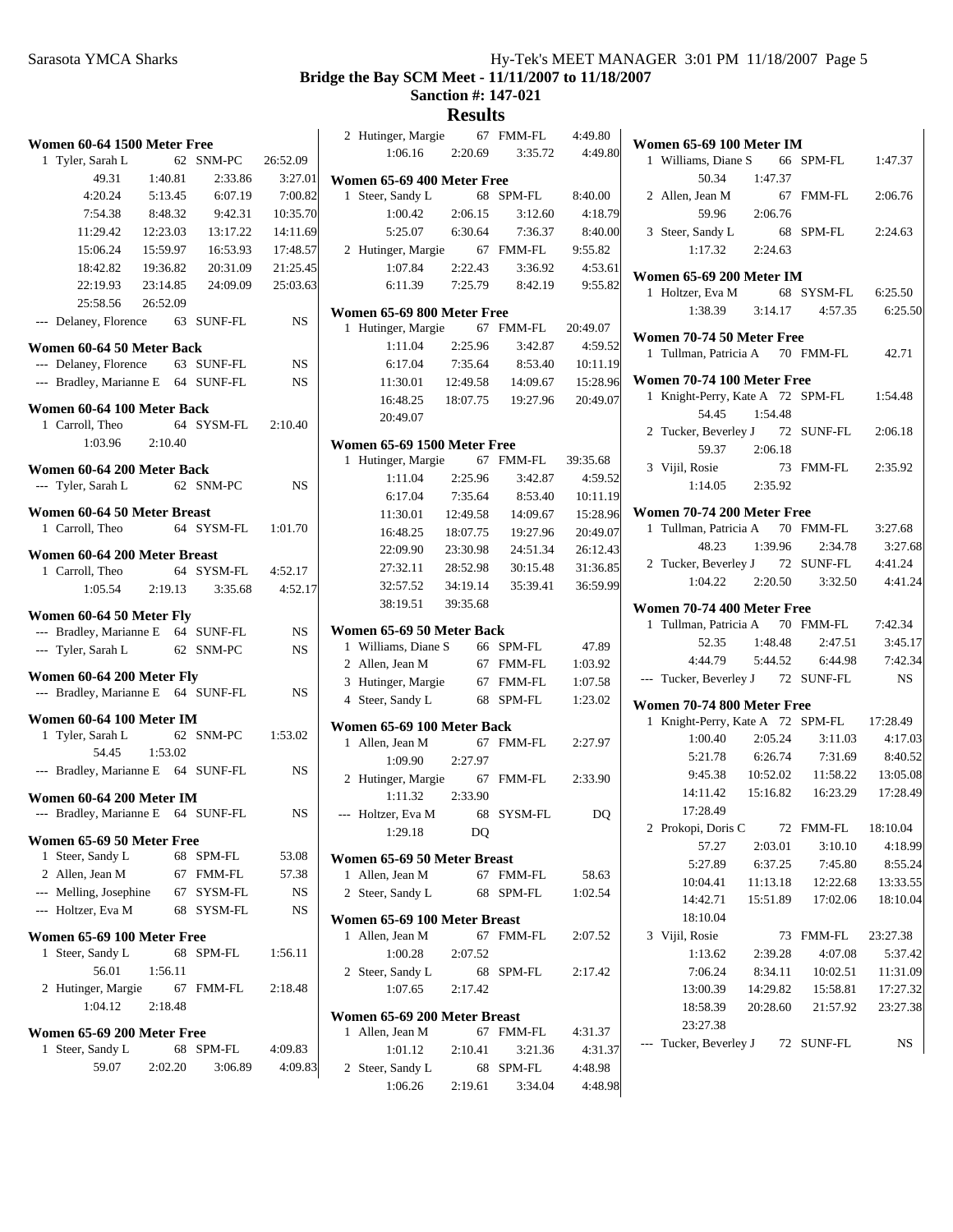|   | <b>Women 70-74 1500 Meter Free</b>                 |                     |                   |          |  |
|---|----------------------------------------------------|---------------------|-------------------|----------|--|
| 1 | Knight-Perry, Kate A 72 SPM-FL                     |                     |                   | 32:42.91 |  |
|   | 1:00.40                                            | 2:05.24             | 3:11.03           | 4:17.03  |  |
|   | 5:21.78                                            | 6:26.74             | 7:31.69           | 8:40.52  |  |
|   | 9:45.38                                            | 10:52.02            | 11:58.22          | 13:05.08 |  |
|   | 14:11.42                                           | 15:16.82            | 16:23.29          | 17:28.49 |  |
|   | 18:34.47                                           | 19:41.86            | 20:47.06          | 21:54.40 |  |
|   | 23:00.83                                           | 24:06.34            | 25:12.26          | 26:16.76 |  |
|   | 27:22.15                                           | 28:27.53            | 29:32.60          | 30:37.65 |  |
|   | 31:41.63                                           | 32:42.91            |                   |          |  |
|   | 2 Prokopi, Doris C                                 | 72                  | <b>FMM-FL</b>     | 34:24.98 |  |
|   | 57.27                                              | 2:03.01             | 3:10.10           | 4:18.99  |  |
|   | 5:27.89                                            | 6:37.25             | 7:45.80           | 8:55.24  |  |
|   | 10:04.41                                           | 11:13.18            | 12:22.68          | 13:33.55 |  |
|   | 14:42.71                                           | 15:51.89            | 17:02.06          | 18:10.04 |  |
|   | 19:19.18                                           | 20:28.79            | 21:37.78          | 22:47.24 |  |
|   | 23:56.25                                           | 25:06.24            | 26:16.94          | 27:26.49 |  |
|   | 28:36.79                                           | 29:46.83            | 30:57.08          | 32:07.37 |  |
|   | 33:17.41                                           | 34:24.98            |                   |          |  |
|   | 3 Vijil, Rosie                                     | 73                  | FMM-FL            | 44:30.69 |  |
|   | 1:13.62                                            | 2:39.28             | 4:07.08           | 5:37.42  |  |
|   | 7:06.24                                            | 8:34.11             | 10:02.51          | 11:31.09 |  |
|   | 13:00.39                                           | 14:29.82            | 15:58.81          | 17:27.32 |  |
|   | 18:58.39                                           | 20:28.60            | 21:57.92          | 23:27.38 |  |
|   | 24:58.28                                           | 28:01.66            |                   |          |  |
|   | 31:01.55                                           | 32:32.18            |                   | 35:31.52 |  |
|   |                                                    |                     | 40:00.49          | 41:32.45 |  |
|   | 44:30.69                                           |                     |                   |          |  |
|   | --- Tucker, Beverley J 72 SUNF-FL                  |                     |                   | NS       |  |
|   |                                                    |                     |                   |          |  |
|   | Women 70-74 50 Meter Back                          |                     |                   |          |  |
|   | 1 Prokopi, Doris C                                 |                     | 72 FMM-FL         | 1:00.42  |  |
|   | 2 Tucker, Beverley J 72 SUNF-FL                    |                     |                   | 1:01.19  |  |
|   | --- Vijil, Rosie                                   |                     | 73 FMM-FL         | NS       |  |
|   | --- Knight-Perry, Kate A 72 SPM-FL                 |                     |                   | NS       |  |
|   | Women 70-74 100 Meter Back                         |                     |                   |          |  |
| 1 | Tullman, Patricia A 70 FMM-FL 2:01.15              |                     |                   |          |  |
|   | 58.22                                              | 2:01.15             |                   |          |  |
|   | 2 Prokopi, Doris C 72 FMM-FL                       |                     |                   | 2:08.65  |  |
|   | 1:02.49                                            | 2:08.65             |                   |          |  |
|   |                                                    |                     |                   |          |  |
|   | 3 Tucker, Beverley J 72 SUNF-FL 2:14.51<br>1:03.90 | 2:14.51             |                   |          |  |
|   |                                                    |                     |                   |          |  |
|   | Women 70-74 200 Meter Back                         |                     |                   |          |  |
| 1 | Prokopi, Doris C 72 FMM-FL                         |                     |                   | 4:45.14  |  |
|   | 1:06.93                                            |                     | 2:17.97 3:28.98   | 4:45.14  |  |
|   | Women 70-74 50 Meter Breast                        |                     |                   |          |  |
| 1 | Prokopi, Doris C 72 FMM-FL                         |                     |                   | 58.37    |  |
|   | 2 Tucker, Beverley J 72 SUNF-FL                    |                     |                   | 1:02.24  |  |
|   |                                                    |                     |                   |          |  |
|   | Women 70-74 100 Meter Breast                       |                     |                   |          |  |
| 1 | Prokopi, Doris C                                   |                     | 72 FMM-FL 2:19.30 |          |  |
|   | 1:01.22                                            | 2:19.30             |                   |          |  |
|   | 2 Tucker, Beverley J 72 SUNF-FL 2:23.65            |                     |                   |          |  |
|   |                                                    | $1:09.67$ $2:23.65$ |                   |          |  |
|   |                                                    |                     |                   |          |  |

|              | 3 Vijil, Rosie<br>1:16.68 2:34.24                               |         | 73 FMM-FL 2:34.24  |           |
|--------------|-----------------------------------------------------------------|---------|--------------------|-----------|
|              | Women 70-74 200 Meter Breast                                    |         |                    |           |
|              | 1 Prokopi, Doris C                                              |         | 72 FMM-FL  4:54.09 |           |
|              | $1:02.37$ $2:16.60$ $3:37.65$                                   |         |                    | 4:54.09   |
|              | --- Tucker, Beverley J 72 SUNF-FL                               |         |                    | <b>NS</b> |
|              | Women 70-74 50 Meter Fly                                        |         |                    |           |
|              | 1 Prokopi, Doris C 72 FMM-FL 1:10.00                            |         |                    |           |
|              | --- Vijil, Rosie                                                |         | 73 FMM-FL          | DQ        |
|              | Women 70-74 100 Meter Fly                                       |         |                    |           |
|              | 1 Tullman, Patricia A 70 FMM-FL 2:01.80                         |         |                    |           |
|              | 57.64 2:01.80                                                   |         |                    |           |
|              | 2 Prokopi, Doris C 72 FMM-FL 2:49.68                            |         |                    |           |
|              | $1:10.51$ 2:49.68                                               |         |                    |           |
|              | <b>Women 70-74 100 Meter IM</b>                                 |         |                    |           |
|              | 1 Tucker, Beverley J 72 SUNF-FL 2:18.42                         |         |                    |           |
|              | 1:08.23 2:18.42                                                 |         |                    |           |
|              | <b>Women 70-74 200 Meter IM</b>                                 |         |                    |           |
|              | 1 Prokopi, Doris C 72 FMM-FL 4:52.83                            |         |                    |           |
|              | 1:12.59  2:27.74  3:45.13  4:52.83                              |         |                    |           |
|              | Women 75-79 50 Meter Free                                       |         |                    |           |
|              |                                                                 |         |                    | 50.06     |
|              | 1 Homans, Margaret T 75 FMM-FL<br>2 Campbell, Joan K 77 SUNF-FL |         |                    | 52.12     |
|              |                                                                 |         |                    |           |
|              | Women 75-79 100 Meter Free                                      |         |                    |           |
|              | 1 Homans, Margaret T 75 FMM-FL 1:45.24                          |         |                    |           |
|              | 50.38 1:45.24                                                   |         |                    |           |
|              | 2 Vann, Marianne A 75 FMM-FL 2:06.08                            |         |                    |           |
|              | 59.93 2:06.08                                                   |         |                    |           |
|              | --- Campbell, Joan K 77 SUNF-FL                                 |         |                    | <b>NS</b> |
|              | Women 75-79 200 Meter Free                                      |         |                    |           |
|              | 1 Homans, Margaret T 75 FMM-FL 4:05.89                          |         |                    |           |
|              | 56.76                                                           |         | 2:01.34 3:05.23    | 4:05.89   |
|              | 2 Campbell, Joan K 77 SUNF-FL 4:10.81                           |         |                    |           |
|              | $1:01.53$ $2:08.04$ $3:13.22$                                   |         |                    | 4:10.81   |
|              | Women 75-79 400 Meter Free                                      |         |                    |           |
| $\mathbf{I}$ | Homans, Margaret T 75 FMM-FL 8:30.90                            |         |                    |           |
|              | 57.60                                                           | 2:02.80 | 3:09.15            | 4:14.63   |
|              | 5:19.10                                                         | 6:24.57 | 7:28.73            | 8:30.90   |
| $---$        | Campbell, Joan K                                                | 77      | SUNF-FL            | NS        |
|              | Women 75-79 800 Meter Free                                      |         |                    |           |
|              | --- Campbell, Joan K                                            | 77      | SUNF-FL            | NS        |
|              | <b>Women 75-79 1500 Meter Free</b>                              |         |                    |           |
|              | --- Campbell, Joan K                                            | 77      | <b>SUNF-FL</b>     | NS        |
|              | Women 75-79 50 Meter Back                                       |         |                    |           |
| 1            | Durstein, Nancy N                                               | 78      | SUNF-FL            | 1:00.80   |
| 2            | Homans, Margaret T                                              | 75      | FMM-FL             | 1:02.11   |
|              | 3 Hoskinson, Ruth A                                             |         | 78 FMM-FL          | 1:10.80   |
|              | 4 Vann, Marianne A                                              |         | 75 FMM-FL          | 1:11.66   |
| $---$        | Campbell, Joan K                                                | 77      | SUNF-FL            | NS        |
|              |                                                                 |         |                    |           |

| Women 75-79 100 Meter Back                                          |                              |           |
|---------------------------------------------------------------------|------------------------------|-----------|
| 1 Homans, Margaret T 75 FMM-FL 2:20.92                              |                              |           |
| 1:08.49 2:20.92                                                     |                              |           |
| Women 75-79 200 Meter Back                                          |                              |           |
| Durstein, Nancy N 78 SUNF-FL 4:47.55<br>1                           |                              |           |
| 1:06.61<br>2:19.62 3:35.80                                          |                              | 4:47.55   |
| 2 Homans, Margaret T 75 FMM-FL                                      |                              | 4:52.06   |
| 1:07.99                                                             | 3:38.32                      | 4:52.06   |
| 3 Vann, Marianne A 75 FMM-FL                                        |                              | 5:12.78   |
| $1:15.10$ $2:32.80$ $3:54.46$                                       |                              | 5:12.78   |
| 4 Hoskinson, Ruth A 78 FMM-FL 5:19.54                               |                              |           |
| $1:15.28$ $2:37.98$ $3:58.54$                                       |                              | 5:19.54   |
| --- Campbell, Joan K 77 SUNF-FL                                     |                              | <b>NS</b> |
| Women 75-79 200 Meter Breast                                        |                              |           |
| 1 Campbell, Joan K 77 SUNF-FL 5:10.36                               |                              |           |
| $1:12.12$ $2:32.60$ $3:53.79$                                       |                              | 5:10.36   |
| Women 75-79 50 Meter Fly                                            |                              |           |
| 1 Durstein, Nancy N 78 SUNF-FL 1:09.02                              |                              |           |
| 2 Hoskinson, Ruth A 78 FMM-FL                                       |                              | 1:09.36   |
|                                                                     |                              |           |
| Women 75-79 200 Meter Fly<br>1 Durstein, Nancy N 78 SUNF-FL 5:57.64 |                              |           |
|                                                                     |                              | 5:57.64   |
| 1:23.16 2:51.53 4:36.07<br>--- Campbell, Joan K 77 SUNF-FL          |                              | NS        |
|                                                                     |                              |           |
| <b>Women 75-79 100 Meter IM</b>                                     |                              |           |
| 1 Durstein, Nancy N 78 SUNF-FL 2:14.75                              |                              |           |
| $1:06.89$ $2:14.75$                                                 |                              |           |
| 2 Hoskinson, Ruth A 78 FMM-FL 2:29.46                               |                              |           |
| 1:07.67 2:29.46                                                     |                              |           |
| <b>Women 75-79 400 Meter IM</b>                                     |                              |           |
| 1 Campbell, Joan K 77 SUNF-FL 10:01.99                              |                              |           |
| $1:16.93$ $2:43.05$                                                 | 4:02.13                      | 5:15.22   |
| 6:33.26  7:50.95  8:59.24  10:01.99                                 |                              |           |
| Women 80-84 50 Meter Free                                           |                              |           |
| Troy, Jean D<br>1                                                   | 80 FMM-FL 42.56              |           |
| Women 80-84 100 Meter Free                                          |                              |           |
| 1 Troy, Jean D 80 FMM-FL 1:37.04                                    |                              |           |
| 44.78 1:37.04                                                       |                              |           |
|                                                                     |                              |           |
| Women 80-84 400 Meter Free<br>Troy, Jean D<br>1                     | 80 FMM-FL 7:20.96            |           |
| 48.44 1:43.57 2:39.96                                               |                              | 3:37.20   |
| 4:33.48                                                             | 5:30.80 6:27.17              | 7:20.96   |
|                                                                     |                              |           |
| Women 80-84 800 Meter Free                                          |                              |           |
| Troy, Jean D<br>1                                                   | 80 FMM-FL 15:12.35           |           |
| 1:44.70<br>48.56                                                    | 2:43.08                      | 3:41.06   |
| 5:36.82<br>4:39.19                                                  | 6:33.45                      | 7:30.87   |
| 8:29.06                                                             | 9:26.75  10:24.39  11:21.74  |           |
| 12:19.57                                                            | 13:17.51  14:15.41  15:12.35 |           |
| 15:12.35                                                            |                              |           |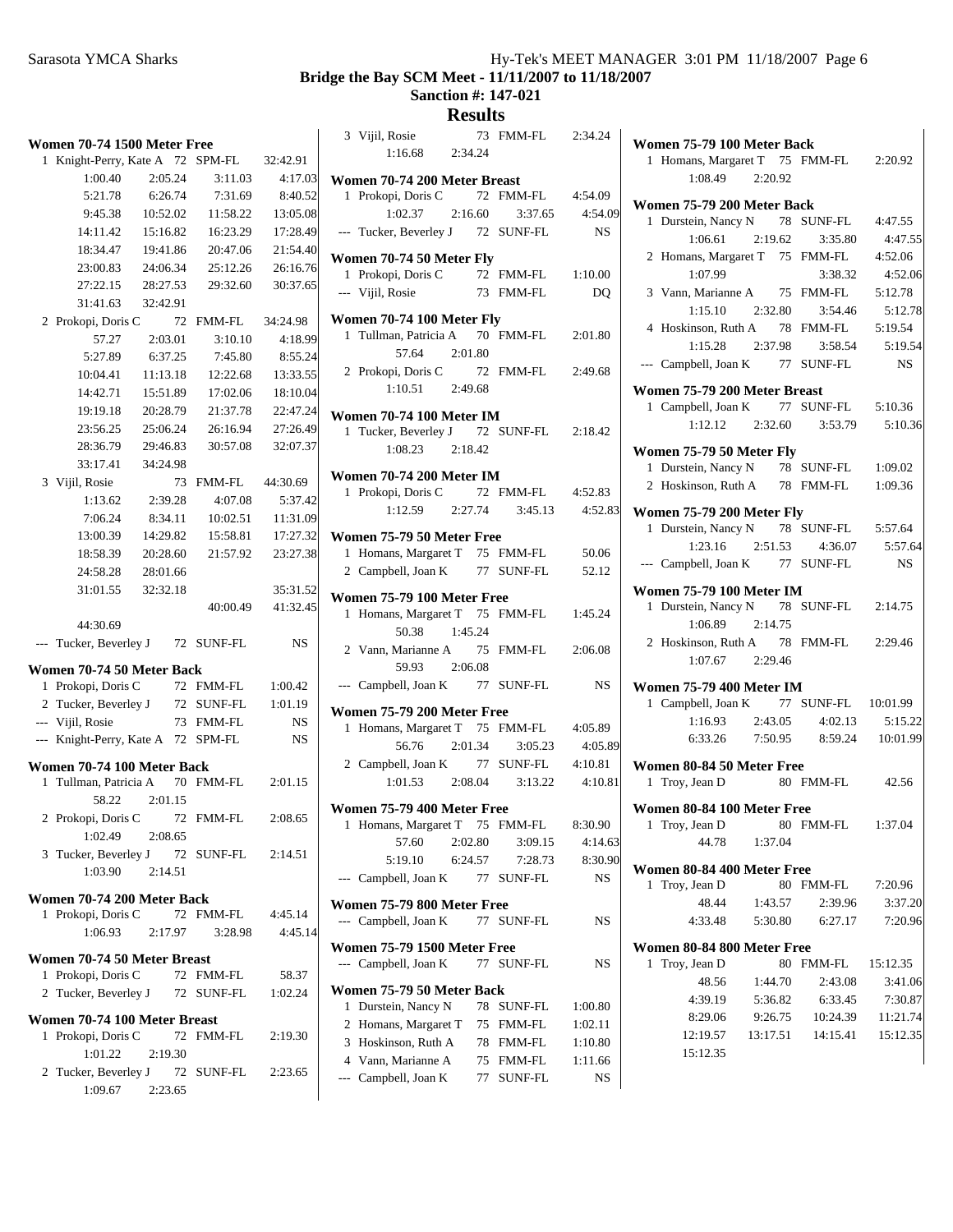| Women 80-84 1500 Meter Free                     |          |           |          | Women 85-89 200 Meter Back                                    |           |
|-------------------------------------------------|----------|-----------|----------|---------------------------------------------------------------|-----------|
| 1 Troy, Jean D                                  |          | 80 FMM-FL | 28:55.09 | 1 Reynolds, June B<br>85 FMM-FL                               | 6:35.57   |
| 48.56                                           | 1:44.70  | 2:43.08   | 3:41.06  | 1:31.16<br>3:14.38<br>5:00.36                                 | 6:35.57   |
| 4:39.19                                         | 5:36.82  | 6:33.45   | 7:30.87  | Women 85-89 50 Meter Breast                                   |           |
| 8:29.06                                         | 9:26.75  | 10:24.39  | 11:21.74 | 1 Reynolds, June B<br>85 FMM-FL                               | 1:24.79   |
| 12:19.57                                        | 13:17.51 | 14:15.41  | 15:12.35 |                                                               |           |
| 16:12.31                                        | 17:10.96 | 18:09.25  | 19:07.58 | Women 85-89 100 Meter Breast                                  |           |
| 20:05.77                                        | 21:04.35 | 22:03.11  | 23:01.26 | --- Reynolds, June B<br>85 FMM-FL                             | <b>NS</b> |
| 24:00.25                                        | 24:59.69 | 25:59.22  | 26:58.87 | Women 85-89 50 Meter Fly                                      |           |
| 27:58.54                                        | 28:55.09 |           |          | 1 Reynolds, June B<br>85 FMM-FL                               | 1:19.27   |
| Women 80-84 100 Meter Back                      |          |           |          | Women 85-89 100 Meter Fly                                     |           |
| 1 Olsen, Gladys                                 |          | 81 FMM-FL | 2:42.14  | 1 Reynolds, June B<br>85 FMM-FL                               | 2:59.72   |
| 1:18.47                                         | 2:42.14  |           |          | 1:23.77<br>2:59.72                                            |           |
|                                                 |          |           |          |                                                               |           |
| Women 80-84 200 Meter Back                      |          | 81 FMM-FL | 5:34.81  | Women 85-89 200 Meter Fly                                     |           |
| 1 Olsen, Gladys                                 |          |           |          | 85 FMM-FL<br>1 Reynolds, June B                               | 6:45.75   |
| 1:20.07                                         | 2:45.14  | 4:11.86   | 5:34.81  | 1:28.86<br>5:02.92                                            | 6:45.75   |
| Women 80-84 100 Meter Breast                    |          |           |          | <b>Women 85-89 100 Meter IM</b>                               |           |
| 1 Troy, Jean D                                  |          | 80 FMM-FL | 2:21.37  | 1 Reynolds, June B<br>85 FMM-FL                               | 2:54.59   |
| 1:08.57                                         | 2:21.37  |           |          | 1:23.26<br>2:54.59                                            |           |
| 2 Olsen, Gladys                                 |          | 81 FMM-FL | 3:07.25  |                                                               |           |
| 1:29.47                                         | 3:07.25  |           |          | <b>Women 85-89 200 Meter IM</b>                               |           |
|                                                 |          |           |          | --- Reynolds, June B<br>85 FMM-FL                             | DQ        |
| Women 80-84 200 Meter Breast<br>1 Olsen, Gladys |          | 81 FMM-FL | 6:30.26  | 1:21.16<br>2:51.12<br>4:27.47                                 | DQ        |
| 1:30.72                                         | 3:08.78  | 4:48.95   | 6:30.26  | <b>Women 85-89 400 Meter IM</b>                               |           |
|                                                 |          |           |          | 1 Reynolds, June B<br>85 FMM-FL                               | 12:30.12  |
| Women 80-84 50 Meter Fly                        |          |           |          | 3:10.19<br>4:50.47<br>1:33.16                                 | 6:28.93   |
| 1 Troy, Jean D                                  |          | 80 FMM-FL | 1:02.51  | 11:16.51<br>8:13.87<br>9:52.41                                | 12:30.12  |
| 2 Olsen, Gladys                                 |          | 81 FMM-FL | 1:26.08  |                                                               |           |
| Women 80-84 100 Meter Fly                       |          |           |          | Women 90-94 100 Meter Free<br>--- Schimpf, Kay M<br>90 FMM-FL | <b>NS</b> |
| 1 Olsen, Gladys                                 |          | 81 FMM-FL | 3:10.98  |                                                               |           |
|                                                 |          |           |          | Women 90-94 800 Meter Free                                    |           |
| Women 80-84 200 Meter Fly                       |          |           |          | --- Schimpf, Kay M<br>90 FMM-FL                               | <b>NS</b> |
| 1 Olsen, Gladys                                 |          | 81 FMM-FL | 6:32.80  | Women 90-94 1500 Meter Free                                   |           |
| 1:31.25                                         | 3:06.20  | 4:50.37   | 6:32.80  | --- Schimpf, Kay M<br>90 FMM-FL                               | NS        |
| Women 80-84 100 Meter IM                        |          |           |          |                                                               |           |
| 1 Olsen, Gladys                                 |          | 81 FMM-FL | 2:44.17  | Women 90-94 50 Meter Back                                     |           |
|                                                 |          |           |          | --- Schimpf, Kay M<br>90 FMM-FL                               | NS        |
| Women 80-84 200 Meter IM                        |          |           |          | Women 90-94 200 Meter Back                                    |           |
| 1 Olsen, Gladys                                 |          | 81 FMM-FL | 5:58.29  | --- Schimpf, Kay M<br>90 FMM-FL                               | NS        |
|                                                 |          | 4:37.41   | 5:58.29  |                                                               |           |
| Women 80-84 400 Meter IM                        |          |           |          | Women 90-94 100 Meter Breast                                  |           |
| 1 Troy, Jean D                                  |          | 80 FMM-FL | 9:30.65  | --- Schimpf, Kay M<br>90 FMM-FL                               | NS        |
| 1:09.75                                         | 2:35.72  | 3:50.88   | 5:03.57  | Men 18-24 50 Meter Free                                       |           |
| 6:20.01                                         | 7:37.53  | 8:36.11   | 9:30.65  | 1 Weber, Bobby J<br>21 SWIM-FL                                | 32.18     |
| 2 Olsen, Gladys                                 |          | 81 FMM-FL | 11:52.55 | <b>Men 18-24 400 Meter Free</b>                               |           |
| 1:26.96                                         | 3:05.48  | 4:31.31   | 5:57.21  | 1 Bradley, Ted<br>24 SPM-FL                                   | 4:13.85   |
| 7:35.77                                         | 9:12.67  | 10:34.22  | 11:52.55 |                                                               | 2:02.29   |
|                                                 |          |           |          | 27.63<br>58.21<br>1:30.04                                     |           |
| Women 85-89 200 Meter Free                      |          |           |          | 2:35.20<br>3:08.91<br>3:41.64                                 | 4:13.85   |
| 1 Reynolds, June B                              |          | 85 FMM-FL | 5:19.42  | Men 18-24 200 Meter Back                                      |           |
| 1:09.87                                         | 2:32.85  | 3:58.16   | 5:19.42  | 1 Bradley, Ted<br>24 SPM-FL                                   | 2:08.69   |
|                                                 |          |           |          | 30.38<br>1:02.86<br>1:36.04                                   | 2:08.69   |
|                                                 |          |           |          |                                                               |           |

| Men 18-24 50 Meter Breast<br>1 Weber, Bobby J 21 SWIM-FL 44.70                                                |                      |                               |
|---------------------------------------------------------------------------------------------------------------|----------------------|-------------------------------|
| Men 18-24 100 Meter Breast<br>1 Bradley, Ted 24 SPM-FL 1:09.60<br>32.49 1:09.60                               |                      |                               |
| Men 18-24 200 Meter Breast<br>1 Bradley, Ted<br>37.94 1:20.34                                                 | 24 SPM-FL<br>2:03.16 | 2:41.07<br>2:41.07            |
| 2 Weber, Bobby J<br>$45.61$ $1:36.50$ $2:28.94$                                                               | 21 SWIM-FL           | 3:17.55<br>3:17.55            |
| <b>Men 18-24 100 Meter Fly</b><br>1 Weber, Bobby J 21 SWIM-FL 1:16.91<br>34.54 1:16.91                        |                      |                               |
| <b>Men 18-24 200 Meter IM</b><br>1 Weber, Bobby J 21 SWIM-FL 2:57.66<br>37.00 1:24.58 2:18.30 2:57.6          |                      | 2:57.66                       |
| <b>Men 25-29 100 Meter Free</b><br>1 Molnar, David J 25 CATM-FL<br>26.91<br>55.14                             |                      | 55.14                         |
| 2 Lowenthal, Tom L 25 UNAT-FL<br>26.87<br>57.06                                                               |                      | 57.06<br>58.08                |
| 3 Mulbarger, Mike S 28 UNAT-FL<br>27.70 58.08<br>4 Sullivan, Kerry<br>$32.44$ 1:07.43                         | 25 SPM-FL 1:07.43    |                               |
| Men 25-29 50 Meter Back<br>1 Molnar, David J                                                                  | 25 CATM-FL 29.71     |                               |
| 2 Maitland, Michael A 25 TBAF-FL 37.21<br>--- Lowenthal, Tom L 25 UNAT-FL<br>--- Mulbarger, Mike S 28 UNAT-FL |                      | NS <sub>NS</sub><br><b>NS</b> |
| Men 25-29 100 Meter Breast<br>1 Maitland, Michael A 25 TBAF-FL 1:23.03<br>37.79 1:23.03                       |                      |                               |
| <b>Men 25-29 50 Meter Fly</b><br>1 Mulbarger, Mike S 28 UNAT-FL 29.36                                         |                      |                               |
| 2 Lowenthal, Tom L 25 UNAT-FL<br>3 Maitland, Michael A 25 TBAF-FL                                             |                      | 29.38<br>33.32                |
| <b>Men 25-29 100 Meter IM</b><br>1 Molnar, David J<br>25<br>29.55<br>1:03.66                                  | CATM-FL              | 1:03.66                       |
| 2 Lowenthal, Tom L 25 UNAT-FL<br>30.84<br>1:07.36<br>3 Mulbarger, Mike S 28 UNAT-FL                           |                      | 1:07.36<br>1:09.82            |
| 33.54<br>1:09.82<br><b>Men 30-34 100 Meter Free</b><br>1 Reich, John H<br>31<br>26.49<br>55.00                | SPM-FL               | 55.00                         |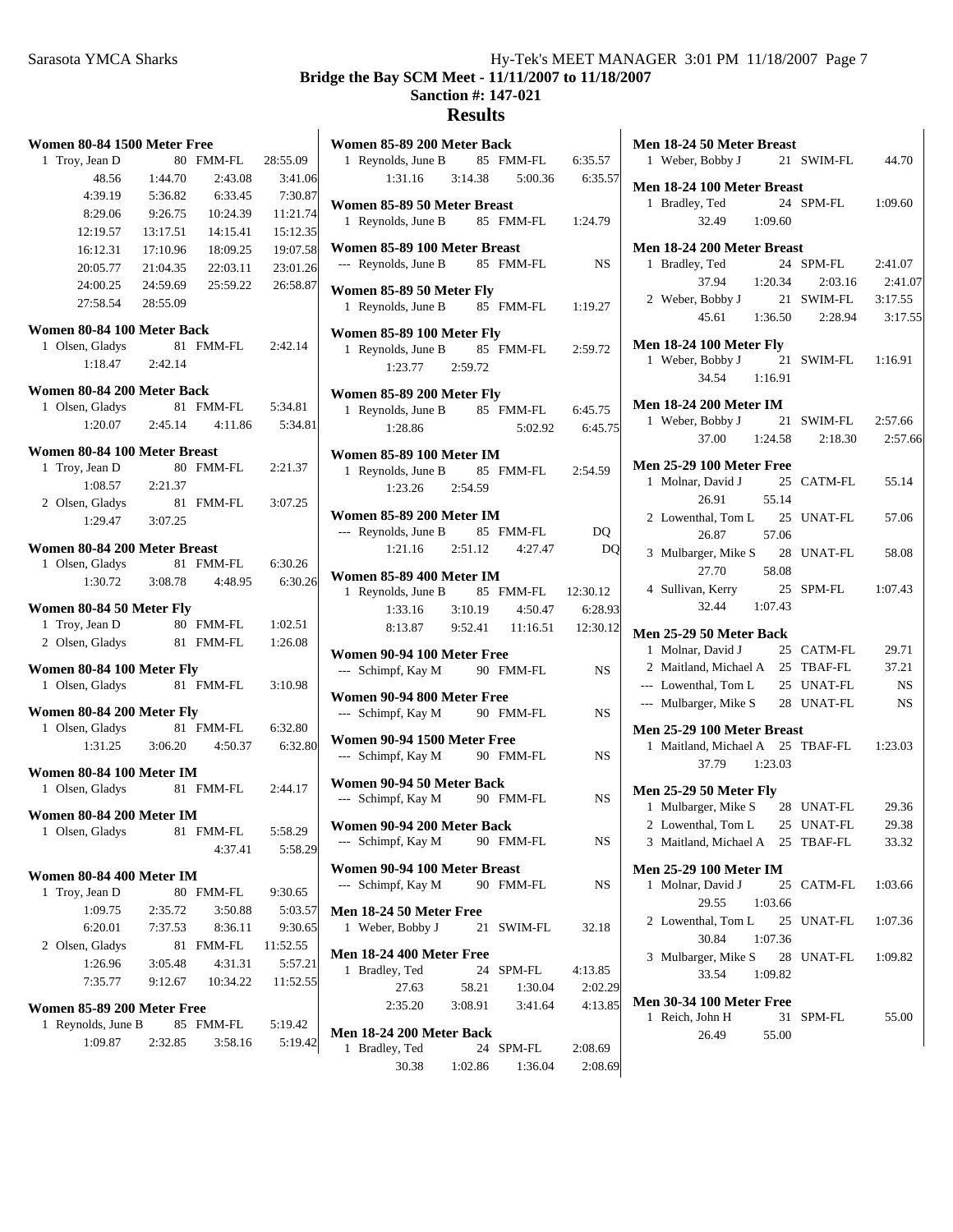#### **Bridge the Bay SCM Meet - 11/11/2007 to 11/18/2007**

**Sanction #: 147-021**

|   | <b>Men 30-34 100 Meter IM</b>                       |         |                               |           |
|---|-----------------------------------------------------|---------|-------------------------------|-----------|
|   | 1 Reich, John H                                     |         | 31 SPM-FL 1:03.85             |           |
|   | 29.61 1:03.85                                       |         |                               |           |
|   | <b>Men 35-39 50 Meter Free</b>                      |         |                               |           |
|   | 1 Ritchey, William                                  | 39      | SYSM-FL                       | 24.84     |
|   | 2 Herman, Eric C                                    |         | 36 SPM-FL                     | 26.79     |
|   | 3 Klein, Brett E                                    |         | 35 SYSM-FL                    | 27.99     |
|   | 4 Butcher, Paul G 39 SYSM-FL                        |         |                               | 28.27     |
|   | 5 Butler, Steve M 36 SYSM-FL                        |         |                               | 35.36     |
|   |                                                     |         |                               |           |
|   | <b>Men 35-39 100 Meter Free</b><br>1 Herman, Eric C | 36      | SPM-FL                        | 58.65     |
|   | 28.56                                               | 58.65   |                               |           |
|   | --- Ritchey, William                                |         | 39 SYSM-FL                    | NS        |
|   | --- Butcher, Paul G 39 SYSM-FL                      |         |                               | NS        |
|   |                                                     |         |                               |           |
|   | <b>Men 35-39 200 Meter Free</b>                     |         |                               |           |
|   | 1 Ritchey, William 39                               |         | SYSM-FL                       | 2:07.73   |
|   | 28.61                                               |         | 1:01.26 1:34.19               | 2:07.73   |
|   | 2 Herman, Eric C                                    | 36      | SPM-FL                        | 2:12.55   |
|   | 30.49                                               | 1:04.57 | 1:39.08                       | 2:12.55   |
|   | 3 Klein, Brett E                                    | 35      | SYSM-FL                       | 2:21.22   |
|   | 29.73                                               | 1:03.90 | 1:41.83                       | 2:21.22   |
|   | 4 Bowers, Mike A                                    | 37      | SYSM-FL                       | 2:25.81   |
|   | 34.07                                               | 1:10.89 | 1:48.67                       | 2:25.81   |
|   | 5 Butler, Steve M                                   |         | 36 SYSM-FL 2:58.56            |           |
|   |                                                     |         | 38.58 1:22.12 2:10.00         | 2:58.56   |
|   | <b>Men 35-39 400 Meter Free</b>                     |         |                               |           |
|   | 1 Herman, Eric C                                    | 36      | SPM-FL                        | 5:05.17   |
|   | 33.52 1:10.98                                       |         | 1:49.59                       | 2:29.23   |
|   | $3:09.35$ $3:48.60$                                 |         | 4:27.44                       | 5:05.17   |
|   | 2 Butcher, Paul G                                   |         | 39 SYSM-FL                    | 5:20.87   |
|   | 33.81                                               | 1:11.13 | 1:50.87                       | 2:33.02   |
|   |                                                     |         | $3:15.13$ $3:57.41$ $4:40.47$ | 5:20.87   |
|   | --- Ritchey, William 39 SYSM-FL                     |         |                               | <b>NS</b> |
|   |                                                     |         |                               |           |
|   | <b>Men 35-39 50 Meter Back</b>                      |         |                               |           |
|   | 1 Herman, Eric C 36 SPM-FL                          |         |                               | 39.02     |
|   | <b>Men 35-39 100 Meter Back</b>                     |         |                               |           |
|   | 1 Bowers, Mike A 37 SYSM-FL 1:10.90                 |         |                               |           |
|   | 35.12 1:10.90                                       |         |                               |           |
|   | Men 35-39 200 Meter Back                            |         |                               |           |
|   | --- Lockaby, Jay R                                  |         | 37 SYSM-FL                    | NS        |
|   |                                                     |         |                               |           |
|   | Men 35-39 50 Meter Breast                           |         | 39 SYSM-FL                    |           |
|   | 1 Ritchey, William                                  |         |                               | 33.00     |
|   | 2 Butcher, Paul G                                   |         | 39 SYSM-FL<br>35 SYSM-FL      | 36.86     |
|   | 3 Klein, Brett E                                    |         |                               | 38.31     |
|   | 4 Butler, Steve M                                   |         | 36 SYSM-FL                    | 50.64     |
|   | Men 35-39 100 Meter Breast                          |         |                               |           |
| 1 | Ritchey, William                                    |         | 39 SYSM-FL 1:15.13            |           |
|   | 34.82                                               | 1:15.13 |                               |           |
|   | 2 Butcher, Paul G                                   |         | 39 SYSM-FL 1:19.91            |           |
|   | 37.03 1:19.91                                       |         |                               |           |

| 3 Herman, Eric C<br>40.77                              | 36<br>1:23.46 | SPM-FL                          | 1:23.46            |
|--------------------------------------------------------|---------------|---------------------------------|--------------------|
|                                                        |               |                                 |                    |
| Men 35-39 200 Meter Breast                             |               | 39 SYSM-FL                      |                    |
| 1 Butcher, Paul G<br>40.51                             | 1:24.67       | 2:10.83                         | 2:56.83<br>2:56.83 |
|                                                        |               |                                 |                    |
| <b>Men 35-39 50 Meter Fly</b>                          |               |                                 |                    |
| 1 Butcher, Paul G                                      |               | 39 SYSM-FL                      | 29.98              |
| 2 Herman, Eric C                                       |               | 36 SPM-FL                       | 30.81              |
| --- Lockaby, Jay R                                     |               | 37 SYSM-FL                      | <b>NS</b>          |
| <b>Men 35-39 100 Meter Fly</b>                         |               |                                 |                    |
| 1 Lockaby, Jay R                                       | 37            | SYSM-FL                         | 59.91              |
| 27.54                                                  | 59.91         |                                 |                    |
| 2 Butcher, Paul G                                      | 39            | SYSM-FL                         | 1:12.08            |
| 31.60                                                  | 1:12.08       |                                 |                    |
| 3 Herman, Eric C<br>32.62                              | 36<br>1:13.43 | SPM-FL                          | 1:13.43            |
|                                                        |               |                                 |                    |
| Men 35-39 200 Meter Fly                                | 37            |                                 |                    |
| 1 Lockaby, Jay R<br>31.67                              | 1:07.53       | SYSM-FL<br>1:46.18              | 2:26.35<br>2:26.35 |
| --- Butcher, Paul G                                    | 39            | SYSM-FL                         | <b>NS</b>          |
|                                                        |               |                                 |                    |
| <b>Men 35-39 100 Meter IM</b>                          |               |                                 |                    |
| Lockaby, Jay R<br>1<br>28.91                           | 37<br>1:04.43 | SYSM-FL                         | 1:04.43            |
| Ritchey, William<br>2                                  | 39            | SYSM-FL                         | 1:04.81            |
| 30.69                                                  | 1:04.81       |                                 |                    |
| Herman, Eric C<br>3                                    | 36            | SPM-FL                          | 1:13.02            |
| 34.80                                                  | 1:13.02       |                                 |                    |
| 4 Butcher, Paul G                                      | 39            | SYSM-FL                         | 1:14.17            |
| 35.38                                                  | 1:14.17       |                                 |                    |
| <b>Men 35-39 200 Meter IM</b>                          |               |                                 |                    |
| 1 Herman, Eric C                                       | 36            | SPM-FL                          | 2:38.97            |
| 32.07                                                  | 1:15.95       | 2:01.83                         | 2:38.97            |
| 2 Bowers, Mike A                                       | 37            | SYSM-FL                         | 2:46.32            |
| 35.75                                                  | 1:17.10       | 2:09.00                         | 2:46.32            |
| Butler, Steve M<br>3                                   | 36            | SYSM-FL                         | 3:43.49            |
| 48.33                                                  | 1:50.95       | 2:55.19                         | 3:43.49            |
| Men 40-44 50 Meter Free                                |               |                                 |                    |
| 1 Bokorney, Mark R                                     |               | 43 SYSM-FL                      | 27.37              |
| 2 Babits, George A                                     |               | 40 TYMS                         | 28.89              |
| Men 40-44 100 Meter Free                               |               |                                 |                    |
| 1 Vittone, Dante J                                     |               | 43 WIN-FL                       | 1:02.94            |
| 30.32                                                  | 1:02.94       |                                 |                    |
| 2 Farnell, Rob W                                       |               | 42 CATM-FL 1:06.18              |                    |
| 31.35                                                  | 1:06.18       |                                 |                    |
| Men 40-44 200 Meter Free                               |               |                                 |                    |
| 1 Babits, George A                                     |               | 40 TYMS                         | 2:17.78            |
| 31.44                                                  |               | $1:06.15$ $1:41.59$             | 2:17.78            |
|                                                        |               |                                 |                    |
| Men 40-44 400 Meter Free<br>1 Babits, George A 40 TYMS |               |                                 | 4:56.96            |
| 33.85                                                  | 1:11.09       | 1:48.92                         | 2:27.05            |
|                                                        |               | 3:05.28 3:43.43 4:20.76 4:56.96 |                    |

| 2 Bokorney, Mark R 43                                             | SYSM-FL            | 5:28.96   |
|-------------------------------------------------------------------|--------------------|-----------|
| 37.17 1:19.66                                                     | 2:02.68            | 2:46.32   |
| $3:29.69$ $4:12.10$ $4:51.86$                                     |                    | 5:28.96   |
|                                                                   |                    |           |
| Men 40-44 50 Meter Breast<br>Pepe, Marshall<br>1                  | 43 SYSM-FL         | 33.52     |
| 2 Hillman III, Allen F 40 NEM-NE                                  |                    | 36.26     |
| 3 Bokorney, Mark R                                                | 43 SYSM-FL         | 36.49     |
|                                                                   |                    |           |
| 4 Babits, George A                                                | 40 TYMS            | 37.45     |
| Men 40-44 100 Meter Breast                                        |                    |           |
| 1 Hillman III, Allen F 40 NEM-NE 1:20.66                          |                    |           |
| 37.44<br>1:20.66                                                  |                    |           |
| 2 Farnell, Rob W                                                  | 42 CATM-FL 1:25.45 |           |
| 40.14  1:25.45                                                    |                    |           |
| --- Pepe, Marshall                                                | 43 SYSM-FL         | <b>NS</b> |
| Men 40-44 200 Meter Breast                                        |                    |           |
| 1 Hillman III, Allen F 40 NEM-NE 3:03.37                          |                    |           |
| 39.74 1:26.13 2:14.89                                             |                    | 3:03.37   |
| --- Babits, George A 40 TYMS                                      |                    | <b>NS</b> |
|                                                                   |                    |           |
| Men 40-44 50 Meter Fly                                            |                    |           |
| 1 Farnell, Rob W                                                  | 42 CATM-FL         | 33.64     |
| 2 Hillman III, Allen F 40 NEM-NE                                  |                    | 33.67     |
| 3 Vittone, Dante J                                                | 43 WIN-FL          | 36.35     |
| <b>Men 40-44 100 Meter Fly</b>                                    |                    |           |
| 1 Hillman III, Allen F 40 NEM-NE 1:17.41                          |                    |           |
| 35.38 1:17.41                                                     |                    |           |
|                                                                   |                    |           |
|                                                                   |                    |           |
| <b>Men 40-44 200 Meter Fly</b>                                    |                    |           |
| 1 Hillman III, Allen F 40 NEM-NE                                  |                    | 3:22.32   |
| 44.58 1:38.28                                                     | 2:33.54            | 3:22.32   |
| <b>Men 40-44 100 Meter IM</b>                                     |                    |           |
| 1 Farnell, Rob W                                                  | 42 CATM-FL         | 1:14.87   |
| 35.12<br>1:14.87                                                  |                    |           |
| 2 Hillman III, Allen F 40                                         | NEM-NE 1:15.87     |           |
| 35.90   1:15.87                                                   |                    |           |
| --- Pepe, Marshall 43 SYSM-FL                                     |                    | <b>NS</b> |
|                                                                   |                    |           |
| <b>Men 40-44 200 Meter IM</b><br>1 Hillman III, Allen F 40 NEM-NE |                    | 2:47.54   |
| 36.26<br>1:21.43                                                  |                    |           |
|                                                                   | 2:07.23            | 2:47.54   |
| Men 45-49 50 Meter Free                                           |                    |           |
| Calvert, Mark A<br>1                                              | 48 TBAF-FL         | 26.71     |
| 2 Brenner, Bill                                                   | 49 NCMS-NC         | 27.56     |
| 3 Whitsett, James L 47 SCSF-FL                                    |                    | 32.40     |
| <b>Men 45-49 100 Meter Free</b>                                   |                    |           |
| 48<br>1 Calvert, Mark A                                           | TBAF-FL            | 57.52     |
| 57.52<br>27.88                                                    |                    |           |
| 2 Brenner, Bill                                                   | 49 NCMS-NC         | 1:01.15   |
| 29.01 1:01.15                                                     |                    |           |
|                                                                   |                    |           |
| <b>Men 45-49 200 Meter Free</b>                                   |                    |           |
| 1 Calvert, Mark A                                                 | 48 TBAF-FL         | 2:10.95   |
| 30.69 1:03.74                                                     | 1:37.25            | 2:10.95   |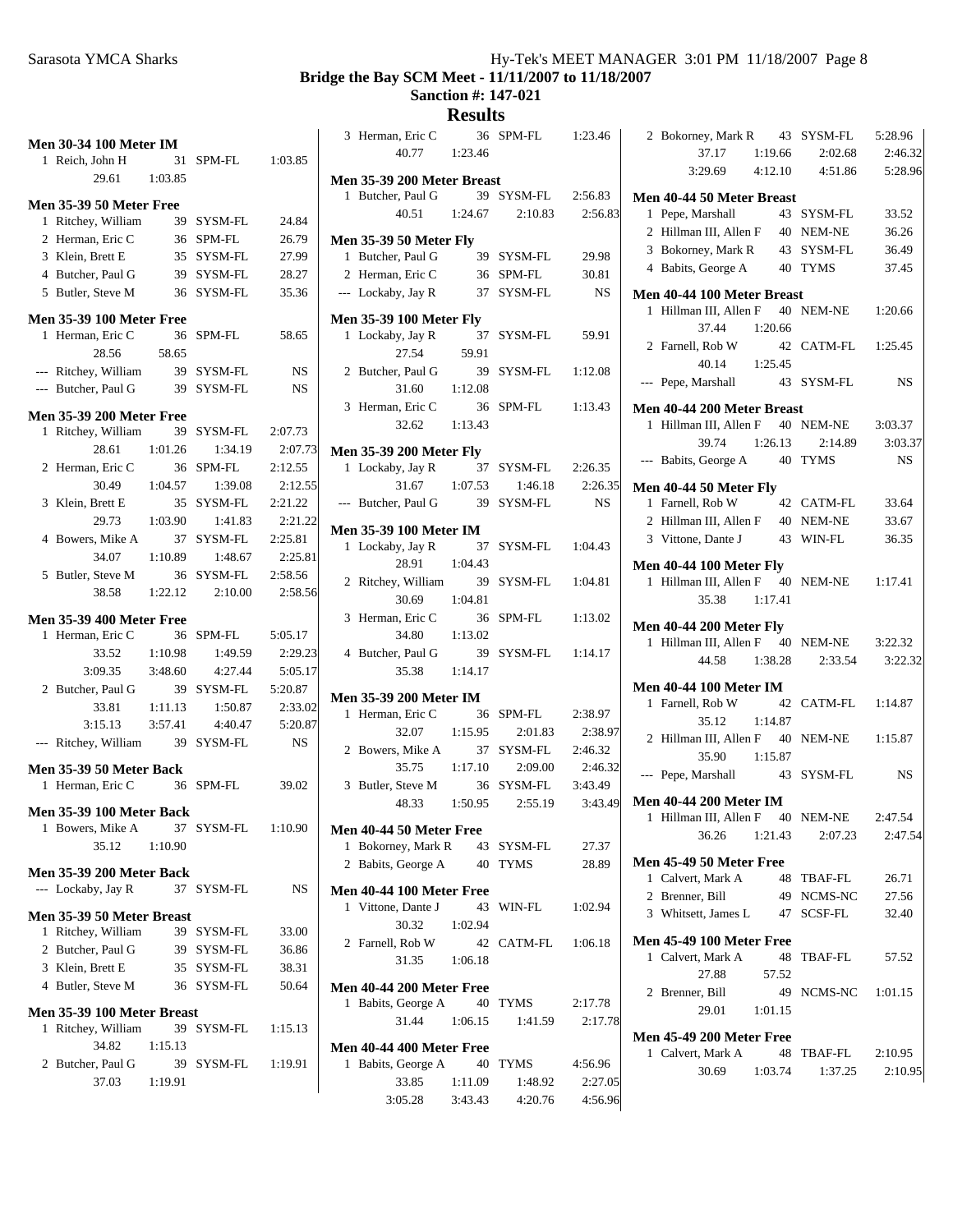#### **Bridge the Bay SCM Meet - 11/11/2007 to 11/18/2007**

**Sanction #: 147-021**

| (Men 45-49 200 Meter Free)       |                    |                    |                    | 2 Calvert, Mark A               |          | 48 TBAF-FL | 19:19.20  |                                                     |         |            |           |
|----------------------------------|--------------------|--------------------|--------------------|---------------------------------|----------|------------|-----------|-----------------------------------------------------|---------|------------|-----------|
| 2 Brenner, Bill                  |                    | 49 NCMS-NC         | 2:18.42            |                                 |          |            | 2:20.90   | <b>Men 45-49 100 Meter IM</b><br>1 Perez, Arnaldo A |         | 45 SYSM-FL | 1:08.60   |
| 33.44                            | 1:08.79            | 1:44.19            | 2:18.42            | 2:56.77                         | 3:32.71  | 4:08.52    | 4:44.15   | 31.42                                               | 1:08.60 |            |           |
| 3 Whitsett, James L              |                    | 47 SCSF-FL         | 2:46.14            | 5:19.74                         | 5:55.15  | 6:30.95    | 7:07.03   | 2 Brenner, Bill                                     |         | 49 NCMS-NC | 1:10.12   |
| 36.17                            | 1:18.21            | 2:01.99            | 2:46.14            | 7:43.50                         | 8:20.44  | 8:57.34    | 9:33.80   | 32.59                                               | 1:10.12 |            |           |
| <b>Men 45-49 400 Meter Free</b>  |                    |                    |                    | 10:35.65                        | 11:17.29 | 11:56.65   | 12:36.87  | 3 Collins, Ron L                                    |         | 45 SPM-FL  | 1:12.77   |
| 1 Specht, William L              |                    | 49 SPM-FL          | 4:37.65            | 13:16.06                        | 13:56.37 | 14:41.61   | 15:21.56  | 34.45                                               | 1:12.77 |            |           |
| 31.58                            | 1:07.39            | 1:43.05            | 2:19.09            | 16:00.94                        | 16:40.13 | 17:19.58   | 17:59.07  |                                                     |         |            |           |
| 2:54.89                          | 3:30.38            | 4:05.28            | 4:37.65            | 18:39.59                        | 19:19.20 |            |           | <b>Men 45-49 200 Meter IM</b>                       |         |            |           |
| 2 Calvert, Mark A                |                    | 48 TBAF-FL         | 4:40.17            | 3 Collins, Ron L                |          | 45 SPM-FL  | 20:49.69  | 1 Whitsett, James L                                 |         | 47 SCSF-FL | 3:10.07   |
| 31.87                            | 1:06.93            | 1:42.33            | 2:18.48            | 36.52                           | 1:16.71  | 1:57.43    | 2:38.29   | 41.05                                               | 1:28.43 | 2:27.42    | 3:10.07   |
| 2:54.25                          | 3:29.93            | 4:05.46            | 4:40.17            | 3:19.39                         | 4:00.79  | 4:42.13    | 5:23.49   | Men 50-54 50 Meter Free                             |         |            |           |
| 3 Brenner, Bill                  |                    | 49 NCMS-NC         | 5:01.44            | 6:04.91                         | 6:46.53  | 7:28.39    | 8:10.28   | 1 Ewell, Bill J                                     |         | 53 UNAT-FL | 30.76     |
| 35.81                            | 1:13.68            | 1:52.32            | 2:31.07            | 8:52.40                         | 9:34.25  | 10:16.77   | 10:59.33  | 2 Highsmith, William H 54 UNAT-FL                   |         |            | 38.98     |
| 3:09.04                          | 3:47.27            | 4:25.34            | 5:01.44            | 11:41.46                        | 12:23.39 | 13:05.45   | 13:47.83  | 3 Cajka, Paul                                       |         | 50 SYSM-FL | 58.60     |
| 4 Whitsett, James L              |                    | 47 SCSF-FL         | 5:43.36            | 14:30.44                        | 15:13.43 | 15:55.71   | 16:37.94  |                                                     |         |            |           |
| 37.81                            | 1:19.89            | 2:03.27            | 2:47.35            | 17:20.03                        | 18:02.43 | 18:44.55   | 19:26.53  | <b>Men 50-54 100 Meter Free</b>                     |         |            |           |
| 3:31.33                          | 4:15.63            | 5:00.51            | 5:43.36            | 20:08.33                        | 20:49.69 |            |           | 1 Davis, Kern M                                     |         | 53 SPM-FL  | 1:02.08   |
|                                  |                    |                    |                    | Men 45-49 50 Meter Back         |          |            |           | 29.41                                               | 1:02.08 |            |           |
| Men 45-49 800 Meter Free         |                    |                    |                    | 1 Specht, William L             |          | 49 SPM-FL  | 29.88     | 2 Highsmith, William H 54 UNAT-FL                   |         |            | 1:25.06   |
| 1 Perez, Arnaldo A               |                    | 45 SYSM-FL         | 9:27.96            | 2 Perez, Arnaldo A              |          | 45 SYSM-FL | 32.37     | 39.53                                               | 1:25.06 |            |           |
| 32.69                            | 1:07.63            | 1:42.45            | 2:17.61            |                                 |          |            |           | 3 Cajka, Paul                                       |         | 50 SYSM-FL | 2:01.80   |
| 2:52.74                          | 3:28.06            | 4:03.72            | 4:39.47            | 3 Calvert, Mark A               |          | 48 TBAF-FL | 33.11     | 57.30                                               | 2:01.80 |            |           |
| 5:15.30                          | 5:51.46            | 6:27.57            | 7:03.73            | --- Collins, Ron L              |          | 45 SPM-FL  | <b>NS</b> | <b>Men 50-54 200 Meter Free</b>                     |         |            |           |
| 7:39.77                          | 8:15.82            | 8:51.99            | 9:27.96            | <b>Men 45-49 100 Meter Back</b> |          |            |           | 1 Ewell, Bill J                                     |         | 53 UNAT-FL | 2:38.77   |
| 9:27.96                          |                    |                    |                    | 1 Specht, William L             |          | 49 SPM-FL  | 1:07.10   | 36.60                                               | 1:16.19 | 1:57.51    | 2:38.77   |
| 2 Calvert, Mark A                |                    | 48 TBAF-FL         | 9:33.80            | 32.52                           | 1:07.10  |            |           | 2 Cajka, Paul                                       |         | 50 SYSM-FL | 4:22.84   |
|                                  |                    |                    |                    |                                 |          |            |           |                                                     |         |            |           |
|                                  |                    |                    | 2:20.90            | 2 Calvert, Mark A               |          | 48 TBAF-FL | 1:11.71   |                                                     |         |            |           |
| 2:56.77                          | 3:32.71            | 4:08.52            | 4:44.15            | 34.81                           | 1:11.71  |            |           | 56.94                                               | 2:03.07 | 3:14.26    | 4:22.84   |
| 5:19.74                          | 5:55.15            | 6:30.95            | 7:07.03            |                                 |          |            |           | --- Highsmith, William H 54 UNAT-FL                 |         |            | <b>NS</b> |
| 7:43.50                          | 8:20.44            | 8:57.34            | 9:33.80            | Men 45-49 200 Meter Back        |          |            |           | <b>Men 50-54 400 Meter Free</b>                     |         |            |           |
| 9:33.80                          |                    |                    |                    | 1 Perez, Arnaldo A              |          | 45 SYSM-FL | 2:25.67   | 1 Drennen, Mark A                                   |         | 51 SYSM-FL | 4:31.81   |
| 3 Collins, Ron L                 |                    | 45 SPM-FL          | 10:59.33           | 34.20                           | 1:10.95  | 1:48.56    | 2:25.67   | 33.27                                               | 1:08.64 | 1:43.47    | 2:18.03   |
| 36.52                            | 1:16.71            | 1:57.43            | 2:38.29            | --- Calvert, Mark A             |          | 48 TBAF-FL | NS.       | 2:51.70                                             | 3:25.63 | 3:59.29    | 4:31.81   |
|                                  |                    |                    |                    | --- Specht, William L           |          | 49 SPM-FL  | NS.       | 2 Ewell, Bill J                                     |         | 53 UNAT-FL | 5:43.43   |
| 3:19.39<br>6:04.91               | 4:00.79<br>6:46.53 | 4:42.13<br>7:28.39 | 5:23.49<br>8:10.28 | Men 45-49 50 Meter Breast       |          |            |           | 38.69                                               | 1:22.03 | 2:05.56    | 2:49.52   |
|                                  |                    |                    |                    | 1 Brenner, Bill                 |          | 49 NCMS-NC | 34.58     | 3:34.26                                             | 4:18.15 | 5:01.80    | 5:43.43   |
| 8:52.40                          | 9:34.25            | 10:16.77           | 10:59.33           |                                 |          |            |           | 3 Highsmith, William H 54 UNAT-FL                   |         |            | 6:50.71   |
| 10:59.33                         |                    |                    |                    | Men 45-49 100 Meter Breast      |          |            |           | 42.09                                               | 1:32.44 | 2:25.99    | 3:19.47   |
| <b>Men 45-49 1500 Meter Free</b> |                    |                    |                    | 1 Brenner, Bill                 |          | 49 NCMS-NC | 1:19.80   | 4:13.11                                             | 5:06.21 | 5:59.14    | 6:50.71   |
| 1 Perez, Arnaldo A               |                    | 45 SYSM-FL         | 17:53.80           | 37.18                           | 1:19.80  |            |           | 4 Rotole, Gregory S                                 |         | 53 FMM-FL  | 7:27.78   |
| 32.69                            | 1:07.63            | 1:42.45            | 2:17.61            | 2 Collins, Ron L                |          | 45 SPM-FL  | 1:25.12   | 49.01                                               | 1:45.72 | 2:42.68    | 3:41.51   |
| 2:52.74                          | 3:28.06            | 4:03.72            | 4:39.47            | 40.10                           | 1:25.12  |            |           | 4:39.64                                             | 5:37.74 | 6:34.48    | 7:27.78   |
| 5:15.30                          | 5:51.46            | 6:27.57            | 7:03.73            | <b>Men 45-49 50 Meter Fly</b>   |          |            |           | 5 Cajka, Paul                                       |         | 50 SYSM-FL | 8:38.35   |
| 7:39.77                          | 8:15.82            | 8:51.99            | 9:27.96            | 1 Specht, William L             |          | 49 SPM-FL  | 27.33     | 59.92                                               | 2:05.58 | 3:11.93    | 4:18.03   |
| 10:03.96                         | 10:40.01           | 11:15.91           | 11:52.19           | 2 Collins, Ron L                |          | 45 SPM-FL  | 30.29     | 5:23.81                                             | 6:30.72 | 7:36.51    | 8:38.35   |
| 12:28.49                         | 13:04.80           | 13:41.24           | 14:17.62           | 3 Brenner, Bill                 |          | 49 NCMS-NC | 30.37     |                                                     |         |            |           |
| 14:53.97                         | 15:30.62           | 16:06.85           | 16:43.19           | 4 Calvert, Mark A               |          | 48 TBAF-FL | 31.55     | <b>Men 50-54 800 Meter Free</b>                     |         |            |           |
| 17:18.99                         | 17:53.80           |                    |                    |                                 |          |            |           | 1 Drennen, Mark A                                   |         | 51 SYSM-FL | 9:10.18   |
|                                  |                    |                    |                    | <b>Men 45-49 100 Meter Fly</b>  |          |            |           | 32.86                                               | 1:07.44 | 1:42.15    | 2:16.68   |
|                                  |                    |                    |                    | 1 Specht, William L             |          | 49 SPM-FL  | 1:00.24   | 2:50.92                                             | 3:25.27 | 3:59.65    | 4:34.00   |
|                                  |                    |                    |                    | 28.49                           | 1:00.24  |            |           | 5:08.50                                             | 5:42.74 | 6:17.08    | 6:51.73   |
|                                  |                    |                    |                    | <b>Men 45-49 200 Meter Fly</b>  |          |            |           | 7:26.31                                             | 8:00.94 | 8:35.60    | 9:10.18   |
|                                  |                    |                    |                    | 1 Specht, William L             |          | 49 SPM-FL  | 2:16.87   | 9:10.18                                             |         |            |           |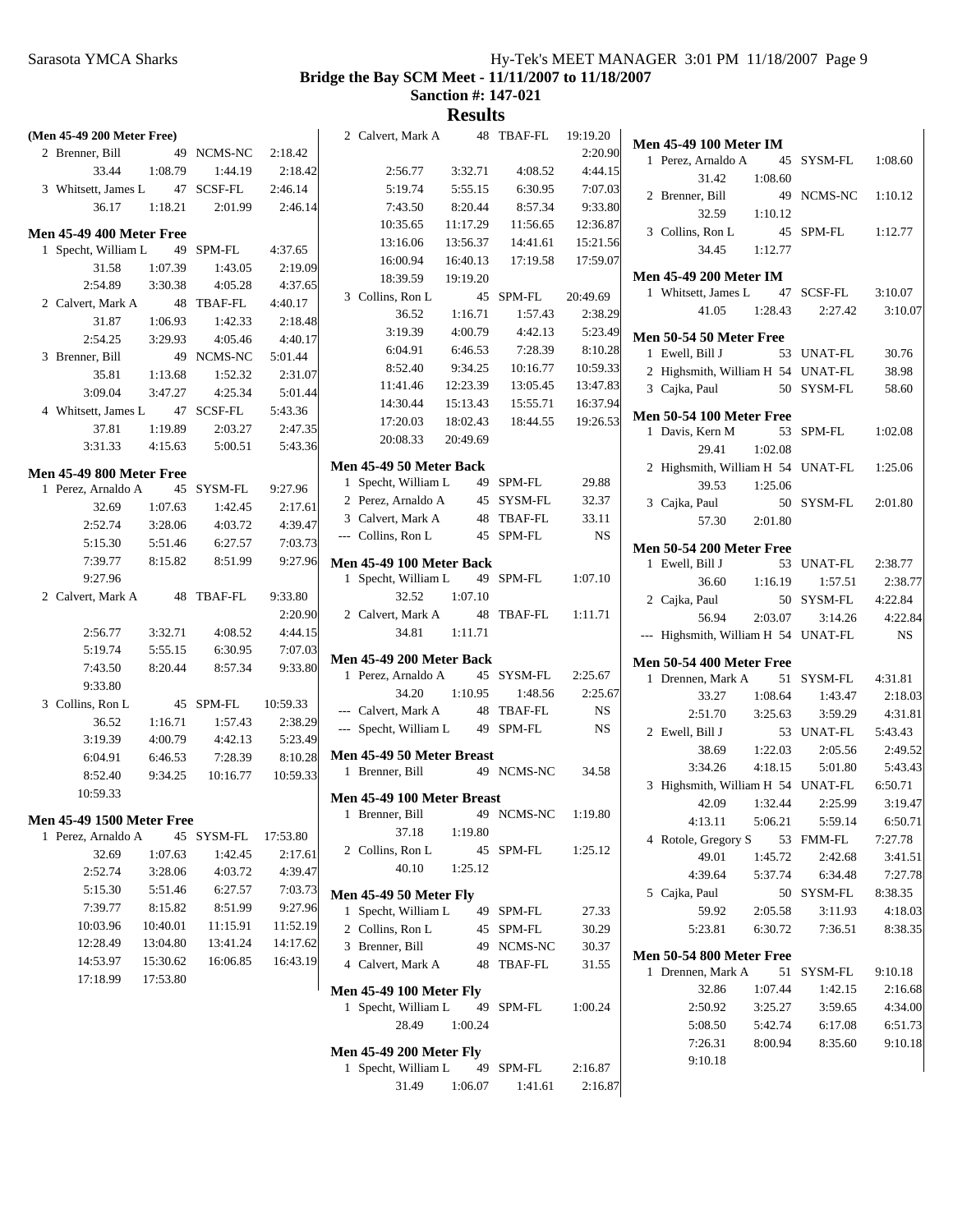4:05.53

2:33.14 5:06.22

 $4:14.01$ 8:44.98

2:13.87

2:33.94

 $4:12.19$ 

2:25.72 4:48.87

 $2:42.93$ 5:26.99

2:40.84 5:29.81

2:28.36 3:06.14 3:43.94 4:21.34 4:59.38 7:30.08 9:59.82

**Bridge the Bay SCM Meet - 11/11/2007 to 11/18/2007**

**Sanction #: 147-021**

| (Men 50-54 800 Meter Free)                 |                      |            |          | 4 Cajka, Paul                                                |          | 50 SYSM-FL | 34:23.78       | <b>Men 50-54 200 Meter IM</b>   |         |            |             |
|--------------------------------------------|----------------------|------------|----------|--------------------------------------------------------------|----------|------------|----------------|---------------------------------|---------|------------|-------------|
| 2 Highsmith, William H 54 UNAT-FL 13:19.71 |                      |            |          | 59.40                                                        | 2:05.52  | 3:11.08    | 4:18.68        | 1 Rotole, Gregory S             |         | 53 FMM-FL  | 4:05.53     |
| 42.30                                      | 1:29.83              | 2:19.30    | 3:09.03  | 5:23.48                                                      | 6:31.27  | 7:38.18    | 8:45.30        | 51.78                           | 1:58.39 | 3:10.55    | 4:05.5      |
| 3:59.01                                    | 4:48.90              | 5:40.26    | 6:31.32  | 9:53.13                                                      | 11:02.98 | 12:10.49   | 13:22.14       |                                 |         |            |             |
| 7:22.16                                    | 8:13.32              | 9:04.23    | 9:55.23  | 14:31.80                                                     | 15:41.12 | 16:49.64   | 18:01.95       | <b>Men 50-54 400 Meter IM</b>   |         |            |             |
| 10:46.42                                   | 11:37.55             | 12:28.65   | 13:19.71 | 19:12.21                                                     | 20:22.54 | 21:32.70   | 22:43.42       | 1 Drennen, Mark A               |         | 51 SYSM-FL | 5:06.22     |
| 13:19.71                                   |                      |            |          | 23:54.12                                                     | 25:04.34 | 26:13.80   | 27:24.37       | 33.73                           | 1:11.31 | 1:53.16    | 2:33.1      |
| 3 Rotole, Gregory S                        |                      | 53 FMM-FL  | 15:31.39 | 28:33.22                                                     | 29:43.96 | 30:54.16   | 32:05.02       | 3:17.01                         | 4:00.18 | 4:34.00    | 5:06.2      |
| 50.52                                      | 1:46.17              | 2:43.01    | 3:41.14  | 33:16.22                                                     | 34:23.78 |            |                | 2 Rotole, Gregory S             |         | 53 FMM-FL  | 8:44.98     |
| 4:39.98                                    | 5:40.35              | 6:39.91    | 7:38.25  |                                                              |          |            |                | 52.47                           | 1:55.00 | 3:05.98    | 4:14.0      |
| 8:37.00                                    | 9:36.72              | 10:35.60   | 11:33.77 | Men 50-54 50 Meter Back<br>1 Highsmith, William H 54 UNAT-FL |          |            |                | 5:31.10                         | 6:47.57 | 7:48.48    | 8:44.9      |
| 12:33.34                                   | 13:33.14             | 14:32.80   | 15:31.39 |                                                              |          |            | 56.68          | Men 55-59 50 Meter Free         |         |            |             |
| 15:31.39                                   |                      |            |          | 2 Cajka, Paul                                                |          | 50 SYSM-FL | 1:44.42        | 1 McCormack, Kevin M 55 SYSM-FL |         |            | 28.68       |
| 4 Cajka, Paul                              |                      | 50 SYSM-FL | 18:01.95 | <b>Men 50-54 200 Meter Back</b>                              |          |            |                | 2 Patterson, Cliff M            |         | 55 CATM-FL | 29.77       |
| 59.40                                      | 2:05.52              | 3:11.08    | 4:18.68  | --- Drennen, Mark A                                          |          | 51 SYSM-FL | <b>NS</b>      | 3 Bastie, Gary A                |         | 57 SPM-FL  | 30.24       |
| 5:23.48                                    | 6:31.27              | 7:38.18    | 8:45.30  | Men 50-54 50 Meter Breast                                    |          |            |                | 4 Little, Jerry L               |         | 59 SPM-FL  | 43.97       |
| 9:53.13                                    | 11:02.98             | 12:10.49   | 13:22.14 | 1 Drennen, Mark A                                            |          | 51 SYSM-FL | 34.84          |                                 |         |            |             |
| 14:31.80                                   | 15:41.12             | 16:49.64   | 18:01.95 | 2 Cajka, Paul                                                |          | 50 SYSM-FL | 1:02.09        | <b>Men 55-59 100 Meter Free</b> |         |            |             |
| 18:01.95                                   |                      |            |          |                                                              |          |            |                | 1 Walker, Rick B                |         | 57 SYSM-FL | 1:02.88     |
|                                            |                      |            |          | --- Highsmith, William H 54 UNAT-FL                          |          |            | NS             | 30.86                           | 1:02.88 |            |             |
| <b>Men 50-54 1500 Meter Free</b>           |                      |            |          | Men 50-54 100 Meter Breast                                   |          |            |                | 2 Patterson, Cliff M            |         | 55 CATM-FL | 1:05.99     |
| 1 Drennen, Mark A                          |                      | 51 SYSM-FL | 17:14.75 | 1 Drennen, Mark A                                            |          | 51 SYSM-FL | 1:17.20        | 31.44                           | 1:05.99 |            |             |
| 32.86                                      | 1:07.44              | 1:42.15    | 2:16.68  | 36.99                                                        | 1:17.20  |            |                | 3 Bastie, Gary A                |         | 57 SPM-FL  | 1:08.42     |
| 2:50.92                                    | 3:25.27              | 3:59.65    | 4:34.00  | 2 Davis, Kern M                                              |          | 53 SPM-FL  | 1:22.09        | 33.06                           | 1:08.42 |            |             |
| 5:08.50                                    | 5:42.74              | 6:17.08    | 6:51.73  | 38.57                                                        | 1:22.09  |            |                | 4 Day, Bruce E                  |         | 57 SPM-FL  | 1:09.07     |
| 7:26.31                                    | 8:00.94              | 8:35.60    | 9:10.18  | 3 Highsmith, William H 54 UNAT-FL                            |          |            | 1:59.43        | 33.67                           | 1:09.07 |            |             |
| 9:44.75                                    | 10:19.19             | 10:53.82   | 11:28.53 | 56.39                                                        | 1:59.43  |            |                | 5 Davis, James M                |         | 55 SPM-FL  | 1:10.08     |
| 12:03.59                                   | 12:38.24             | 13:13.24   | 13:48.31 |                                                              |          |            |                |                                 |         |            |             |
|                                            |                      |            |          | 4 Cajka, Paul                                                |          | 50 SYSM-FL | 2:19.15        | 32.60                           | 1:10.08 |            |             |
| 14:23.42                                   | 14:58.75             | 15:33.32   | 16:08.03 | 1:05.41                                                      | 2:19.15  |            |                |                                 |         |            |             |
| 16:42.53                                   | 17:14.75             |            |          |                                                              |          |            |                | <b>Men 55-59 200 Meter Free</b> |         |            |             |
| 2 Highsmith, William H 54 UNAT-FL          |                      |            | 25:20.06 | Men 50-54 200 Meter Breast                                   |          |            |                | 1 Walker, Rick B                |         | 57 SYSM-FL | 2:13.87     |
| 42.30                                      | 1:29.83              | 2:19.30    | 3:09.03  | 1 Drennen, Mark A                                            |          | 51 SYSM-FL | 2:42.69        | 30.89                           | 1:04.55 | 1:39.09    | 2:13.8      |
| 3:59.01                                    | 4:48.90              | 5:40.26    | 6:31.32  | 38.21                                                        | 1:19.99  | 2:02.08    | 2:42.69        | 2 Bastie, Gary A                |         | 57 SPM-FL  | 2:33.94     |
| 7:22.16                                    | 8:13.32              | 9:04.23    | 9:55.23  | 2 Cajka, Paul                                                |          | 50 SYSM-FL | 4:55.39        | 35.96                           | 1:15.52 | 1:55.39    | 2:33.9      |
| 10:46.42                                   | 11:37.55             | 12:28.65   | 13:19.71 | 1:03.24                                                      | 2:21.40  | 3:41.02    | 4:55.39        | 3 Little, Jerry L               |         | 59 SPM-FL  | 4:12.19     |
| 14:11.29                                   | 15:02.66             | 15:54.46   | 16:45.76 | --- Highsmith, William H 54 UNAT-FL                          |          |            | <b>NS</b>      | 52.85                           | 1:53.42 | 2:59.55    | 4:12.1      |
| 17:37.11                                   | 18:29.77             | 19:21.27   | 20:12.77 | <b>Men 50-54 50 Meter Fly</b>                                |          |            |                | <b>Men 55-59 400 Meter Free</b> |         |            |             |
| 21:03.89                                   | 21:55.05             | 22:46.59   | 23:38.26 | 1 Davis, Kern M                                              |          | 53 SPM-FL  | 30.93          | 1 Walker, Rick B                |         | 57 SYSM-FL | 4:48.87     |
| 24:29.80                                   | 25:20.06             |            |          | 2 Rotole, Gregory S                                          |          | 53 FMM-FL  | 47.07          | 34.64                           | 1:11.41 | 1:48.69    | 2:25.7      |
| 3 Rotole, Gregory S                        |                      | 53 FMM-FL  | 29:06.10 | --- Cajka, Paul                                              |          | 50 SYSM-FL | D <sub>O</sub> | 3:02.54                         | 3:39.32 | 4:15.19    | 4:48.8      |
| 50.52                                      | 1:46.17              | 2:43.01    | 3:41.14  |                                                              |          |            |                | 2 Bastie, Gary A                |         | 57 SPM-FL  | 5:26.99     |
| 4:39.98                                    | 5:40.35              | 6:39.91    | 7:38.25  | <b>Men 50-54 100 Meter Fly</b>                               |          |            |                | 37.10                           | 1:18.57 | 2:00.66    | 2:42.9      |
| 8:37.00                                    | 9:36.72              | 10:35.60   | 11:33.77 | 1 Ewell, Bill J                                              |          | 53 UNAT-FL | 1:29.94        | 3:24.81                         | 4:06.10 | 4:47.19    | 5:26.9      |
| 12:33.34                                   | 13:33.14             | 14:32.80   | 15:31.39 | 38.61                                                        | 1:29.94  |            |                | 3 Patterson, Cliff M            |         | 55 CATM-FL | 5:29.81     |
| 16:29.96                                   | 17:29.26             | 18:28.45   | 19:28.02 | --- Drennen, Mark A                                          |          | 51 SYSM-FL | <b>NS</b>      | 35.19                           | 1:14.57 |            | 2:40.8      |
| 20:27.70                                   | 21:27.76             | 22:26.51   | 23:25.53 | <b>Men 50-54 200 Meter Fly</b>                               |          |            |                | 3:23.62                         | 4:06.90 | 4:50.34    | 5:29.8      |
| 24:25.18                                   |                      | 26:21.35   | 27:17.21 | --- Drennen, Mark A                                          |          | 51 SYSM-FL | NS             | --- Little, Jerry L             |         | 59 SPM-FL  | $_{\rm NS}$ |
| 28:13.92                                   | 25:22.85<br>29:06.10 |            |          |                                                              |          |            |                |                                 |         |            |             |
|                                            |                      |            |          | <b>Men 50-54 100 Meter IM</b>                                |          |            |                | <b>Men 55-59 800 Meter Free</b> |         |            |             |
|                                            |                      |            |          | 1 Drennen, Mark A                                            |          | 51 SYSM-FL | 1:07.52        | 1 Walker, Rick B                |         | 57 SYSM-FL | 9:59.82     |
|                                            |                      |            |          | 31.91                                                        | 1:07.52  |            |                | 35.71                           | 1:13.03 | 1:50.64    | 2:28.3      |
|                                            |                      |            |          | 2 Davis, Kern M                                              |          | 53 SPM-FL  | 1:12.02        | 3:06.14                         | 3:43.94 | 4:21.34    | 4:59.3      |
|                                            |                      |            |          | 3 Rotole, Gregory S                                          |          | 53 FMM-FL  | 1:49.26        | 5:37.39                         | 6:15.36 | 6:52.77    | 7:30.0      |
|                                            |                      |            |          | 51.69                                                        | 1:49.26  |            |                | 8:07.65                         | 8:45.25 | 9:22.74    | 9:59.8      |
|                                            |                      |            |          | 4 Highsmith, William H 54 UNAT-FL<br>50.33                   | 1:49.94  |            | 1:49.94        | 9:59.82                         |         |            |             |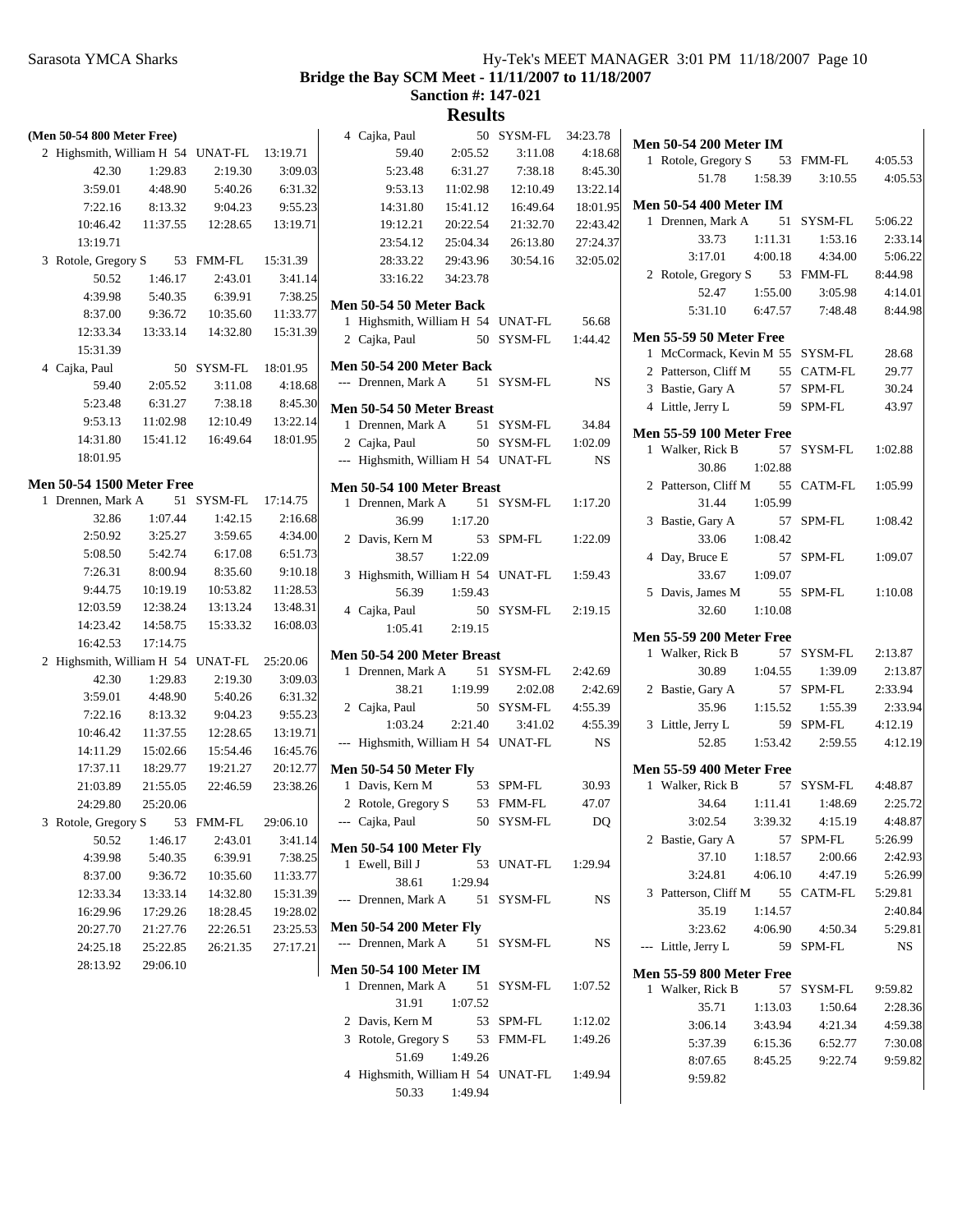|   | (Men 55-59 800 Meter Free)                           |          |                                        |          |
|---|------------------------------------------------------|----------|----------------------------------------|----------|
|   | 2 Aldrich, Robert E 58 SPM-FL 12:14.44               |          |                                        |          |
|   | 39.19                                                |          | 1:23.79  2:08.85  2:54.37              |          |
|   | 3:40.23                                              |          | 4:26.99 5:13.24                        | 6:00.02  |
|   | 6:47.08                                              | 7:33.56  | 8:20.38                                | 9:07.79  |
|   | 9:54.76                                              |          | 10:40.46  11:27.33  12:14.44           |          |
|   | 12:14.44                                             |          |                                        |          |
|   |                                                      |          |                                        |          |
|   | <b>Men 55-59 1500 Meter Free</b><br>1 Walker, Rick B |          | 57 SYSM-FL 18:33.73                    |          |
|   | 35.71                                                |          | $1:13.03$ $1:50.64$ $2:28.36$          |          |
|   | 3:06.14                                              |          | 3:43.94 4:21.34 4:59.38                |          |
|   | 5:37.39                                              |          | 6:15.36 6:52.77                        | 7:30.08  |
|   | 8:07.65                                              | 8:45.25  | 9:22.74                                | 9:59.82  |
|   | 10:36.88                                             | 11:14.28 | 11:51.74                               | 12:29.10 |
|   | 13:06.27                                             | 13:43.21 | 14:20.40                               | 14:57.67 |
|   | 15:34.90                                             | 16:11.51 | 16:48.04                               | 17:24.48 |
|   | 18:00.19                                             | 18:33.73 |                                        |          |
|   | 2 Aldrich, Robert E 58 SPM-FL 23:06.02               |          |                                        |          |
|   | 39.19                                                | 1:23.79  | 2:08.85                                | 2:54.37  |
|   |                                                      |          | 3:40.23 4:26.99 5:13.24 6:00.02        |          |
|   |                                                      |          | 6:47.08 7:33.56 8:20.38 9:07.79        |          |
|   |                                                      |          | 9:54.76  10:40.46  11:27.33  12:14.44  |          |
|   |                                                      |          | 13:00.65 13:48.37 14:34.84 15:21.24    |          |
|   |                                                      |          | 16:08.47  16:53.97  17:40.68  18:27.64 |          |
|   | 19:14.77 20:02.91                                    |          | 20:49.90 21:37.64                      |          |
|   | 22:22.76 23:06.02                                    |          |                                        |          |
|   |                                                      |          |                                        |          |
|   | <b>Men 55-59 50 Meter Back</b>                       |          |                                        |          |
|   | 1 Patterson, Cliff M                                 |          | 55 CATM-FL 35.37                       |          |
|   | 2 Donnelly, James M 58 SARF-FL 37.72                 |          |                                        |          |
|   | 3 Bastie, Gary A 57 SPM-FL                           |          |                                        | 38.05    |
|   | 4 Davis, James M 55 SPM-FL 40.32                     |          |                                        |          |
|   | --- McCormack, Kevin M 55 SYSM-FL DQ                 |          |                                        |          |
|   | --- Voisard, Brian S 56 WIN-FL                       |          |                                        | NS       |
|   | --- Day, Bruce E                                     |          | 57 SPM-FL                              | NS       |
|   | <b>Men 55-59 100 Meter Back</b>                      |          |                                        |          |
|   | 1 McCormack, Kevin M 55 SYSM-FL 1:12.91              |          |                                        |          |
|   | 35.37                                                | 1:12.91  |                                        |          |
|   | 2 Patterson, Cliff M                                 |          | 55 CATM-FL 1:18.43                     |          |
|   | 37.82 1:18.43                                        |          |                                        |          |
|   | 3 Donnelly, James M 58 SARF-FL 1:22.85               |          |                                        |          |
|   | 40.82                                                | 1:22.85  |                                        |          |
|   | <b>Men 55-59 200 Meter Back</b>                      |          |                                        |          |
| 1 | McCormack, Kevin M 55 SYSM-FL                        |          |                                        | 2:37.18  |
|   | 36.04                                                | 1:14.70  | 1:55.08                                | 2:37.18  |
| 2 | Donnelly, James M 58 SARF-FL                         |          |                                        | 2:59.72  |
|   | 42.15                                                | 1:27.04  | 2:13.33                                | 2:59.72  |
|   | 3 Aldrich, Robert E 58                               |          | SPM-FL                                 | 3:15.53  |
|   | 46.85                                                | 1:36.02  | 2:26.28                                | 3:15.53  |
|   | --- Voisard, Brian S 56 WIN-FL                       |          |                                        | NS       |
|   |                                                      |          |                                        |          |
|   | Men 55-59 50 Meter Breast                            |          |                                        |          |
|   | 1 Walker, Rick B                                     |          | 57 SYSM-FL                             | 35.96    |
|   | 2 Donnelly, James M 58 SARF-FL                       |          |                                        | 38.22    |
|   | 3 Bastie, Gary A                                     |          | 57 SPM-FL                              | 41.13    |

|   | 4 Patterson, Cliff M            |         | 55 CATM-FL       | 44.40     |
|---|---------------------------------|---------|------------------|-----------|
|   | 5 Little, Jerry L               |         | 59 SPM-FL        | 1:02.78   |
|   | Men 55-59 100 Meter Breast      |         |                  |           |
|   | 1 Walker, Rick B                | 57      | SYSM-FL 1:18.74  |           |
|   | 37.05<br>1:18.74                |         |                  |           |
|   | 2 Donnelly, James M 58 SARF-FL  |         |                  | 1:24.69   |
|   | 39.31                           |         |                  |           |
|   | 3 Aldrich, Robert E             | 1:24.69 | 58 SPM-FL        | 1:37.42   |
|   | 45.58                           | 1:37.42 |                  |           |
|   | --- Voisard, Brian S            |         | 56 WIN-FL        |           |
|   |                                 |         | 57 SPM-FL        | <b>NS</b> |
|   | --- Bastie, Gary A              |         |                  | <b>NS</b> |
|   | Men 55-59 200 Meter Breast      |         |                  |           |
|   | 1 Walker, Rick B                |         | 57 SYSM-FL       | 2:54.31   |
|   | 40.27<br>1:24.93                |         | 2:10.09          | 2:54.31   |
|   | 2 Aldrich, Robert E             | 58      | SPM-FL           | 3:33.35   |
|   | 47.17<br>1:41.57                |         | 2:37.20          | 3:33.35   |
|   | 3 Little, Jerry L               | 59      | SPM-FL           | 5:07.88   |
|   | 1:15.20 2:37.59                 |         | 3:56.05          | 5:07.88   |
|   | <b>Men 55-59 50 Meter Fly</b>   |         |                  |           |
|   | 1 McCormack, Kevin M 55 SYSM-FL |         |                  | 29.34     |
|   | 2 Bastie, Gary A                |         | 57 SPM-FL        | 31.80     |
|   | 3 Carroll, Timothy J            |         | 56 TBAF-FL       | 31.91     |
|   | 4 Patterson, Cliff M            |         | 55 CATM-FL 32.74 |           |
|   | --- Voisard, Brian S            |         | 56 WIN-FL        | <b>NS</b> |
|   |                                 |         |                  |           |
|   | <b>Men 55-59 100 Meter Fly</b>  |         |                  |           |
|   | 1 McCormack, Kevin M 55 SYSM-FL |         |                  | 1:04.67   |
|   | 29.75<br>1:04.67                |         |                  |           |
|   | 2 Patterson, Cliff M            |         | 55 CATM-FL       | 1:15.37   |
|   | 34.98<br>1:15.37                |         |                  |           |
|   | 3 Aldrich, Robert E 58          |         | SPM-FL           | 1:37.23   |
|   | 40.86 1:37.23                   |         |                  |           |
|   | <b>Men 55-59 200 Meter Fly</b>  |         |                  |           |
|   | 1 Patterson, Cliff M 55 CATM-FL |         |                  | 3:15.48   |
|   | 43.76 1:34.61                   |         | 2:27.13          | 3:15.48   |
|   | <b>Men 55-59 100 Meter IM</b>   |         |                  |           |
|   | 1 Patterson, Cliff M            |         | 55 CATM-FL       | 1:17.63   |
|   | 34.99<br>1:17.63                |         |                  |           |
|   | 2 Bastie, Gary A                | 57      | SPM-FL           | 1:17.67   |
|   | 35.99 1:17.67                   |         |                  |           |
| 3 | Davis, James M                  | 55      | SPM-FL           | 1:20.53   |
|   | 38.25                           | 1:20.53 |                  |           |
|   | 4 Carroll, Timothy J 56 TBAF-FL |         |                  | 1:22.49   |
|   | 38.50<br>1:22.49                |         |                  |           |
|   | 5 Day, Bruce E                  |         | 57 SPM-FL        | 1:31.77   |
|   | 44.41                           | 1:31.77 |                  |           |
|   |                                 |         |                  |           |
|   | <b>Men 55-59 200 Meter IM</b>   |         |                  |           |
| 1 | Donnelly, James M               |         | 58 SARF-FL       | 3:00.00   |
|   | 39.96                           | 1:26.20 | 2:17.88          | 3:00.00   |
|   | 2 Aldrich, Robert E             | 58      | SPM-FL           | 3:11.73   |
|   | 39.42<br>1:30.46                |         | 2:26.48          | 3:11.73   |
|   | --- Bastie, Gary A              | 57      | SPM-FL           | NS        |

| <b>Men 55-59 400 Meter IM</b>                           |    |                     |           |
|---------------------------------------------------------|----|---------------------|-----------|
| 1 Donnelly, James M 58 SARF-FL 6:43.20                  |    |                     |           |
| 1:31.95<br>41.60                                        |    | 2:26.50             | 3:19.58   |
| $4:13.33$ $5:08.81$ $5:56.43$                           |    |                     | 6:43.20   |
| Men 60-64 50 Meter Free                                 |    |                     |           |
| Soderstrom, Jan<br>1                                    |    | 62 SYSM-FL          | 30.41     |
| 2 Cornell, Thomas G                                     |    | 60 SYSM-FL          | 31.94     |
| 3 Kelley, Bill                                          |    | 60 SARF-FL          | 32.69     |
| 4 Wallace, William S                                    |    | 63 SWFA-FL          | 32.88     |
| --- Guthrie, Scott                                      |    | 63 UNAT-FL          | <b>NS</b> |
|                                                         |    |                     |           |
| Men 60-64 100 Meter Free<br>1 Maguire, John P 61 SPM-FL |    |                     | 1:06.76   |
| 32.81<br>1:06.76                                        |    |                     |           |
| 2 Naffziger, Dave 60 TBAF-FL                            |    |                     | 1:11.63   |
| 34.94 1:11.63                                           |    |                     |           |
| 3 Shea, Dennis S                                        |    | 64 SPM-FL           | 1:27.28   |
| 42.77<br>1:27.28                                        |    |                     |           |
| --- Wallace, William S 63 SWFA-FL                       |    |                     | <b>NS</b> |
| --- Soderstrom, Jan                                     |    | 62 SYSM-FL          | <b>NS</b> |
| --- Kelley, Bill                                        |    | 60 SARF-FL          | <b>NS</b> |
| Men 60-64 200 Meter Free                                |    |                     |           |
| 1 Soderstrom, Jan 62 SYSM-FL                            |    |                     | 2:42.89   |
| 38.25 1:20.52 2:03.43                                   |    |                     | 2:42.89   |
| 2 Kelley, Bill                                          |    | 60 SARF-FL          | 2:42.94   |
| 36.78                                                   |    | 1:17.74 2:00.19     | 2:42.94   |
| 3 Cornell, Thomas G 60 SYSM-FL                          |    |                     | 2:48.00   |
| 38.91                                                   |    | $1:21.43$ $2:05.20$ | 2:48.00   |
| 4 Wallace, William S 63 SWFA-FL                         |    |                     | 2:57.80   |
| 39.70 1:24.35 2:11.26                                   |    |                     | 2:57.80   |
| Men 60-64 400 Meter Free                                |    |                     |           |
| 1 Cornell, Thomas G 60 SYSM-FL                          |    |                     | 5:58.84   |
| 40.56 1:25.40 2:11.38                                   |    |                     | 2:57.44   |
| 3:44.02 4:30.78                                         |    | 5:16.31             | 5:58.84   |
|                                                         |    |                     |           |
| Men 60-64 50 Meter Back<br>1 Shea, Dennis S             |    | 64 SPM-FL           | 41.21     |
| 2 Naffziger, Dave 60 TBAF-FL 42.21                      |    |                     |           |
| --- Wallace, William S 63 SWFA-FL NS                    |    |                     |           |
| Soderstrom, Jan<br>$\overline{a}$                       |    | 62 SYSM-FL          | NS        |
|                                                         |    |                     |           |
| Men 60-64 100 Meter Back                                |    |                     |           |
| Soderstrom, Jan<br>1                                    | 62 | SYSM-FL             | 1:20.60   |
| 38.79<br>1:20.60                                        |    |                     |           |
| Men 60-64 200 Meter Back                                |    |                     |           |
| Shea, Dennis S<br>1                                     | 64 | SPM-FL              | 3:41.12   |
| 45.69<br>3:41.12                                        |    |                     |           |
| Soderstrom, Jan<br>$---$                                |    | 62 SYSM-FL          | NS        |
| Men 60-64 50 Meter Breast                               |    |                     |           |
| Kelley, Bill<br>1                                       |    | 60 SARF-FL          | 37.87     |
| 2 Wallace, William S                                    |    | 63 SWFA-FL          | 40.90     |
| 3 Sjoberg, Darryl W                                     |    | 62 SYSM-FL          | 42.22     |
| --- Guthrie, Scott                                      |    | 63 UNAT-FL          | NS        |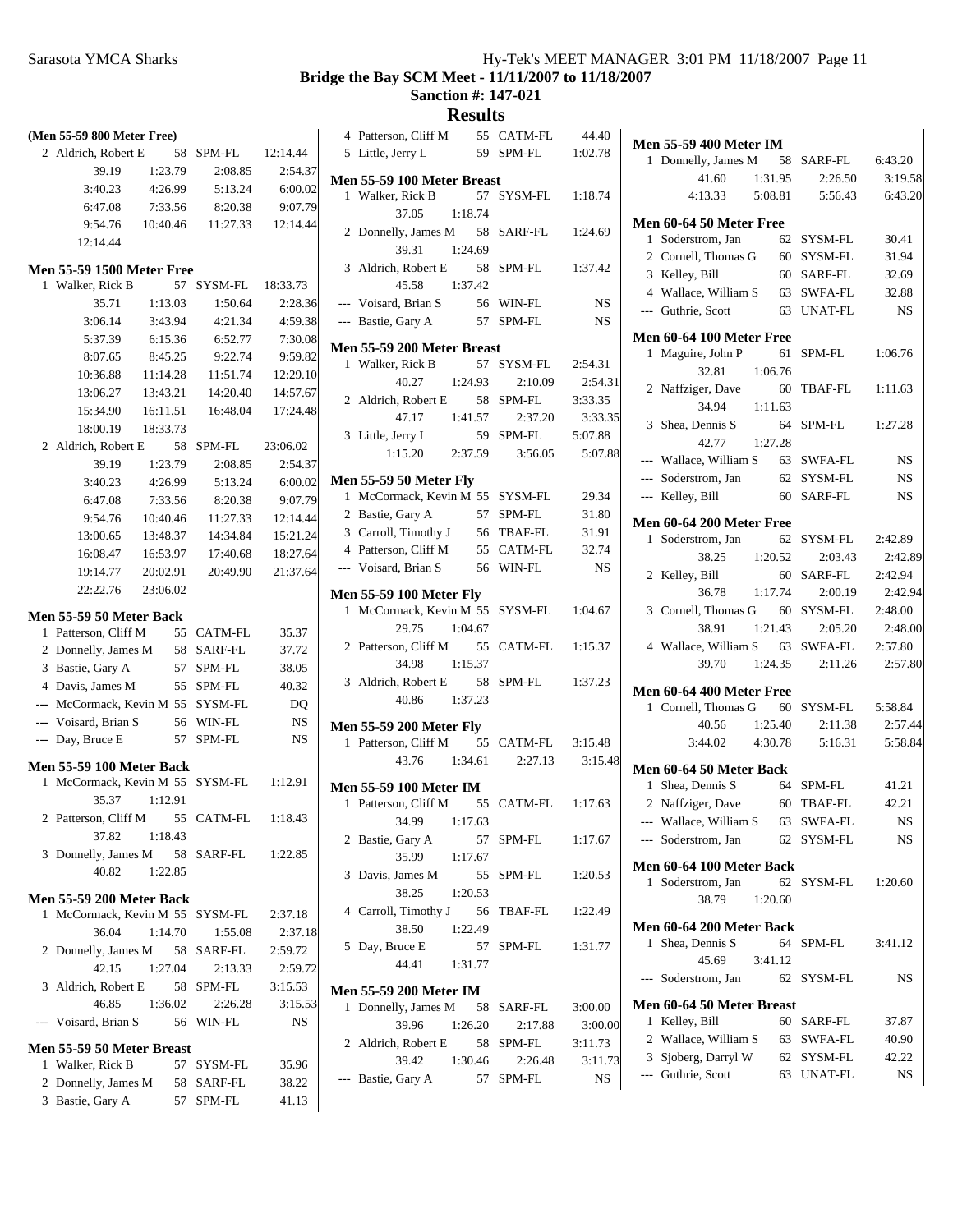# Sarasota YMCA Sharks Hy-Tek's MEET MANAGER 3:01 PM 11/18/2007 Page 12 **Bridge the Bay SCM Meet - 11/11/2007 to 11/18/2007 Sanction #: 147-021 Results**

# **Men 60-64 100 Meter Breast** 1 Kelley, Bill 60 SARF-FL 1:25.56 39.68 1:25.56 2 Van Der Veen, Theuni 63 SPM-FL 1:26.37 41.23 1:26.37 3 Naffziger, Dave 60 TBAF-FL 1:34.04 43.20 1:34.04 4 Sjoberg, Darryl W 62 SYSM-FL 1:34.45 45.28 1:34.45 --- Guthrie, Scott 63 UNAT-FL NS --- Wallace, William S 63 SWFA-FL NS **Men 60-64 200 Meter Breast** 1 3:16.17 Kelley, Bill 60 SARF-FL 43.99 1:34.88 2:27.07 3:16.17 2 Wallace, William S 63 SWFA-FL 3:32.50 46.95 1:40.92 3:32.50 2:37.34 3 3:33.18 Sjoberg, Darryl W 62 SYSM-FL 48.84 1:42.67 3:33.18 2:39.17 **Men 60-64 50 Meter Fly** 1 Sjoberg, Darryl W 62 SYSM-FL 40.56 --- Wallace, William S 63 SWFA-FL NS --- Guthrie, Scott 63 UNAT-FL NS **Men 60-64 100 Meter Fly** 1 Cornell, Thomas G 60 SYSM-FL 1:27.50 38.53 1:27.50 **Men 60-64 100 Meter IM** 1 Naffziger, Dave 60 TBAF-FL 1:24.02 40.30 1:24.02 2 Kelley, Bill 60 SARF-FL 1:27.06 44.06 1:27.06 3 Wallace, William S 63 SWFA-FL 1:29.01 38.78 1:29.01 4 Sjoberg, Darryl W 62 SYSM-FL 1:36.01 44.19 1:36.01 **Men 60-64 200 Meter IM** 1 Wallace, William S 63 SWFA-FL 3:33.98 47.62 1:45.56 3:33.98 2:47.01 **Men 65-69 50 Meter Free**<br>1 Hopkins, Gaylord 66 FMM-FL 1 32.45 Hopkins, Gaylord 66 FMM-FL 2 Oakes, David W 67 SARF-FL 32.67 3 Wiedamann, Karl E 69 SWFA-FL 33.54 4 34.49 Dye, Dean 66 SYSM-FL --- Hollander, Martin W 68 SYSM-FL NS --- Robinson, Robert 66 SPM-FL NS **Men 65-69 100 Meter Free** 1 Oakes, David W 67 SARF-FL 1:14.91 34.66 1:14.91 2 Baker, Joe H 68 SPM-FL 2:50.47 1:17.61 2:50.47 --- Betzer, Peter R 65 SPM-FL NS

|   | <b>Men 65-69 200 Meter Free</b>  |          |     |               |                   |
|---|----------------------------------|----------|-----|---------------|-------------------|
|   | 1 Hopkins, Gaylord 66            |          |     | FMM-FL        | 2:35.13           |
|   | 36.51                            | 1:16.48  |     | 1:56.35       | 2:35.13           |
|   | --- Robinson, Robert             | 66       |     | SPM-FL        | <b>NS</b>         |
|   | --- Hollander, Martin W 68       |          |     | SYSM-FL       | <b>NS</b>         |
|   | --- Oakes, David W               |          | 67  | SARF-FL       | NS                |
|   | Men 65-69 400 Meter Free         |          |     |               |                   |
|   | 1 Hopkins, Gaylord 66            |          |     | FMM-FL        | 5:35.53           |
|   | 38.36                            | 1:19.99  |     | 2:02.41       | 2:45.51           |
|   | 3:28.36                          | 4:11.34  |     | 4:54.41       | 5:35.53           |
|   | --- Hollander, Martin W 68       |          |     | SYSM-FL       | <b>NS</b>         |
|   | --- Robinson, Robert             |          | -66 | SPM-FL        | <b>NS</b>         |
|   | <b>Men 65-69 800 Meter Free</b>  |          |     |               |                   |
|   | 1 Hopkins, Gaylord               |          | 66  | FMM-FL        | 11:39.53          |
|   | 39.30                            | 1:23.06  |     | 2:07.21       | 2:51.18           |
|   | 3:35.06                          | 4:18.84  |     | 5:02.89       | 5:46.71           |
|   | 6:30.29                          | 7:14.04  |     | 7:58.31       | 8:42.26           |
|   | 9:26.41                          | 10:10.86 |     |               | 10:55.14 11:39.53 |
|   | 11:39.53                         |          |     |               |                   |
|   | <b>Men 65-69 1500 Meter Free</b> |          |     |               |                   |
|   | 1 Hopkins, Gaylord               |          | 66  | FMM-FL        | 22:05.11          |
|   | 39.30                            | 1:23.06  |     | 2:07.21       | 2:51.18           |
|   | 3:35.06                          | 4:18.84  |     | 5:02.89       | 5:46.71           |
|   | 6:30.29                          | 7:14.04  |     | 7:58.31       | 8:42.26           |
|   | 9:26.41                          | 10:10.86 |     | 10:55.14      | 11:39.53          |
|   | 12:24.21                         | 13:09.10 |     | 13:53.56      | 14:37.71          |
|   | 15:22.28                         | 16:07.36 |     | 16:52.16      | 17:37.52          |
|   | 18:22.52                         | 19:07.75 |     | 19:52.81      | 20:37.91          |
|   | 21:22.26                         | 22:05.11 |     |               |                   |
|   | Men 65-69 50 Meter Back          |          |     |               |                   |
| 1 | Betzer, Peter R                  |          | 65  | SPM-FL        | 38.15             |
|   | 2 Hopkins, Gaylord 66            |          |     | FMM-FL        | 39.35             |
|   | 3 Oakes, David W                 |          | 67  | SARF-FL       | 39.90             |
|   | 4 Baker, Joe H                   |          | 68  | SPM-FL        | 1:38.50           |
|   | Men 65-69 100 Meter Back         |          |     |               |                   |
|   | 1 Hopkins, Gaylord 66            |          |     | FMM-FL        | 1:27.45           |
|   | 43.35                            | 1:27.45  |     |               |                   |
|   | 2 Oakes, David W                 |          | 67  | SARF-FL       | 1:30.97           |
|   | 43.72                            | 1:30.97  |     |               |                   |
|   | --- Robinson, Robert             |          |     | 66 SPM-FL     | NS                |
|   | --- Hollander, Martin W 68       |          |     | SYSM-FL       | NS                |
|   | --- Dye, Dean                    |          | 66  | SYSM-FL       | NS                |
|   | Men 65-69 200 Meter Back         |          |     |               |                   |
| 1 | Hopkins, Gaylord 66              |          |     | <b>FMM-FL</b> | 3:01.88           |
|   | 45.21                            | 1:31.12  |     | 2:16.86       | 3:01.88           |
|   | 2 Betzer, Peter R                |          | 65  | SPM-FL        | 3:09.61           |
|   | 43.73                            | 1:31.53  |     | 2:19.70       | 3:09.61           |
|   | Men 65-69 50 Meter Breast        |          |     |               |                   |
| 1 | Wiedamann, Karl E                |          |     | 69 SWFA-FL    | 39.05             |
|   | --- Hollander, Martin W          |          | 68  | SYSM-FL       | NS                |
|   | --- Robinson, Robert             |          |     | 66 SPM-FL     | NS                |

|                      |                                                                                                                                      |                                                                                                                                                                                                                                                                                                                                                                            | 3:14.49                                                                                                                                                                                                                                                                                                                                                                                                                                                                                                                                                                                                                                                                                |
|----------------------|--------------------------------------------------------------------------------------------------------------------------------------|----------------------------------------------------------------------------------------------------------------------------------------------------------------------------------------------------------------------------------------------------------------------------------------------------------------------------------------------------------------------------|----------------------------------------------------------------------------------------------------------------------------------------------------------------------------------------------------------------------------------------------------------------------------------------------------------------------------------------------------------------------------------------------------------------------------------------------------------------------------------------------------------------------------------------------------------------------------------------------------------------------------------------------------------------------------------------|
|                      |                                                                                                                                      |                                                                                                                                                                                                                                                                                                                                                                            |                                                                                                                                                                                                                                                                                                                                                                                                                                                                                                                                                                                                                                                                                        |
|                      |                                                                                                                                      |                                                                                                                                                                                                                                                                                                                                                                            | 42.96                                                                                                                                                                                                                                                                                                                                                                                                                                                                                                                                                                                                                                                                                  |
|                      |                                                                                                                                      |                                                                                                                                                                                                                                                                                                                                                                            | 43.90                                                                                                                                                                                                                                                                                                                                                                                                                                                                                                                                                                                                                                                                                  |
|                      |                                                                                                                                      |                                                                                                                                                                                                                                                                                                                                                                            | 2:28.82                                                                                                                                                                                                                                                                                                                                                                                                                                                                                                                                                                                                                                                                                |
|                      |                                                                                                                                      |                                                                                                                                                                                                                                                                                                                                                                            |                                                                                                                                                                                                                                                                                                                                                                                                                                                                                                                                                                                                                                                                                        |
|                      |                                                                                                                                      |                                                                                                                                                                                                                                                                                                                                                                            |                                                                                                                                                                                                                                                                                                                                                                                                                                                                                                                                                                                                                                                                                        |
|                      |                                                                                                                                      |                                                                                                                                                                                                                                                                                                                                                                            | 3:50.13                                                                                                                                                                                                                                                                                                                                                                                                                                                                                                                                                                                                                                                                                |
|                      |                                                                                                                                      |                                                                                                                                                                                                                                                                                                                                                                            | 3:50.13                                                                                                                                                                                                                                                                                                                                                                                                                                                                                                                                                                                                                                                                                |
|                      |                                                                                                                                      |                                                                                                                                                                                                                                                                                                                                                                            |                                                                                                                                                                                                                                                                                                                                                                                                                                                                                                                                                                                                                                                                                        |
|                      |                                                                                                                                      |                                                                                                                                                                                                                                                                                                                                                                            |                                                                                                                                                                                                                                                                                                                                                                                                                                                                                                                                                                                                                                                                                        |
|                      |                                                                                                                                      |                                                                                                                                                                                                                                                                                                                                                                            |                                                                                                                                                                                                                                                                                                                                                                                                                                                                                                                                                                                                                                                                                        |
| 2 Smith, Brent       |                                                                                                                                      |                                                                                                                                                                                                                                                                                                                                                                            | 1:38.08                                                                                                                                                                                                                                                                                                                                                                                                                                                                                                                                                                                                                                                                                |
| 48.94                |                                                                                                                                      |                                                                                                                                                                                                                                                                                                                                                                            |                                                                                                                                                                                                                                                                                                                                                                                                                                                                                                                                                                                                                                                                                        |
| --- Baker, Joe H     |                                                                                                                                      |                                                                                                                                                                                                                                                                                                                                                                            | DQ                                                                                                                                                                                                                                                                                                                                                                                                                                                                                                                                                                                                                                                                                     |
| 1:50.62              | D <sub>O</sub>                                                                                                                       |                                                                                                                                                                                                                                                                                                                                                                            |                                                                                                                                                                                                                                                                                                                                                                                                                                                                                                                                                                                                                                                                                        |
|                      |                                                                                                                                      |                                                                                                                                                                                                                                                                                                                                                                            |                                                                                                                                                                                                                                                                                                                                                                                                                                                                                                                                                                                                                                                                                        |
|                      |                                                                                                                                      |                                                                                                                                                                                                                                                                                                                                                                            |                                                                                                                                                                                                                                                                                                                                                                                                                                                                                                                                                                                                                                                                                        |
|                      |                                                                                                                                      |                                                                                                                                                                                                                                                                                                                                                                            |                                                                                                                                                                                                                                                                                                                                                                                                                                                                                                                                                                                                                                                                                        |
|                      |                                                                                                                                      |                                                                                                                                                                                                                                                                                                                                                                            |                                                                                                                                                                                                                                                                                                                                                                                                                                                                                                                                                                                                                                                                                        |
|                      |                                                                                                                                      |                                                                                                                                                                                                                                                                                                                                                                            |                                                                                                                                                                                                                                                                                                                                                                                                                                                                                                                                                                                                                                                                                        |
|                      |                                                                                                                                      |                                                                                                                                                                                                                                                                                                                                                                            | 1:35.67                                                                                                                                                                                                                                                                                                                                                                                                                                                                                                                                                                                                                                                                                |
|                      |                                                                                                                                      |                                                                                                                                                                                                                                                                                                                                                                            |                                                                                                                                                                                                                                                                                                                                                                                                                                                                                                                                                                                                                                                                                        |
|                      |                                                                                                                                      |                                                                                                                                                                                                                                                                                                                                                                            | NS                                                                                                                                                                                                                                                                                                                                                                                                                                                                                                                                                                                                                                                                                     |
|                      |                                                                                                                                      |                                                                                                                                                                                                                                                                                                                                                                            |                                                                                                                                                                                                                                                                                                                                                                                                                                                                                                                                                                                                                                                                                        |
| 1 Geer, Dren         |                                                                                                                                      |                                                                                                                                                                                                                                                                                                                                                                            |                                                                                                                                                                                                                                                                                                                                                                                                                                                                                                                                                                                                                                                                                        |
|                      |                                                                                                                                      |                                                                                                                                                                                                                                                                                                                                                                            | 2:44.95                                                                                                                                                                                                                                                                                                                                                                                                                                                                                                                                                                                                                                                                                |
| 2 Gee, Rick          |                                                                                                                                      |                                                                                                                                                                                                                                                                                                                                                                            |                                                                                                                                                                                                                                                                                                                                                                                                                                                                                                                                                                                                                                                                                        |
| 57.03                | 2:02.05                                                                                                                              | 3:03.87                                                                                                                                                                                                                                                                                                                                                                    | 4:04.08                                                                                                                                                                                                                                                                                                                                                                                                                                                                                                                                                                                                                                                                                |
|                      |                                                                                                                                      |                                                                                                                                                                                                                                                                                                                                                                            |                                                                                                                                                                                                                                                                                                                                                                                                                                                                                                                                                                                                                                                                                        |
|                      |                                                                                                                                      |                                                                                                                                                                                                                                                                                                                                                                            | 9:11.76                                                                                                                                                                                                                                                                                                                                                                                                                                                                                                                                                                                                                                                                                |
|                      | 2:10.73                                                                                                                              |                                                                                                                                                                                                                                                                                                                                                                            | 4:34.33                                                                                                                                                                                                                                                                                                                                                                                                                                                                                                                                                                                                                                                                                |
|                      |                                                                                                                                      |                                                                                                                                                                                                                                                                                                                                                                            |                                                                                                                                                                                                                                                                                                                                                                                                                                                                                                                                                                                                                                                                                        |
|                      |                                                                                                                                      |                                                                                                                                                                                                                                                                                                                                                                            | NS                                                                                                                                                                                                                                                                                                                                                                                                                                                                                                                                                                                                                                                                                     |
|                      |                                                                                                                                      |                                                                                                                                                                                                                                                                                                                                                                            |                                                                                                                                                                                                                                                                                                                                                                                                                                                                                                                                                                                                                                                                                        |
|                      |                                                                                                                                      |                                                                                                                                                                                                                                                                                                                                                                            |                                                                                                                                                                                                                                                                                                                                                                                                                                                                                                                                                                                                                                                                                        |
|                      | 72                                                                                                                                   | SPM-FL                                                                                                                                                                                                                                                                                                                                                                     | 15:55.59                                                                                                                                                                                                                                                                                                                                                                                                                                                                                                                                                                                                                                                                               |
| 1 Cox, John R        |                                                                                                                                      |                                                                                                                                                                                                                                                                                                                                                                            |                                                                                                                                                                                                                                                                                                                                                                                                                                                                                                                                                                                                                                                                                        |
| 52.67                | 1:51.12                                                                                                                              | 2:51.45                                                                                                                                                                                                                                                                                                                                                                    | 3:50.89                                                                                                                                                                                                                                                                                                                                                                                                                                                                                                                                                                                                                                                                                |
| 4:52.25              | 5:52.56                                                                                                                              | 6:52.86                                                                                                                                                                                                                                                                                                                                                                    | 7:52.47                                                                                                                                                                                                                                                                                                                                                                                                                                                                                                                                                                                                                                                                                |
| 8:52.65              | 9:53.29                                                                                                                              | 10:54.50                                                                                                                                                                                                                                                                                                                                                                   | 11:54.19                                                                                                                                                                                                                                                                                                                                                                                                                                                                                                                                                                                                                                                                               |
| 12:54.02<br>15:55.59 | 13:54.07                                                                                                                             | 14:54.09                                                                                                                                                                                                                                                                                                                                                                   | 15:55.59                                                                                                                                                                                                                                                                                                                                                                                                                                                                                                                                                                                                                                                                               |
|                      | 1 Betzer, Peter R<br>43.54<br>3 Baker, Joe H<br>2 Geer, Dren<br>1 Cox, John R<br>1 Gee, Rick<br>1:01.04<br>5:45.19<br>--- Geer, Dren | 1:32.70<br>2:09.02 4:25.65<br>Men 65-69 50 Meter Fly<br><b>Men 65-69 200 Meter Fly</b><br><b>Men 65-69 100 Meter IM</b><br>46.93   1:35.22<br>1:38.08<br><b>Men 70-74 50 Meter Free</b><br><b>Men 70-74 100 Meter Free</b><br>45.27 1:35.67<br>--- Jones, Burwell<br><b>Men 70-74 200 Meter Free</b><br><b>Men 70-74 400 Meter Free</b><br><b>Men 70-74 800 Meter Free</b> | Men 65-69 100 Meter Breast<br>65 SPM-FL 1:32.70<br>2 Kilbourne, Charles E 68 UNAF-FL 1:38.51<br>46.04 1:38.51<br>68 SPM-FL 4:25.65<br>Men 65-69 200 Meter Breast<br>1 Wiedamann, Karl E 69 SWFA-FL 3:14.49<br>44.83 1:33.45 2:24.46<br>1 Kilbourne, Charles E 68 UNAF-FL<br>2 Smith, Brent 67 HUNT<br>3 Baker, Joe H 68 SPM-FL<br>1 Kilbourne, Charles E 68 UNAF-FL<br>51.55 1:52.74 2:52.52<br>1 Kilbourne, Charles E 68 UNAF-FL 1:35.22<br>67 HUNT<br>68 SPM-FL<br>1 McIntyre, David 70 GOLD-FG 30.85<br>73 SYSM-FL 33.18<br>72 SPM-FL<br>74 SYSM-FL<br>73 SYSM-FL 2:44.95<br>37.72 1:20.16 2:02.04<br>73 FMM-FL 4:04.08<br>73 FMM-FL<br>3:23.76<br>6:56.20<br>9:11.76<br>73 SYSM-FL |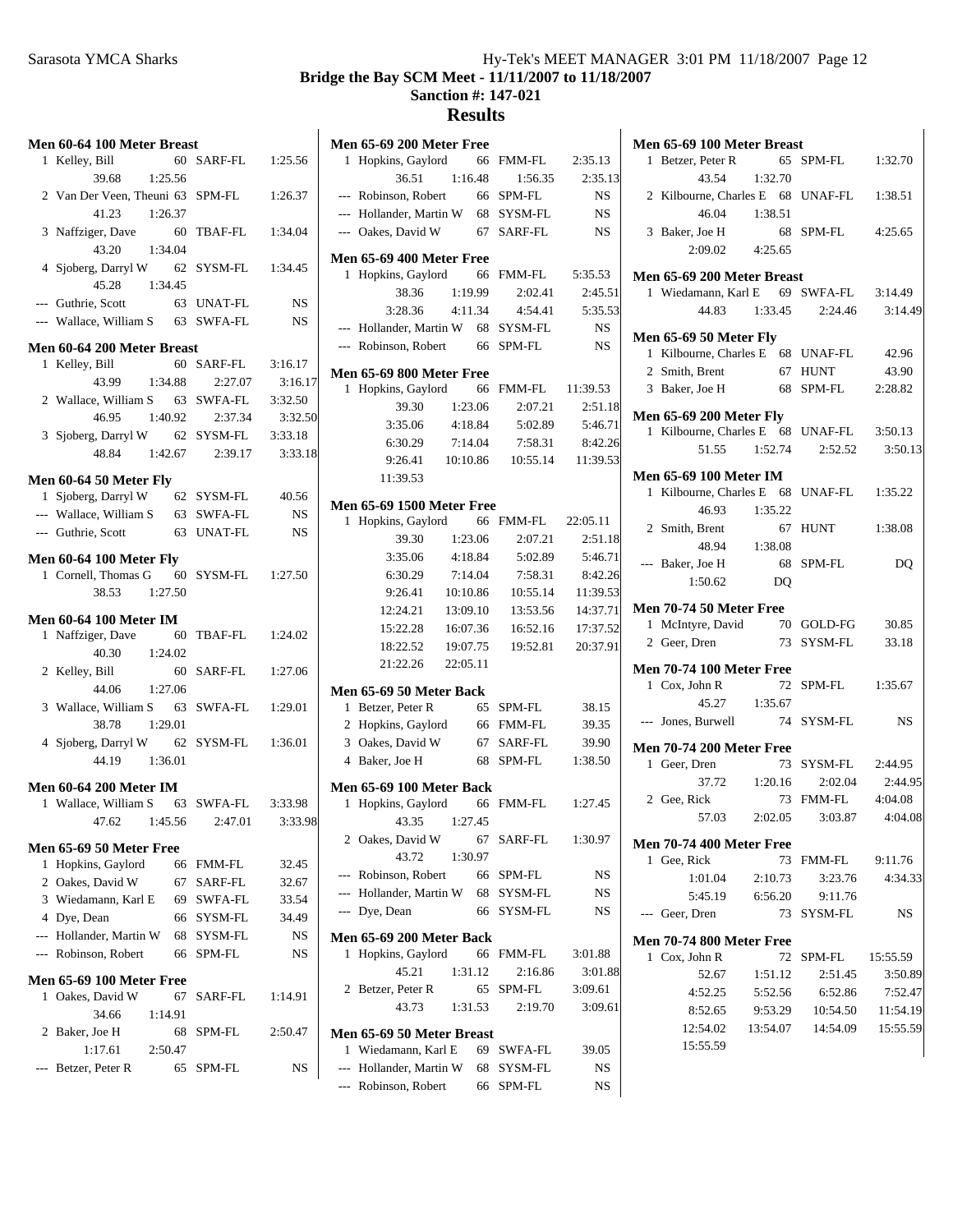**Bridge the Bay SCM Meet - 11/11/2007 to 11/18/2007**

**Sanction #: 147-021**

| <b>Men 70-74 1500 Meter Free</b>                  |          |            |           | 2 Pitts, James T                 |          | 77 FMM-FL            | 8:05.33             |
|---------------------------------------------------|----------|------------|-----------|----------------------------------|----------|----------------------|---------------------|
| 1 Cox, John R                                     |          | 72 SPM-FL  | 30:02.38  | 53.60                            | 1:53.65  | 2:56.57              | 3:59.68             |
| 52.67                                             | 1:51.12  | 2:51.45    | 3:50.89   | 5:03.68                          | 6:08.14  | 7:09.14              | 8:05.33             |
| 4:52.25                                           | 5:52.56  | 6:52.86    | 7:52.47   | 3 Homans, Harrison               |          | 79 FMM-FL            | 10:18.62            |
| 8:52.65                                           | 9:53.29  | 10:54.50   | 11:54.19  | 1:09.42                          | 2:31.33  | 3:52.28              | 5:13.46             |
| 12:54.02                                          | 13:54.07 | 14:54.09   | 15:55.59  | 6:33.00                          | 7:51.26  | 9:07.80              | 10:18.62            |
| 16:56.01                                          | 17:56.41 | 18:57.26   | 19:57.84  | 4 Allen, Ned P                   |          | 77 SPM-FL            | 12:03.82            |
| 20:58.29                                          | 21:58.88 | 22:59.84   | 24:00.22  | 1:14.78                          | 2:41.74  | 4:15.39              | 5:49.26             |
| 25:01.62                                          | 26:02.87 | 27:04.17   | 28:05.94  | 7:23.82                          | 8:57.36  | 10:30.79             | 12:03.82            |
| 29:05.95                                          | 30:02.38 |            |           | --- Ferris, Harold               | 77       | SPM-FL               | NS.                 |
|                                                   |          |            |           | <b>Men 75-79 800 Meter Free</b>  |          |                      |                     |
| Men 70-74 50 Meter Back<br>1 McIntyre, David      |          | 70 GOLD-FG | 37.70     | 1 Beach, Bob E                   | 77       | SPM-FL               | 14:01.77            |
| --- Jones, Burwell                                |          | 74 SYSM-FL |           | 50.89                            | 1:41.31  | 2:34.08              | 3:27.03             |
|                                                   |          |            | NS.       | 4:19.80                          | 5:12.66  | 6:05.30              | 6:58.21             |
| Men 70-74 100 Meter Back                          |          |            |           | 7:51.13                          | 8:44.40  | 9:37.23              | 10:30.23            |
| --- Geer, Dren                                    |          | 73 SYSM-FL | <b>NS</b> | 11:23.30                         | 12:15.96 | 13:08.69             | 14:01.77            |
| <b>Men 70-74 50 Meter Fly</b>                     |          |            |           | 14:01.77                         |          |                      |                     |
| 1 McIntyre, David                                 |          | 70 GOLD-FG | 34.09     | 2 Pitts, James T                 |          | 77 FMM-FL            | 16:13.69            |
| 2 Cox, John R                                     |          | 72 SPM-FL  | 1:01.19   | 49.59                            | 1:46.70  | 2:46.22              | 3:47.25             |
|                                                   |          |            |           | 4:48.65                          | 5:50.45  | 6:51.51              | 7:53.71             |
| <b>Men 70-74 100 Meter Fly</b>                    |          |            |           | 8:56.57                          | 9:57.91  | 11:00.27             | 12:02.57            |
| --- Geer, Dren                                    |          | 73 SYSM-FL | <b>NS</b> | 13:04.84                         | 14:07.14 | 15:10.74             | 16:13.69            |
| <b>Men 70-74 100 Meter IM</b>                     |          |            |           | 16:13.69                         |          |                      |                     |
| 1 Jones, Burwell                                  |          | 74 SYSM-FL | 1:22.82   |                                  |          |                      |                     |
| 40.02                                             | 1:22.82  |            |           | <b>Men 75-79 1500 Meter Free</b> |          |                      |                     |
| 2 McIntyre, David                                 |          | 70 GOLD-FG | 1:23.11   | 1 Beach, Bob E<br>50.89          | 1:41.31  | 77 SPM-FL<br>2:34.08 | 26:29.36<br>3:27.03 |
| 38.69                                             | 1:23.11  |            |           | 4:19.80                          | 5:12.66  | 6:05.30              | 6:58.21             |
| 3 Cox, John R                                     |          | 72 SPM-FL  | 2:01.68   | 7:51.13                          | 8:44.40  | 9:37.23              | 10:30.23            |
| 1:03.07                                           | 2:01.68  |            |           | 11:23.30                         | 12:15.96 | 13:08.69             | 14:01.77            |
| <b>Men 75-79 50 Meter Free</b>                    |          |            |           | 14:54.31                         | 15:47.46 | 16:41.24             | 17:35.91            |
| 1 Pitts, James T                                  |          | 77 FMM-FL  | 38.62     | 18:29.56                         | 19:23.53 | 20:16.51             | 21:09.91            |
| 2 Ferris, Harold                                  |          | 77 SPM-FL  | 39.41     | 22:02.67                         | 22:55.71 | 23:49.35             | 24:43.11            |
| 3 Beach, Bob E                                    |          | 77 SPM-FL  | 40.87     | 25:37.80                         | 26:29.36 |                      |                     |
| 4 Homans, Harrison                                |          | 79 FMM-FL  | 54.27     | 2 Pitts, James T                 |          | 77 FMM-FL            | 30:43.58            |
|                                                   |          |            |           | 49.59                            | 1:46.70  | 2:46.22              | 3:47.25             |
| <b>Men 75-79 100 Meter Free</b>                   |          |            |           | 4:48.65                          | 5:50.45  | 6:51.51              | 7:53.71             |
| 1 Pitts, James T                                  |          | 77 FMM-FL  | 1:29.29   | 8:56.57                          | 9:57.91  | 11:00.27             | 12:02.57            |
| 41.43                                             | 1:29.29  |            |           | 13:04.84                         | 14:07.14 | 15:10.74             | 16:13.69            |
| 2 Ferris, Harold                                  |          | 77 SPM-FL  | 1:50.27   | 17:16.60                         | 18:19.34 | 19:23.53             | 20:27.80            |
| 51.90                                             | 1:50.27  |            |           | 21:31.01                         | 22:34.96 | 23:38.66             | 24:42.16            |
| 3 Homans, Harrison                                |          | 79 FMM-FL  | 1:58.39   | 25:44.39                         | 26:46.51 | 27:47.73             | 28:48.02            |
| 56.57                                             | 1:58.39  |            |           | 29:46.81                         | 30:43.58 |                      |                     |
| --- Beach, Bob E                                  |          | 77 SPM-FL  | NS        |                                  |          |                      |                     |
| <b>Men 75-79 200 Meter Free</b>                   |          |            |           | Men 75-79 50 Meter Back          |          |                      |                     |
| 1 Beach, Bob E                                    | 77       | SPM-FL     | 3:14.81   | 1 Torsney, Mike J                |          | 77 SPM-FL            | 53.72               |
| 45.64                                             | 1:34.30  | 2:24.33    | 3:14.81   | 2 Pitts, James T                 | 77       | FMM-FL               | 54.00               |
| 2 Pitts, James T                                  | 77       | FMM-FL     | 3:25.72   | 3 Ferris, Harold                 | 77       | SPM-FL               | 55.69               |
| 44.81                                             | 1:37.12  | 2:33.14    | 3:25.72   | 4 Homans, Harrison               |          | 79 FMM-FL            | 56.45               |
| 3 Ferris, Harold                                  | 77       | SPM-FL     | 3:57.27   | 5 Allen, Ned P                   | 77       | SPM-FL               | 1:31.34             |
| 54.10                                             | 1:55.46  | 2:57.45    | 3:57.27   | --- Kohnken, Charles H           | 76       | SPM-FL               | NS                  |
|                                                   |          |            |           | --- Miller, Harold K             |          | 78 FMM-FL            | NS                  |
| <b>Men 75-79 400 Meter Free</b><br>1 Beach, Bob E |          | 77 SPM-FL  | 6:48.65   | <b>Men 75-79 100 Meter Back</b>  |          |                      |                     |
| 46.63                                             | 1:36.68  | 2:28.16    | 3:20.44   | 1 Homans, Harrison               |          | 79 FMM-FL            | 2:13.70             |
| 4:12.83                                           | 5:05.08  | 5:58.07    | 6:48.65   | 1:05.84                          | 2:13.70  |                      |                     |
|                                                   |          |            |           |                                  |          |                      |                     |

| 1-FL   | 8:05.33   | 2 Ferris, Harold                                 |          | 77 SPM-FL                             | 2:15.01   |
|--------|-----------|--------------------------------------------------|----------|---------------------------------------|-----------|
| :56.57 | 3:59.68   | $1:04.37$ $2:15.01$                              |          |                                       |           |
| :09.14 | 8:05.33   | <b>Men 75-79 200 Meter Back</b>                  |          |                                       |           |
| 1-FL   | 10:18.62  | 1 Torsney, Mike J                                |          | 77 SPM-FL                             | 4:08.00   |
| :52.28 | 5:13.46   | 56.26 1:58.00                                    |          | 3:04.56                               | 4:08.00   |
| :07.80 | 10:18.62  | 2 Ferris, Harold                                 | 77       | SPM-FL                                | 4:44.09   |
| -FL    | 12:03.82  | 1:03.02                                          | 2:16.67  | 3:32.64                               | 4:44.09   |
| :15.39 | 5:49.26   | 3 Homans, Harrison                               |          | 79 FMM-FL                             | 4:46.85   |
| :30.79 | 12:03.82  | $1:05.17$ $2:18.00$                              |          | 3:34.64                               | 4:46.85   |
| -FL    | <b>NS</b> | 4 Allen, Ned P                                   | 77       | SPM-FL                                | 6:29.06   |
|        |           | $1:28.67$ $3:09.01$                              |          | 4:48.90                               | 6:29.06   |
| -FL    | 14:01.77  | --- Miller, Harold K                             |          | 78 FMM-FL                             | <b>NS</b> |
| :34.08 | 3:27.03   | --- Kohnken, Charles H 76 SPM-FL                 |          |                                       | NS        |
| :05.30 | 6:58.21   |                                                  |          |                                       |           |
| :37.23 | 10:30.23  | Men 75-79 100 Meter Breast                       |          | 77 SPM-FL 4:36.27                     |           |
| :08.69 | 14:01.77  | 1 Allen, Ned P<br>2:13.18  4:36.27               |          |                                       |           |
|        |           | --- Kohnken, Charles H 76 SPM-FL                 |          |                                       | <b>NS</b> |
| 1-FL   | 16:13.69  |                                                  |          |                                       |           |
| :46.22 | 3:47.25   | Men 75-79 200 Meter Breast                       |          |                                       |           |
| :51.51 | 7:53.71   | 1 Allen, Ned P                                   |          | 77 SPM-FL 9:48.32                     |           |
| :00.27 | 12:02.57  | 2:08.28 4:34.99                                  |          | 7:10.11                               | 9:48.32   |
| :10.74 | 16:13.69  | <b>Men 75-79 50 Meter Fly</b>                    |          |                                       |           |
|        |           | 1 Torsney, Mike J 77 SPM-FL                      |          |                                       | 52.32     |
|        |           |                                                  |          |                                       |           |
| -FL    | 26:29.36  | <b>Men 75-79 100 Meter Fly</b><br>1 Allen, Ned P |          | 77 SPM-FL 3:15.46                     |           |
| :34.08 | 3:27.03   | 1:30.82 3:15.46                                  |          |                                       |           |
| :05.30 | 6:58.21   |                                                  |          |                                       |           |
| :37.23 | 10:30.23  | <b>Men 75-79 200 Meter Fly</b>                   |          |                                       |           |
| :08.69 | 14:01.77  | --- Allen, Ned P                                 |          | 77 SPM-FL                             | DQ        |
| :41.24 | 17:35.91  | $1:31.03$ $3:15.26$                              |          | 5:02.24                               |           |
| :16.51 | 21:09.91  | <b>Men 75-79 100 Meter IM</b>                    |          |                                       |           |
| :49.35 | 24:43.11  | 1 Allen, Ned P                                   | 77       | SPM-FL                                | 3:17.57   |
|        |           | 1:27.96                                          | 3:17.57  |                                       |           |
| 1-FL   | 30:43.58  | --- Miller, Harold K 78 FMM-FL                   |          |                                       | <b>NS</b> |
| :46.22 | 3:47.25   | --- Kohnken, Charles H 76 SPM-FL                 |          |                                       | <b>NS</b> |
| :51.51 | 7:53.71   | <b>Men 75-79 200 Meter IM</b>                    |          |                                       |           |
| :00.27 | 12:02.57  | 1 Allen, Ned P                                   |          | 77 SPM-FL                             | 7:05.07   |
| :10.74 | 16:13.69  |                                                  |          | 1:34.51   3:13.43   5:41.82   7:05.07 |           |
| :23.53 | 20:27.80  |                                                  |          |                                       |           |
| :38.66 | 24:42.16  | <b>Men 75-79 400 Meter IM</b>                    |          |                                       |           |
| :47.73 | 28:48.02  | 1 Allen, Ned P                                   | 77       | SPM-FL                                | 14:28.53  |
|        |           | 1:29.60                                          | 3:19.24  | 5:01.20                               | 6:47.00   |
|        |           | 9:09.19                                          | 11:37.43 | 13:00.63                              | 14:28.53  |
| -FL    | 53.72     | Men 80-84 50 Meter Free                          |          |                                       |           |
| 1-FL   | 54.00     | 1 Hutinger, Paul                                 | 83       | FMM-FL                                | 52.17     |
| -FL    | 55.69     | Men 80-84 100 Meter Free                         |          |                                       |           |
| 1-FL   | 56.45     | 1 Adams, William H                               | 81       | HLJF-FL                               | 1:53.28   |
| -FL    | 1:31.34   | 57.36                                            | 1:53.28  |                                       |           |
| -FL    | NS        | 2 Corse, John D                                  | 83       | HLJF-FL                               | 1:56.77   |
| 1-FL   | NS.       | 57.33                                            | 1:56.77  |                                       |           |
|        |           | 3 Graves, Edwin H                                |          | 84 HLJF-FL                            | 2:15.76   |
|        |           | 1:03.71                                          | 2:15.76  |                                       |           |
| 1-FL   | 2:13.70   |                                                  |          |                                       |           |
|        |           |                                                  |          |                                       |           |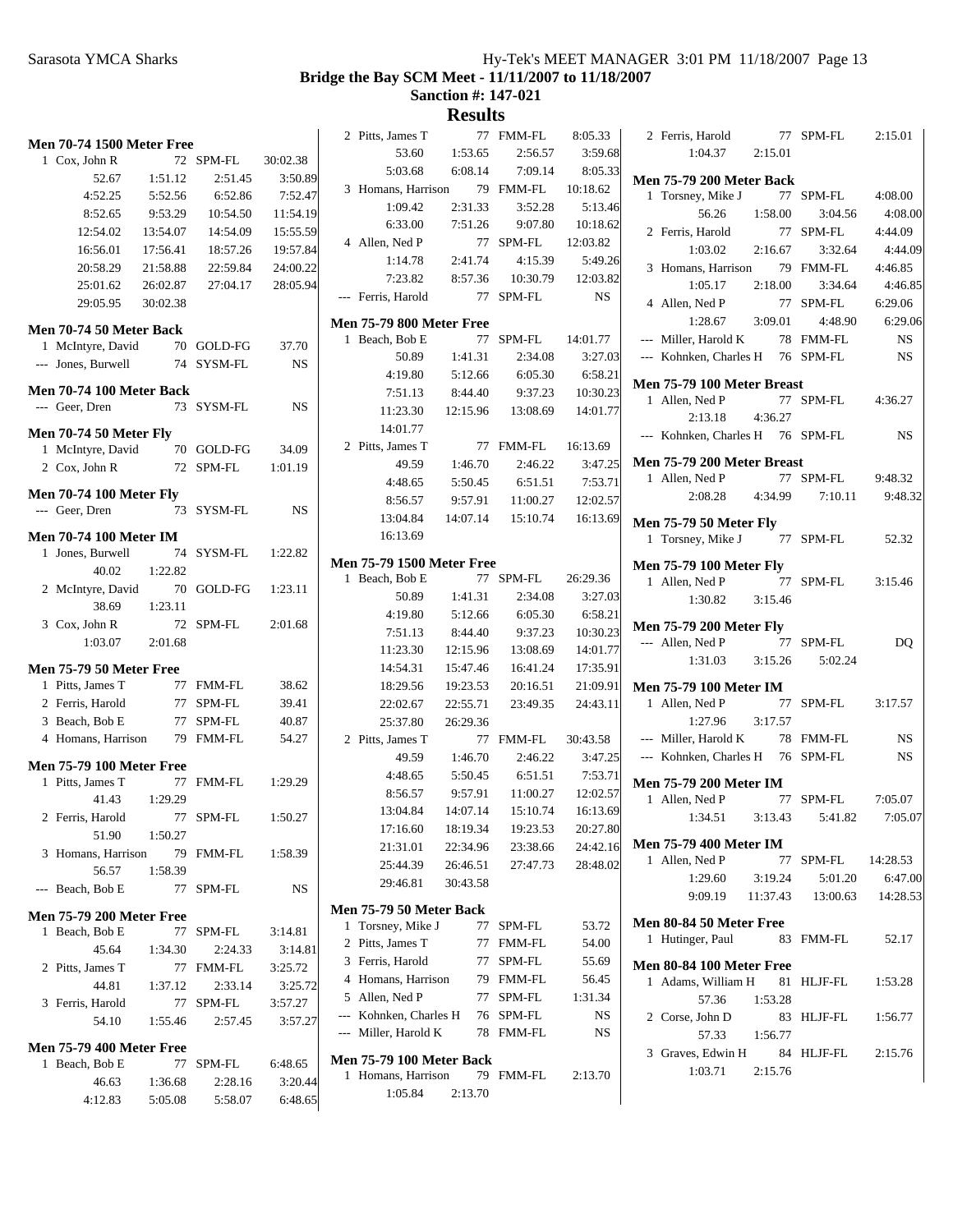# Sarasota YMCA Sharks Hy-Tek's MEET MANAGER 3:01 PM 11/18/2007 Page 14 **Bridge the Bay SCM Meet - 11/11/2007 to 11/18/2007 Sanction #: 147-021 Results**

| Men 80-84 50 Meter Back                                 |         |                   |           | Men 85-89 200 N                   |
|---------------------------------------------------------|---------|-------------------|-----------|-----------------------------------|
| 1 Hutinger, Paul                                        |         | 83 FMM-FL         | 47.94     | 1 Brainin, Abras                  |
| 2 Adams, William H 81 HLJF-FL                           |         |                   | 1:00.31   | 1:32.13                           |
| 3 Corse, John D                                         |         | 83 HLJF-FL        | 1:03.59   |                                   |
| --- Graves, Edwin H 84 HLJF-FL                          |         |                   | <b>NS</b> | <b>Women 100-119</b><br>1 FACT-FL |
| Men 80-84 100 Meter Back                                |         |                   |           | Morris, Alex                      |
| 1 Hutinger, Paul                                        |         | 83 FMM-FL         | 1:53.49   | Young, Diar                       |
| 54.97                                                   | 1:53.49 |                   |           | 36.54                             |
| Men 80-84 200 Meter Back                                |         |                   |           | 3:16.43                           |
| 1 Hutinger, Paul                                        |         | 83 FMM-FL 4:22.57 |           | <b>Women 100-119</b>              |
| 1:01.14                                                 | 2:08.94 | 3:19.31           | 4:22.57   | 1 FACT-FL                         |
|                                                         |         |                   |           | Morris, Alex                      |
| Men 80-84 100 Meter Breast                              |         |                   |           | Wilson, Mar                       |
| 1 Corse, John D                                         |         | 83 HLJF-FL        | 2:10.83   | 39.64                             |
| 1:00.74<br>2:10.83                                      |         |                   |           |                                   |
| 2 Graves, Edwin H 84 HLJF-FL                            |         |                   | 2:52.86   | <b>Women 120-159</b>              |
| 1:18.74                                                 | 2:52.86 |                   |           | --- SYSM-FL                       |
| Men 80-84 50 Meter Fly                                  |         |                   |           | Sweeting, K                       |
| 1 Hutinger, Paul                                        |         | 83 FMM-FL         | 57.21     | Varlas, Meli                      |
| 2 Corse, John D                                         |         | 83 HLJF-FL        | 1:05.66   | 33.31                             |
|                                                         |         |                   |           | --- SPM-FL                        |
| <b>Men 80-84 100 Meter Fly</b>                          |         |                   |           | Petersen, Ch                      |
| 1 Hutinger, Paul                                        |         | 83 FMM-FL 2:25.39 |           | Reich, Alegi                      |
| 1:10.05                                                 | 2:25.39 |                   |           | <b>Women 120-159</b>              |
| <b>Men 80-84 100 Meter IM</b>                           |         |                   |           | 1 SYSM-FL                         |
| 1 Corse, John D                                         | 83      | HLJF-FL           | 2:17.68   | Sweeting, K                       |
| $1:05.77$ 2:17.68                                       |         |                   |           | Lindblad, Ju                      |
| --- Adams, William H 81 HLJF-FL                         |         |                   | <b>NS</b> | 35.58                             |
| Men 85-89 50 Meter Free                                 |         |                   |           | 3:05.83                           |
| --- Atwood, Robert D                                    |         | 87 SPM-FL         | NS        |                                   |
|                                                         |         |                   |           | <b>Women 160-199</b>              |
| <b>Men 85-89 100 Meter Free</b>                         |         |                   |           | 1 SYSM-FL                         |
| 1 Holmes, Rogers B                                      |         | 86 HLJF-FL        | 2:09.92   | Doyle-Valle                       |
| 1:02.13                                                 | 2:09.92 |                   |           | Bennett, Elle                     |
| 2 Atwood, Robert D 87 SPM-FL                            |         |                   | 2:48.29   | 37.69                             |
| $1:15.92$ $2:48.29$                                     |         |                   |           | <b>Women 160-199</b>              |
| Men 85-89 50 Meter Back                                 |         |                   |           | 1 SYSM-FL                         |
| 1 Holmes, Rogers B                                      |         | 86 HLJF-FL        | 56.32     | Doyle-Valle                       |
| 2 Atwood, Robert D                                      |         | 87 SPM-FL         | 1:41.72   | Bennett, Elle                     |
|                                                         |         |                   |           | 40.98                             |
| <b>Men 85-89 100 Meter Back</b><br>--- Atwood. Robert D |         |                   |           | 3:29.21                           |
|                                                         |         | 87 SPM-FL         | NS        | <b>Women 200-239</b>              |
| <b>Men 85-89 200 Meter Back</b>                         |         |                   |           | 1 SPM-FL                          |
| 1 Holmes, Rogers B                                      | 86      | HLJF-FL           | 4:45.01   | Humbarger,                        |
| 1:06.92                                                 | 2:19.26 | 3:34.74           | 4:45.01   | Geiger, Pam                       |
| Men 85-89 50 Meter Breast                               |         |                   |           | 33.77                             |
| 1 Brainin, Abrasha                                      | 85      | SPM-FL            | 1:09.09   | 2 SYSM-FL                         |
| --- Atwood, Robert D                                    | 87      | SPM-FL            | <b>NS</b> | Trainor, Suz                      |
|                                                         |         |                   |           | Amesbury, I                       |
| Men 85-89 100 Meter Breast                              |         |                   |           | 34.18                             |
| --- Atwood, Robert D                                    | 87      | SPM-FL            | DQ        | 3 SYSM-FL                         |
| 2:15.68                                                 | DQ      |                   |           | Blankenship                       |
| --- Brainin, Abrasha                                    | 85      | SPM-FL            | NS        | Riley, Linda                      |
|                                                         |         |                   |           |                                   |

|                                                                    | Men 85-89 200 Meter Breast                   |  |  |  |  |
|--------------------------------------------------------------------|----------------------------------------------|--|--|--|--|
| 1 Brainin, Abrasha<br>85                                           | SPM-FL<br>6:11.58                            |  |  |  |  |
| 3:07.34<br>1:32.13                                                 | 4:43.68<br>6:11.58                           |  |  |  |  |
| Women 100-119 400 Meter Free Relay                                 |                                              |  |  |  |  |
| 1 FACT-FL                                                          | 5:09.60                                      |  |  |  |  |
| Morris, Alexis L W25                                               | Hahn, Leslie W27                             |  |  |  |  |
| Young, Diana K W34 Wilson, Marly J W23                             |                                              |  |  |  |  |
| 36.54<br>1:15.67                                                   | 1:53.98<br>2:36.46                           |  |  |  |  |
| 4:01.44<br>3:16.43                                                 | 4:33.56<br>5:09.60                           |  |  |  |  |
| Women 100-119 200 Meter Medley Relay<br>1 FACT-FL                  | 2:29.78<br>A                                 |  |  |  |  |
| Morris, Alexis L W25                                               | Hahn, Leslie W27                             |  |  |  |  |
| Wilson, Marly J W23 Young, Diana K W34                             |                                              |  |  |  |  |
| 1:20.39<br>39.64                                                   | 1:53.35<br>2:29.78                           |  |  |  |  |
|                                                                    |                                              |  |  |  |  |
| Women 120-159 200 Meter Medley Relay<br>--- SYSM-FL                | A                                            |  |  |  |  |
|                                                                    | DO                                           |  |  |  |  |
| Sweeting, Kelli S W25<br>Varlas, Melissa D W34 Fedako, Cathy A W46 | Ozolina, Agnese W28                          |  |  |  |  |
| 33.31<br>1:08.16                                                   | 1:39.96<br>DO                                |  |  |  |  |
| --- SPM-FL                                                         | NS<br>A                                      |  |  |  |  |
| Petersen, Charlotte W43 Forkois, Adrienne M W2                     |                                              |  |  |  |  |
| Reich, Alegra C W32 Steinmann, Sharon B W.                         |                                              |  |  |  |  |
|                                                                    |                                              |  |  |  |  |
| Women 120-159 400 Meter Medley Relay<br>1 SYSM-FL                  | 4:54.92<br>A                                 |  |  |  |  |
| Sweeting, Kelli S W25 Ozolina, Agnese W28                          |                                              |  |  |  |  |
|                                                                    | Lindblad, Julie M W31 Carmichael, Larissa W4 |  |  |  |  |
| 35.58<br>1:12.27                                                   | 2:29.44<br>1:48.65                           |  |  |  |  |
| $3:05.83$ $3:49.68$                                                | 4:20.60 4:54.92                              |  |  |  |  |
| Women 160-199 200 Meter Medley Relay                               |                                              |  |  |  |  |
|                                                                    |                                              |  |  |  |  |
| 1 SYSM-FL                                                          | 2:29.93<br>A                                 |  |  |  |  |
| Doyle-Vallery, Deanna V Hamel, Laura W43                           |                                              |  |  |  |  |
| Bennett, Ellen K W44 LaFrance, Danette W47                         |                                              |  |  |  |  |
| 37.69                                                              | $1:17.63$ $1:52.52$<br>2:29.93               |  |  |  |  |
|                                                                    |                                              |  |  |  |  |
| Women 160-199 400 Meter Medley Relay<br>1 SYSM-FL                  | 5:21.77<br>A                                 |  |  |  |  |
| Doyle-Vallery, Deanna V Hamel, Laura W43                           |                                              |  |  |  |  |
| Bennett, Ellen K W44                                               | Fedako, Cathy A W46                          |  |  |  |  |
| 1:23.00<br>40.98                                                   | 2:52.76<br>2:04.85                           |  |  |  |  |
| 3:29.21<br>4:12.42                                                 | 4:44.72<br>5:21.77                           |  |  |  |  |
|                                                                    |                                              |  |  |  |  |
| Women 200-239 200 Meter Free Relay<br>1<br>SPM-FL                  | A<br>2:22.31                                 |  |  |  |  |
|                                                                    | Humbarger, Judy K W5' Harrelson, Jo Ann A W5 |  |  |  |  |
| Geiger, Pam W55                                                    | Petersen, Charlotte W43                      |  |  |  |  |
| 33.77<br>1:14.14                                                   | 1:51.68<br>2:22.31                           |  |  |  |  |
| SYSM-FL<br>2                                                       | A<br>2:26.75                                 |  |  |  |  |
| Trainor, Suzette W55                                               | Repassy, Lisa N W41                          |  |  |  |  |
| Amesbury, Eileen H W5                                              | Metzger, Carol S W51                         |  |  |  |  |
| 34.18<br>1:07.61                                                   | 1:47.14<br>2:26.75                           |  |  |  |  |
| SYSM-FL<br>3                                                       | B<br>3:01.56                                 |  |  |  |  |
| Blankenship, Georgia S                                             | Showalter, Linda J W51                       |  |  |  |  |
| Riley, Linda M W60<br>38.12                                        | Rose, Julia W52<br>1:47.14                   |  |  |  |  |

| Women 200-239 400 Meter Free Relay                       |                  |                        |                    |
|----------------------------------------------------------|------------------|------------------------|--------------------|
| FACT-FL<br>1.                                            |                  | A                      | 4:51.09            |
| Sargeant, Pat A W54                                      |                  | Walker, Deb W W56      |                    |
| Wilson, Meegan J W59 Visser, Linda W37                   |                  |                        |                    |
| 33.38                                                    | 1:09.71          | 1:45.21                | 2:23.24            |
| 3:03.08                                                  | 3:45.60          | 4:17.14                | 4:51.09            |
|                                                          |                  |                        |                    |
| Women 200-239 200 Meter Medley Relay<br>1 FACT-FL        |                  | A                      | 2:24.12            |
| Walker, Deb W W56                                        |                  | Wilson, Meegan J W59   |                    |
| Visser, Linda W37                                        |                  | Sargeant, Pat A W54    |                    |
| 39.79                                                    | 1:22.48          | 1:54.09                | 2:24.12            |
|                                                          |                  |                        |                    |
| Women 240-279 200 Meter Free Relay                       |                  |                        |                    |
| 1 SYSM-FL                                                |                  | A                      | 3:49.65            |
| Carroll, Theo W64                                        |                  | Melling, Josephine W67 |                    |
| Holtzer, Eva M W68 Kuna, Marney E W63                    |                  |                        |                    |
| 55.08                                                    | 2:02.71          | 3:03.99                | 3:49.65            |
| Women 240-279 400 Meter Free Relay                       |                  |                        |                    |
| SPM-FL<br>1                                              |                  | в                      | 6:17.71            |
| Harrelson, Jo Ann A W5 Williams, Diane S W66             |                  |                        |                    |
| Steer, Sandy L W68 Humbarger, Judy K W5'                 |                  |                        |                    |
| 40.90                                                    | 1:27.23          | 2:10.23                | 2:59.33            |
| 3:16.38                                                  | 3:55.87          | 4:57.89                | 6:17.71            |
|                                                          |                  |                        |                    |
| Women 240-279 200 Meter Medley Relay                     |                  |                        |                    |
| 1<br>SPM-FL                                              |                  | B                      | 3:13.00            |
| Humbarger, Judy K W5' Harrelson, Jo Ann A W5             |                  |                        |                    |
| Williams, Diane S W66 Knight-Perry, Kate A W             |                  |                        |                    |
| 38.41                                                    | 1:29.96          | 3:13.00                |                    |
| Women 280-319 400 Meter Free Relay                       |                  |                        |                    |
| 1 FMM-FL                                                 |                  | A                      | 8:17.52            |
| Vann, Marianne A W75 Prokopi, Doris C W72                |                  |                        |                    |
| Hutinger, Margie W67 Homans, Margaret T W.               |                  |                        |                    |
| 1:00.16                                                  |                  | 3:01.55                | 4:13.48            |
| $5:18.01$ $6:29.62$                                      |                  | 7:20.22                | 8:17.52            |
| Women 280-319 400 Meter Medley Relay                     |                  |                        |                    |
| 1 FMM-FL                                                 |                  | A                      | 8:39.88            |
| Allen, Jean M W67                                        |                  | Prokopi, Doris C W72   |                    |
| Tullman, Patricia A W70 Homans, Margaret T W.            |                  |                        |                    |
| 1:11.87                                                  | 2:27.95          | 3:28.48                | 4:40.07            |
| 5:39.88                                                  | 6:47.89          | 7:41.10                | 8:39.88            |
|                                                          |                  |                        |                    |
| Women 320-359 400 Meter Free Relay<br><b>FMM-FL</b><br>1 |                  | А                      | 8:45.29            |
| Troy, Jean D W80                                         |                  | Reynolds, June B W85   |                    |
| Hoskinson, Ruth A W78 Olsen, Gladys W81                  |                  |                        |                    |
| 48.40                                                    | 1:43.71          |                        | 4:01.00            |
| 5:03.21                                                  | 6:13.60          | 7:27.72                | 8:45.29            |
|                                                          |                  |                        |                    |
| Men 100-119 400 Meter Free Relay<br><b>SPM-FL</b><br>1   |                  | A                      |                    |
|                                                          |                  |                        |                    |
|                                                          |                  |                        | 4:05.28            |
| Bradley, Ted M24                                         |                  | Herman, Eric C M36     |                    |
| Sullivan, Kerry M25                                      |                  | Reich, John H M31      |                    |
| 26.96<br>2:33.76                                         | 55.03<br>3:04.87 | 1:28.73<br>3:33.93     | 2:04.40<br>4:05.28 |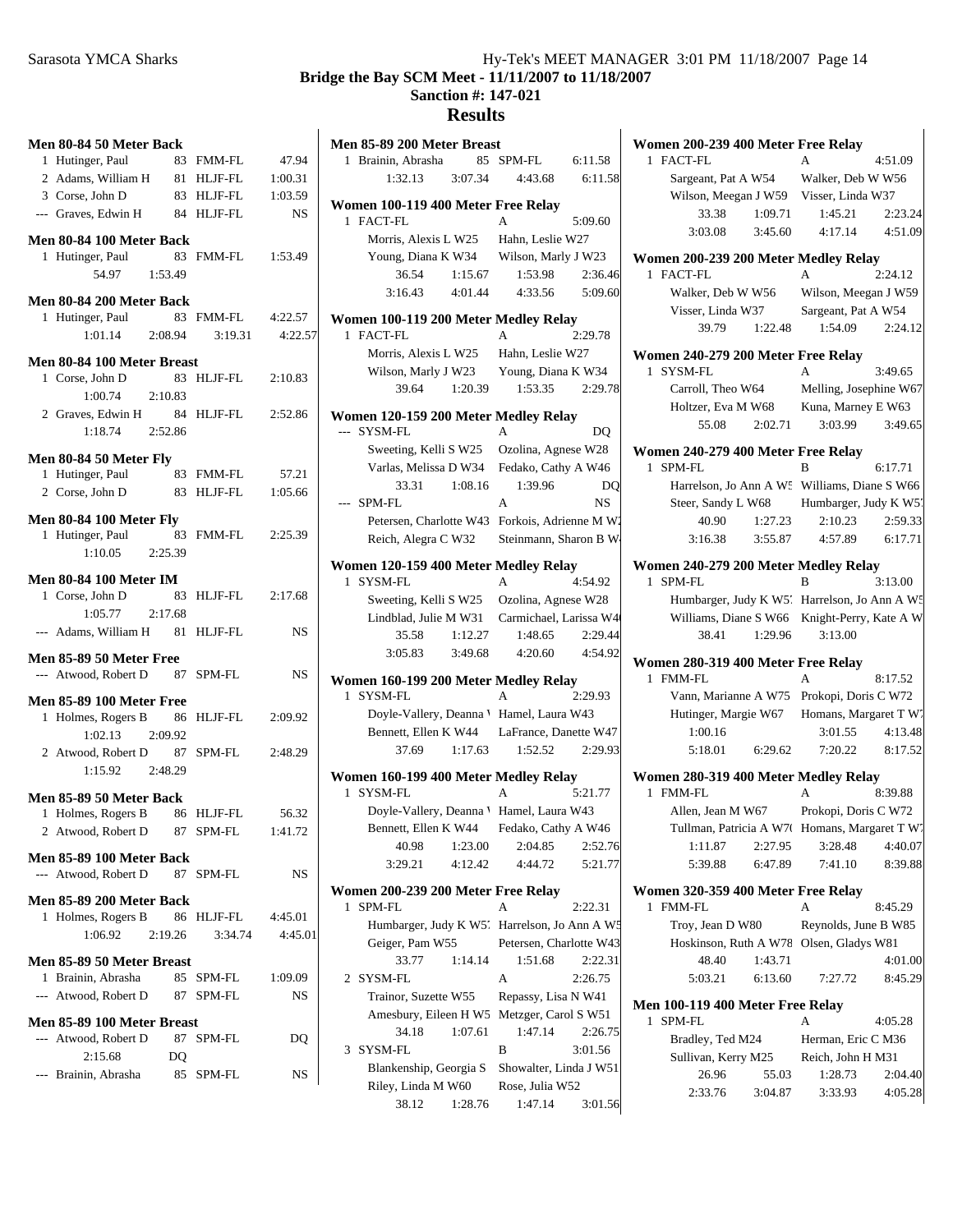# **Results**

| Men 100-119 200 Meter Medley Relay                             |                                   | 2 S.              |
|----------------------------------------------------------------|-----------------------------------|-------------------|
| SPM-FL<br>1                                                    | 2:02.80<br>А                      |                   |
| Bradley, Ted M24                                               | Reich, John H M31                 |                   |
| Herman, Eric C M36 Sullivan, Kerry M25                         |                                   |                   |
| 27.98<br>1:00.56                                               | 1:31.46<br>2:02.80                |                   |
| Men 160-199 200 Meter Free Relay                               |                                   | Men 2             |
| 1 SYSM-FL                                                      | 2:03.76<br>A                      | 1 F               |
| Klein, Brett E M35                                             | Butler, Steve M M36               |                   |
| Bowers, Mike A M37                                             | Cornell, Thomas G M60             |                   |
| 1:04.53<br>28.15                                               | 1:32.45<br>2:03.76                |                   |
|                                                                |                                   | 2 SI              |
| Men 160-199 200 Meter Medley Relay<br>1 TBAF-FL                | А                                 |                   |
|                                                                | 2:13.82<br>Maitland, Michael A M2 |                   |
| Calvert, Mark A M48                                            |                                   |                   |
| Carroll, Timothy J M56 Naffziger, Dave M60<br>33.56<br>1:11.20 | 1:43.05                           | Men 2             |
|                                                                | 2:13.82                           | <sub>S</sub><br>1 |
| 2 SYSM-FL                                                      | A<br>2:35.45                      |                   |
| Perez, Arnaldo A M45                                           | Ritchey, William M39              |                   |
| Butcher, Paul G M39                                            | Cajka, Paul M50                   |                   |
| 1:04.94<br>1:35.25                                             | 2:35.45                           |                   |
| Men 160-199 400 Meter Medley Relay                             |                                   |                   |
| SYSM-FL<br>1.                                                  | 4:37.64<br>A                      | Men 2             |
| Ritchey, William M39                                           | Pepe, Marshall M43                | F<br>1            |
| Butcher, Paul G M39                                            | Bokorney, Mark R M43              |                   |
| 32.43<br>1:07.60                                               | 1:41.92<br>2:21.69                |                   |
| 2:55.09<br>3:35.09                                             | 4:03.63<br>4:37.64                |                   |
|                                                                |                                   |                   |
| Men 200-239 400 Meter Free Relay                               |                                   | -- SI             |
| SPM-FL<br>1                                                    | C<br>4:40.62                      |                   |
| Davis, Kern M M53                                              | Aldrich, Robert E M58             |                   |
| Davis, James M M55                                             | Maguire, John P M61               | Men 2             |
| 31.42<br>1:04.42                                               | 1:39.27<br>2:19.91                | 1<br>F            |
| 2:53.54<br>3:32.06                                             | 4:05.26<br>4:40.62                |                   |
| SPM-FL                                                         | <b>NS</b><br>В                    |                   |
| Bastie, Gary A M57                                             | Collins, Ron L M45                |                   |
|                                                                | Specht, William L M49             |                   |
| Men 200-239 200 Meter Medley Relay                             |                                   |                   |
| 1 SYSM-FL                                                      | 2:01.24<br>А                      | Men 3             |
| Lockaby, Jay R M37                                             | Walker, Rick B M57                | $1$ H             |
| McCormack, Kevin M M                                           | Drennen, Mark A M51               |                   |
| 29.80<br>1:05.02                                               | 1:33.70<br>2:01.24                |                   |
| SPM-FL<br>2                                                    | 2:27.50<br>С                      |                   |
| Davis, James M M55                                             | Van Der Veen, Theunis             |                   |
| Aldrich, Robert E M58                                          | Davis, Kern M M53                 | Men 3             |
| 39.49<br>1:17.80                                               | 1:56.49<br>2:27.50                | 1 H               |
| SPM-FL<br>---                                                  | B<br>NS                           |                   |
| Bastie, Gary A M57                                             | Collins, Ron L M45                |                   |
| Specht, William L M49                                          | Maguire, John P M61               |                   |
|                                                                |                                   |                   |
| Men 200-239 400 Meter Medley Relay<br>SYSM-FL<br>1             | А<br>4:22.84                      | Mixed<br>S.<br>1  |
|                                                                |                                   |                   |
| Lockaby, Jay R M37                                             | Drennen, Mark A M51               |                   |
| McCormack, Kevin M N Walker, Rick B M57                        |                                   |                   |

29.38 1:01.60 1:36.11 2:15.73 2:45.96 3:20.95 3:50.78 4:22.84

|                                                                | results |         |                       |
|----------------------------------------------------------------|---------|---------|-----------------------|
| $\overline{c}$<br>SPM-FL                                       |         | A       | 5:14.14               |
| Aldrich, Robert E M58                                          |         |         | Herman, Eric C M36    |
| Specht, William L M49 Bastie, Gary A M57                       |         |         |                       |
| 46.51                                                          | 1:33.62 | 2:13.33 | 2:58.13               |
| 3:29.16                                                        | 4:03.62 | 4:37.53 | 5:14.14               |
| Men 240-279 200 Meter Medley Relay                             |         |         |                       |
| $\mathbf{1}$<br><b>FACT-FL</b>                                 |         | A       | 2:31.05               |
| Donnelly, James M M58 Kelley, Bill M60                         |         |         |                       |
| Kilbourne, Charles E Mt Oakes, David W M67                     |         |         |                       |
| 37.89                                                          | 1:16.29 | 1:58.60 | 2:31.05               |
| 2 SPM-FL                                                       |         | D       | 3:02.35               |
| Ferris, Harold M77                                             |         |         | Betzer, Peter R M65   |
| Torsney, Mike J M77                                            |         |         | Shea, Dennis S M64    |
| 53.62                                                          | 1:35.53 | 2:27.70 | 3:02.35               |
| Men 240-279 400 Meter Medley Relay<br>1 SYSM-FL                |         | A       | 5:50.84               |
| Dye, Dean M66                                                  |         |         | Sjoberg, Darryl W M62 |
| Geer, Dren M73                                                 |         |         | Soderstrom, Jan M62   |
| 43.20                                                          | 1:28.23 | 2:13.88 | 3:04.61               |
| 3:50.49                                                        | 4:41.05 | 5:14.80 | 5:50.84               |
|                                                                |         |         |                       |
| Men 280-319 400 Meter Free Relay<br>1 FMM-FL                   |         | A       | 6:56.76               |
| Hutinger, Paul M83                                             |         |         | Homans, Harrison M79  |
| Hopkins, Gaylord M66                                           |         |         | Pitts, James T M77    |
| 59.92                                                          | 2:06.53 | 3:02.85 | 4:07.07               |
| 4:42.95                                                        | 5:21.38 |         | 6:56.76<br>6:05.66    |
| --- SPM-FL                                                     |         | E       | <b>NS</b>             |
| Torsney, Mike J M77                                            |         |         | Shea, Dennis S M64    |
| Cox, John R M72                                                |         |         | Ferris, Harold M77    |
| Men 280-319 400 Meter Medley Relay                             |         |         |                       |
| 1 FMM-FL                                                       |         | A       | 8:39.03               |
| Homans, Harrison M79 Rotole, Gregory S M53                     |         |         |                       |
| Hutinger, Paul M83                                             |         |         | Pitts, James T M77    |
| 1:05.16                                                        | 2:15.34 | 3:17.13 | 4:25.29               |
| 5:39.51                                                        | 7:00.16 | 7:46.82 | 8:39.03               |
|                                                                |         |         |                       |
| Men 320-359 400 Meter Free Relay<br>$\mathbf{I}$<br>HLJF-FL    |         | А       | 8:16.50               |
| Holmes, Rogers B M86 Graves, Edwin H M84                       |         |         |                       |
| Corse, John D M83                                              |         |         | Adams, William H M81  |
| 1:02.25                                                        | 3:09.64 | 4:24.92 | 4:42.00               |
| 5:18.88                                                        | 6:26.39 | 7:18.33 | 8:16.50               |
|                                                                |         |         |                       |
| Men 320-359 200 Meter Medley Relay<br>HLJF-FL<br>1             |         | А       | 4:03.85               |
| Holmes, Rogers B M86 Graves, Edwin H M84                       |         |         |                       |
| Corse, John D M83                                              |         |         | Adams, William H M81  |
| 56.86                                                          | 2:13.04 | 3:15.83 | 4:03.85               |
|                                                                |         |         |                       |
| Mixed 100-119 200 Meter Free Relay                             |         |         |                       |
| SPM-FL<br>1                                                    |         | A       | 2:01.80               |
| Bradley, Ted M24<br>Forkois, Adrienne M W. Sullivan, Kerry M25 |         |         | Reich, Alegra C W32   |
| 27.64                                                          | 57.14   | 1:30.56 | 2:01.80               |
|                                                                |         |         |                       |

| Mixed 100-119 400 Meter Medley Relay                                |                                             |  |  |
|---------------------------------------------------------------------|---------------------------------------------|--|--|
| SPM-FL<br>1                                                         | 4:33.13<br>A                                |  |  |
| Bradley, Ted M24                                                    | Forkois, Adrienne M W.                      |  |  |
| Reich, Alegra C W32 Reich, John H M31                               |                                             |  |  |
| 29.07<br>59.30                                                      | 1:34.46<br>2:14.14                          |  |  |
| 3:17.74<br>2:43.40                                                  | 3:53.09<br>4:33.13                          |  |  |
| Mixed 120-159 200 Meter Medley Relay                                |                                             |  |  |
| SYSM-FL<br>1                                                        | 2:00.85<br>А                                |  |  |
| Sweeting, Kelli S W25                                               | Pepe, Marshall M43                          |  |  |
| Ritchey, William M39                                                | Ozolina, Agnese W28                         |  |  |
| 33.34<br>1:06.02                                                    | 1:33.06<br>2:00.85                          |  |  |
| Mixed 120-159 400 Meter Medley Relay                                |                                             |  |  |
| SYSM-FL<br>1                                                        | 4:23.16<br>A                                |  |  |
| Lockaby, Jay R M37                                                  | Ozolina, Agnese W28                         |  |  |
| Varlas, Melissa D W34                                               | Ritchey, William M39                        |  |  |
| 1:03.14<br>29.83                                                    | 1:38.11<br>2:17.73                          |  |  |
| 3:26.88<br>2:49.78                                                  | 3:40.31<br>4:23.16                          |  |  |
| Mixed 160-199 200 Meter Free Relay                                  |                                             |  |  |
| 1 SPM-FL                                                            | 2:01.51<br>в                                |  |  |
| Petersen, Charlotte W43 Collins, Ron L M45                          |                                             |  |  |
|                                                                     | Steinmann, Sharon B W Specht, William L M49 |  |  |
| 29.87<br>57.86                                                      | 1:34.20<br>2:01.51                          |  |  |
|                                                                     |                                             |  |  |
| Mixed 160-199 400 Meter Free Relay<br><b>SPM-FL</b><br>$\mathbf{1}$ | 4:34.22<br>A                                |  |  |
| Petersen, Charlotte W43                                             | Herman, Eric C M36                          |  |  |
| Harrelson, Jo Ann A W5                                              | Specht, William L M49                       |  |  |
| 30.88<br>1:03.19                                                    | 2:05.76<br>1:33.29                          |  |  |
| 3:31.62<br>2:46.49                                                  | 4:34.22<br>4:00.87                          |  |  |
| 2 SYSM-FL                                                           | 4:46.94<br>A                                |  |  |
| Klein, Brett E M35                                                  | Fedako, Cathy A W46                         |  |  |
| Cornell, Thomas G M60                                               | Trainor, Suzette W55                        |  |  |
| 29.54<br>1:03.00                                                    | 1:35.40<br>2:12.11                          |  |  |
| 2:46.77<br>3:25.87                                                  | 4:46.94<br>4:06.33                          |  |  |
| <b>SYSM-FL</b><br>3                                                 | 5:48.67<br>B                                |  |  |
| Bokorney, Mark R M43                                                | Bowers, Christine P W3.                     |  |  |
| Howle, Stacey E W41                                                 | Cajka, Paul M50                             |  |  |
| 29.45<br>1:02.08                                                    | 1:39.75<br>2:20.58                          |  |  |
| 2:57.63<br>3:37.07                                                  | 4:38.36<br>5:48.67                          |  |  |
| Mixed 160-199 200 Meter Medley Relay                                |                                             |  |  |
| 1<br>SYSM-FL                                                        | 2:09.78<br>A                                |  |  |
| Lockaby, Jay R M37                                                  | Bennett, Ellen K W44                        |  |  |
| Butcher, Paul G M39                                                 | Carmichael, Larissa W4                      |  |  |
| 30.01<br>1:09.81                                                    | 1:40.09<br>2:09.78                          |  |  |
|                                                                     |                                             |  |  |
| Mixed 160-199 400 Meter Medley Relay<br>1<br>SYSM-FL                | A<br>4:40.74                                |  |  |
| Sweeting, Kelli S W25                                               | Drennen, Mark A M51                         |  |  |
| Perez, Arnaldo A M45                                                | Fedako, Cathy A W46                         |  |  |
| 35.03<br>1:10.92                                                    | 1:46.57<br>2:27.63                          |  |  |
| 2:57.84<br>3:32.21                                                  | 4:40.74<br>4:04.12                          |  |  |
| SPM-FL<br>$---$                                                     | NS<br>B                                     |  |  |
| Petersen, Charlotte W43                                             | Collins, Ron L M45                          |  |  |
| Specht, William L M49                                               | Steinmann, Sharon B W                       |  |  |
|                                                                     |                                             |  |  |